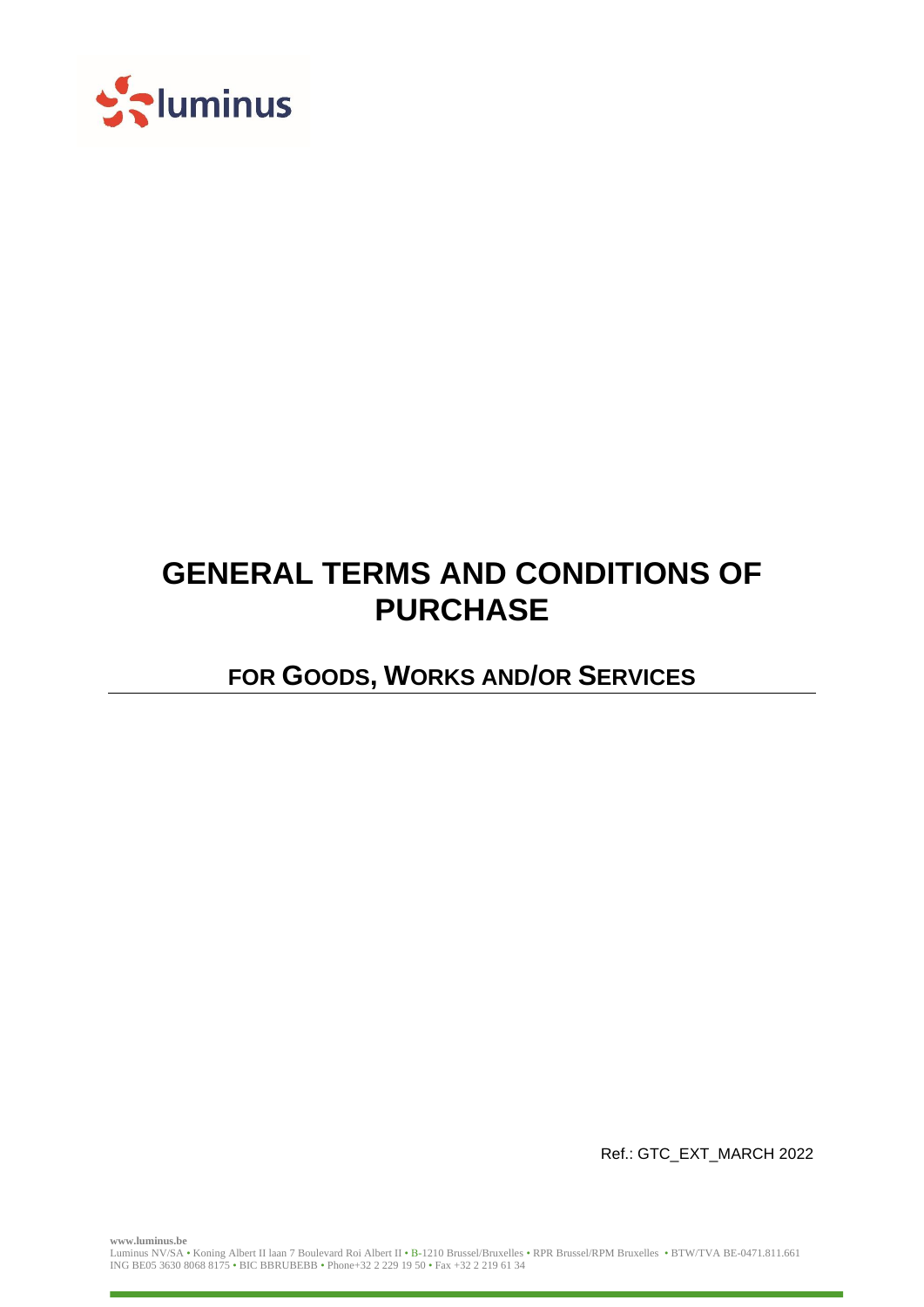

## **Table of Contents**

| 1              |                |  |  |  |
|----------------|----------------|--|--|--|
|                | $\overline{2}$ |  |  |  |
| 3              |                |  |  |  |
| 3.1            |                |  |  |  |
| 3.2            |                |  |  |  |
| 3.3            |                |  |  |  |
| 3.4            |                |  |  |  |
| 3.5            |                |  |  |  |
| 3.6            |                |  |  |  |
| 3.7            |                |  |  |  |
| 3.8            |                |  |  |  |
| 3.9            |                |  |  |  |
|                | 3.10           |  |  |  |
|                | 3.11           |  |  |  |
|                | 3.12           |  |  |  |
| 4              |                |  |  |  |
| 5              |                |  |  |  |
| 6              |                |  |  |  |
| $\overline{7}$ |                |  |  |  |
| 7.1            |                |  |  |  |
| 7.2            |                |  |  |  |
| 8              |                |  |  |  |
| 8.1            |                |  |  |  |
| 8.2            |                |  |  |  |
| 8.3            |                |  |  |  |
| 8.4            |                |  |  |  |
| 8.5            |                |  |  |  |
| 8.6            |                |  |  |  |
| 8.7            |                |  |  |  |
| 9              |                |  |  |  |
| 9.1            |                |  |  |  |
| 9.2            |                |  |  |  |
| 9.3            |                |  |  |  |
| 10             |                |  |  |  |
|                | 10.1           |  |  |  |
|                | 10.2           |  |  |  |
|                | 10.3           |  |  |  |
|                | 10.4           |  |  |  |
|                | 10.5           |  |  |  |
| 11             | 11.1           |  |  |  |
|                | 11.2           |  |  |  |
| 12             |                |  |  |  |
|                | 12.1           |  |  |  |
|                |                |  |  |  |
|                | 12.2<br>12.3   |  |  |  |
|                |                |  |  |  |
|                | 12.4           |  |  |  |
| 13<br>13.1     |                |  |  |  |
|                | 13.2           |  |  |  |
| 14             |                |  |  |  |
|                | 14.1           |  |  |  |
|                |                |  |  |  |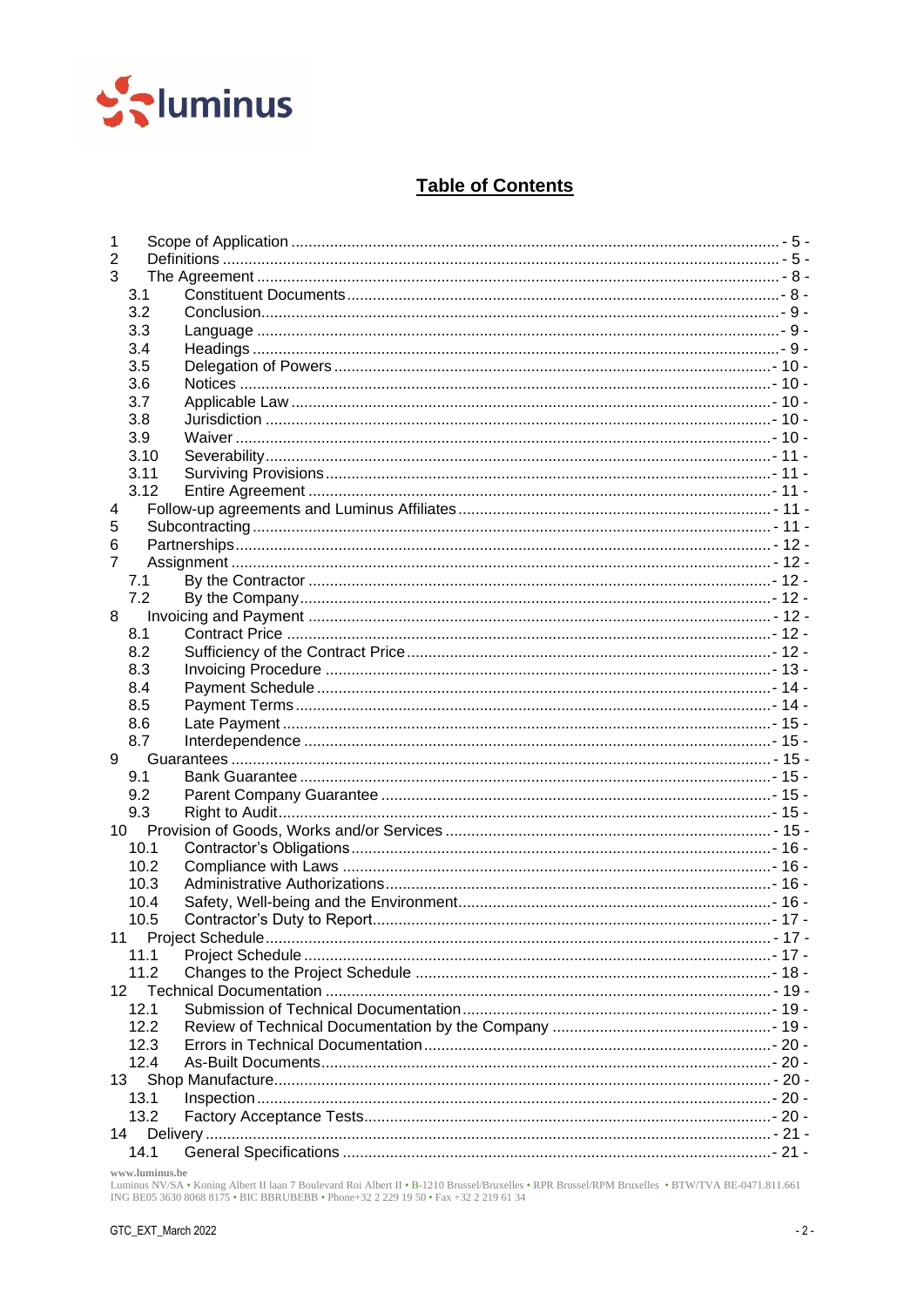

| 15         |                                                                                                                                                                                                                               |  |  |  |  |  |
|------------|-------------------------------------------------------------------------------------------------------------------------------------------------------------------------------------------------------------------------------|--|--|--|--|--|
| 15.1       |                                                                                                                                                                                                                               |  |  |  |  |  |
| 15.2       |                                                                                                                                                                                                                               |  |  |  |  |  |
| 15.3       |                                                                                                                                                                                                                               |  |  |  |  |  |
| 15.4       |                                                                                                                                                                                                                               |  |  |  |  |  |
| 15.5       |                                                                                                                                                                                                                               |  |  |  |  |  |
| 15.5.1     |                                                                                                                                                                                                                               |  |  |  |  |  |
| 15.5.2     |                                                                                                                                                                                                                               |  |  |  |  |  |
| 15.6       |                                                                                                                                                                                                                               |  |  |  |  |  |
| 16         |                                                                                                                                                                                                                               |  |  |  |  |  |
| 16.1       |                                                                                                                                                                                                                               |  |  |  |  |  |
| 16.2       |                                                                                                                                                                                                                               |  |  |  |  |  |
| 17         |                                                                                                                                                                                                                               |  |  |  |  |  |
| 17.1       |                                                                                                                                                                                                                               |  |  |  |  |  |
| 17.2       |                                                                                                                                                                                                                               |  |  |  |  |  |
| 17.3       |                                                                                                                                                                                                                               |  |  |  |  |  |
| 18         |                                                                                                                                                                                                                               |  |  |  |  |  |
| 18.1       |                                                                                                                                                                                                                               |  |  |  |  |  |
| 18.2       |                                                                                                                                                                                                                               |  |  |  |  |  |
| 19         |                                                                                                                                                                                                                               |  |  |  |  |  |
| 19.1       |                                                                                                                                                                                                                               |  |  |  |  |  |
| 19.2       |                                                                                                                                                                                                                               |  |  |  |  |  |
| 19.3       |                                                                                                                                                                                                                               |  |  |  |  |  |
| 19.4       |                                                                                                                                                                                                                               |  |  |  |  |  |
|            |                                                                                                                                                                                                                               |  |  |  |  |  |
| 20.1       |                                                                                                                                                                                                                               |  |  |  |  |  |
| 20.2       |                                                                                                                                                                                                                               |  |  |  |  |  |
|            |                                                                                                                                                                                                                               |  |  |  |  |  |
|            |                                                                                                                                                                                                                               |  |  |  |  |  |
| 21.1       |                                                                                                                                                                                                                               |  |  |  |  |  |
| 21.2       |                                                                                                                                                                                                                               |  |  |  |  |  |
| 21.3       |                                                                                                                                                                                                                               |  |  |  |  |  |
| 21.4       |                                                                                                                                                                                                                               |  |  |  |  |  |
| 22         |                                                                                                                                                                                                                               |  |  |  |  |  |
| 23         |                                                                                                                                                                                                                               |  |  |  |  |  |
| 23.1       |                                                                                                                                                                                                                               |  |  |  |  |  |
| 23.2       |                                                                                                                                                                                                                               |  |  |  |  |  |
| 23.3       |                                                                                                                                                                                                                               |  |  |  |  |  |
| 23.4       |                                                                                                                                                                                                                               |  |  |  |  |  |
| 23.5       |                                                                                                                                                                                                                               |  |  |  |  |  |
| 24         |                                                                                                                                                                                                                               |  |  |  |  |  |
| 25         |                                                                                                                                                                                                                               |  |  |  |  |  |
| 25.1       |                                                                                                                                                                                                                               |  |  |  |  |  |
| 25.2       |                                                                                                                                                                                                                               |  |  |  |  |  |
| 26         |                                                                                                                                                                                                                               |  |  |  |  |  |
| 27         |                                                                                                                                                                                                                               |  |  |  |  |  |
| 27.1       |                                                                                                                                                                                                                               |  |  |  |  |  |
| 27.2       |                                                                                                                                                                                                                               |  |  |  |  |  |
| 28         |                                                                                                                                                                                                                               |  |  |  |  |  |
| 28.1       |                                                                                                                                                                                                                               |  |  |  |  |  |
| 28.2       |                                                                                                                                                                                                                               |  |  |  |  |  |
| 29         | 1 34 - 0 34 - 0 34 - 0 34 - 0 34 - 0 34 - 0 34 - 0 34 - 0 34 - 0 34 - 0 34 - 0 34 - 0 35 - 0 35 - 0 35 - 0 35 - 0 35 - 0 35 - 0 35 - 0 35 - 0 35 - 0 35 - 0 35 - 0 35 - 0 35 - 0 35 - 0 35 - 0 35 - 0 35 - 0 35 - 0 35 - 0 35 |  |  |  |  |  |
| 29.1       |                                                                                                                                                                                                                               |  |  |  |  |  |
| 29.2       |                                                                                                                                                                                                                               |  |  |  |  |  |
| 30<br>30.1 |                                                                                                                                                                                                                               |  |  |  |  |  |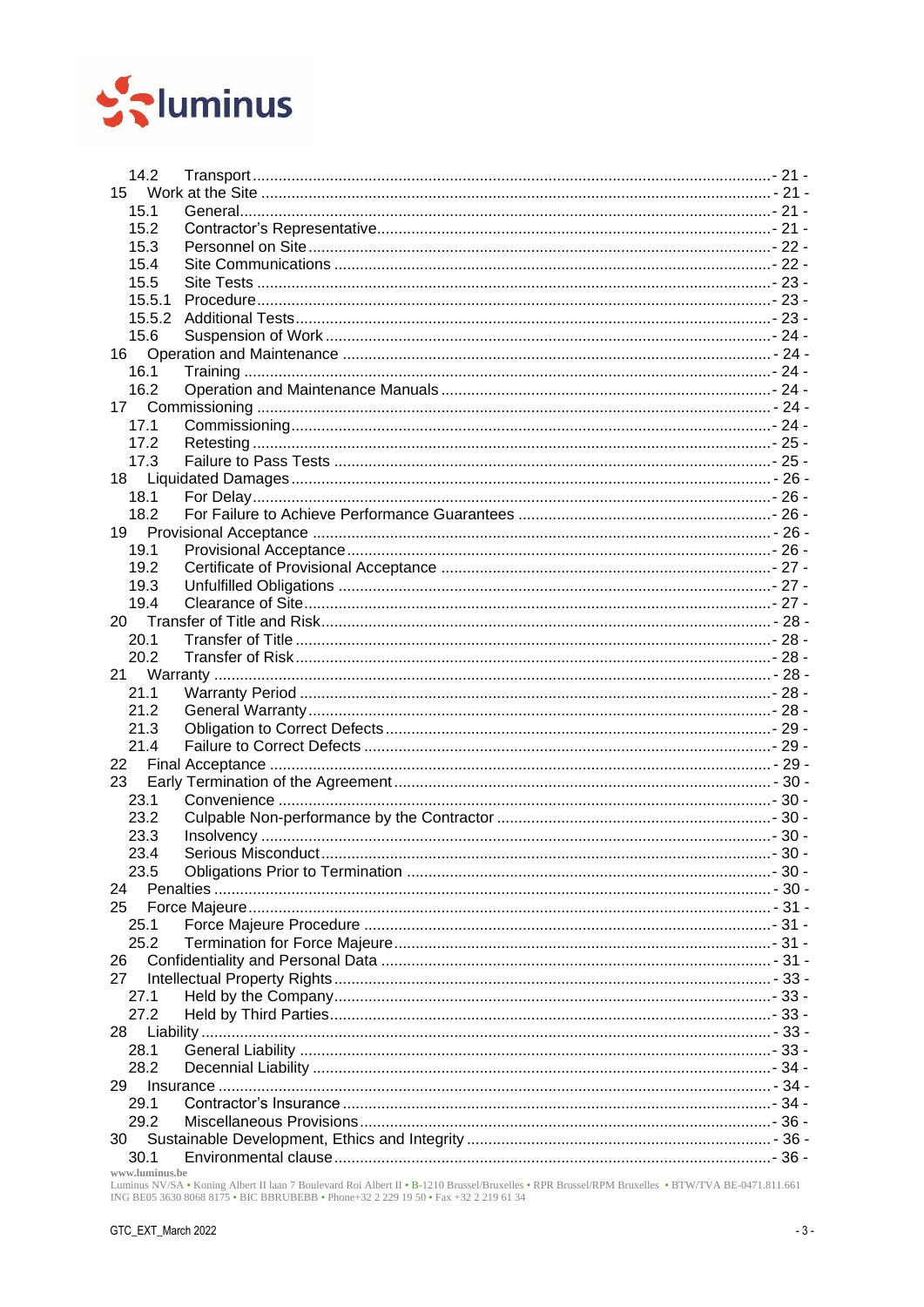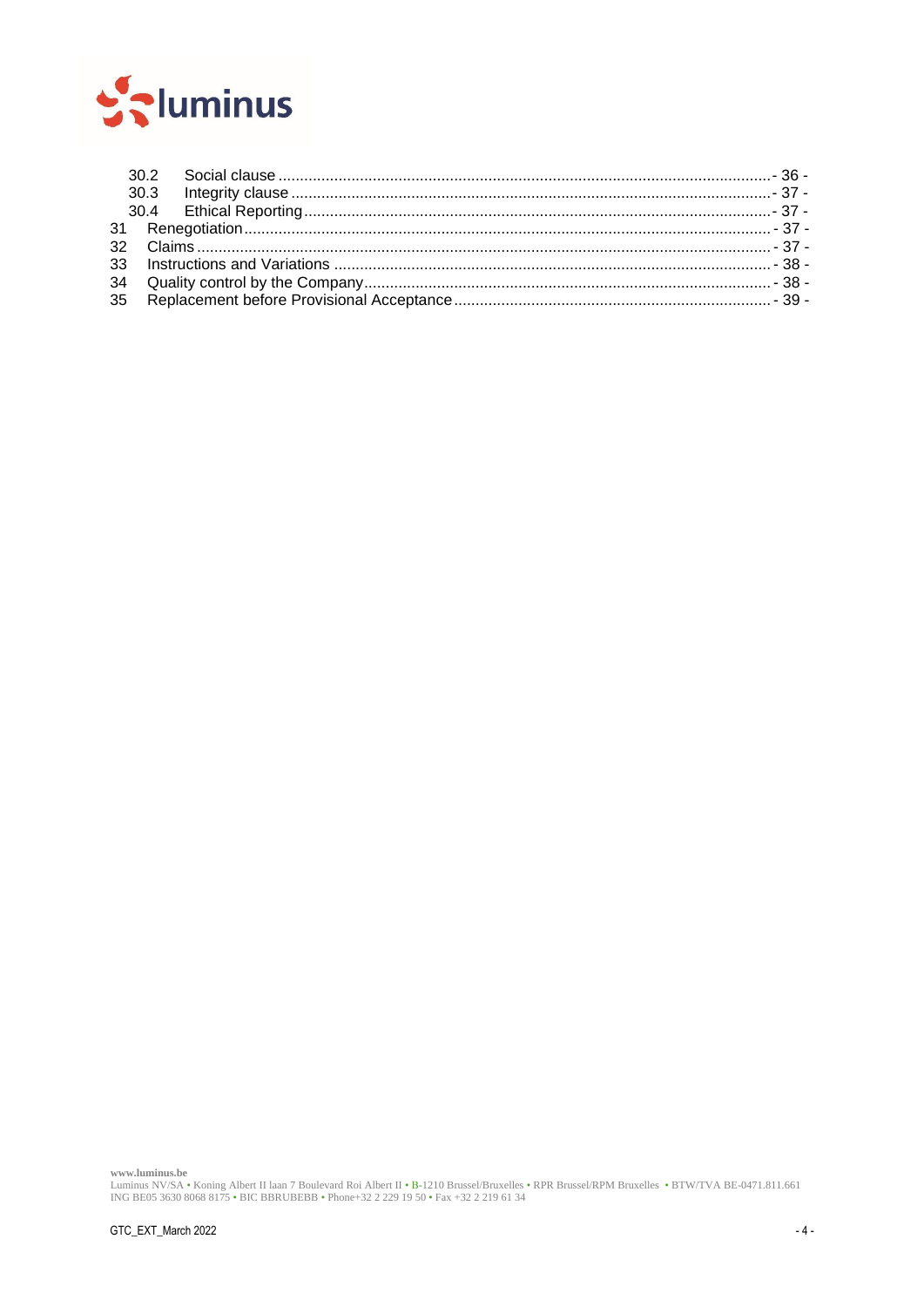

## <span id="page-4-0"></span>**1 Scope of Application**

The present General Terms and Conditions shall apply to all agreements for the purchase of Goods, Works and/or Services, as well as to all deliveries made to the Company or purchase orders issued by the Company, to the extent said agreements do not expressly derogate thereof.

## <span id="page-4-1"></span>**2 Definitions**

All terms with capital letters used in the present General Terms and Conditions or in any other constituent document of the Agreement shall have the following meanings:

- **Agreement:** refers to the agreement between the Company and the Contractor, consisting of the documents set forth in Article [3.1](#page-7-1) of the present General Terms and Conditions, whereby the latter commits himself to supply the Goods, Works and/or Services in the manner and to the extent determined in said agreement, to the Company;
- **Bank Guarantee:** an irrevocable, first demand and unconditional bank guarantee, by which a first class bank, acceptable to and in favour of the Company, stands surety for the Contractor for and throughout the performance of (a specified part of) the Agreement;
- **Certificate of Provisional Acceptance:** the document that is drawn up in twofold by the Company and that is subsequently duly signed by the Parties as proof of the Provisional Acceptance by the Company of the Goods, Works and/or Services specified therein, as further described in Article [19](#page-25-3) of the present General Terms and Conditions;
- **Commissioning:** the phase during which the Goods, Works and/or Services are put to the test, so as to determine whether the Goods, Works and/or Services can be operated safely, reliably and in strict accordance with the Agreement, as further described in Article [17](#page-23-4) of the present General Terms and Conditions;
- **Company:** refers to Luminus N.V./S.A. (and the legal successors in title thereto), a company incorporated and existing under the laws of Belgium, with its registered office at Boulevard Roi Albert II 7, 1210 Brussels and registered in the Register of Legal Entities of Brussels under number BTW BE-0471.811.661, which engages the Contractor to supply Goods, Works and/or Services under the Agreement;
- **Company's Representative(s):** the person(s) that is(are) designated by the Company in the Contract and/or Purchase Order and is(are) authorised, if and to the extent so specified, to represent the latter for the purposes of the Agreement and to receive notices on his behalf;
- **Contract/Purchase Order (P.O.):** sets forth the Specific Terms and Conditions agreed to by the Parties;
- **Contract Price:** the total aggregate amount agreed to between the Parties in the Contract and/or Purchase Order for the Contractor's performance of the Agreement (excluding VAT and any possible Liquidated Damages, other damages, interests, penalties and/or expenses paid or to be paid by the Contractor to the Company);
- **Contractor:** refers to the physical person or legal entity (and the legal successors in title to this physical person or legal entity), specified in the Contract and/or Purchase Order, with whom the Company has concluded the Agreement;
- **Contractor's Representative:** the representative of the Contractor during the works on Site, who is assigned full authority over the Contractor's personnel and any Subcontractors and is vested with all powers to legally bind the Contractor, as is further set forth in Article [15.2](#page-20-5) of the present General Terms and Conditions;

Luminus NV/SA • Koning Albert II laan 7 Boulevard Roi Albert II • B-1210 Brussel/Bruxelles • RPR Brussel/RPM Bruxelles • BTW/TVA BE-0471.811.661 ING BE05 3630 8068 8175 • BIC BBRUBEBB • Phone+32 2 229 19 50 • Fax +32 2 219 61 34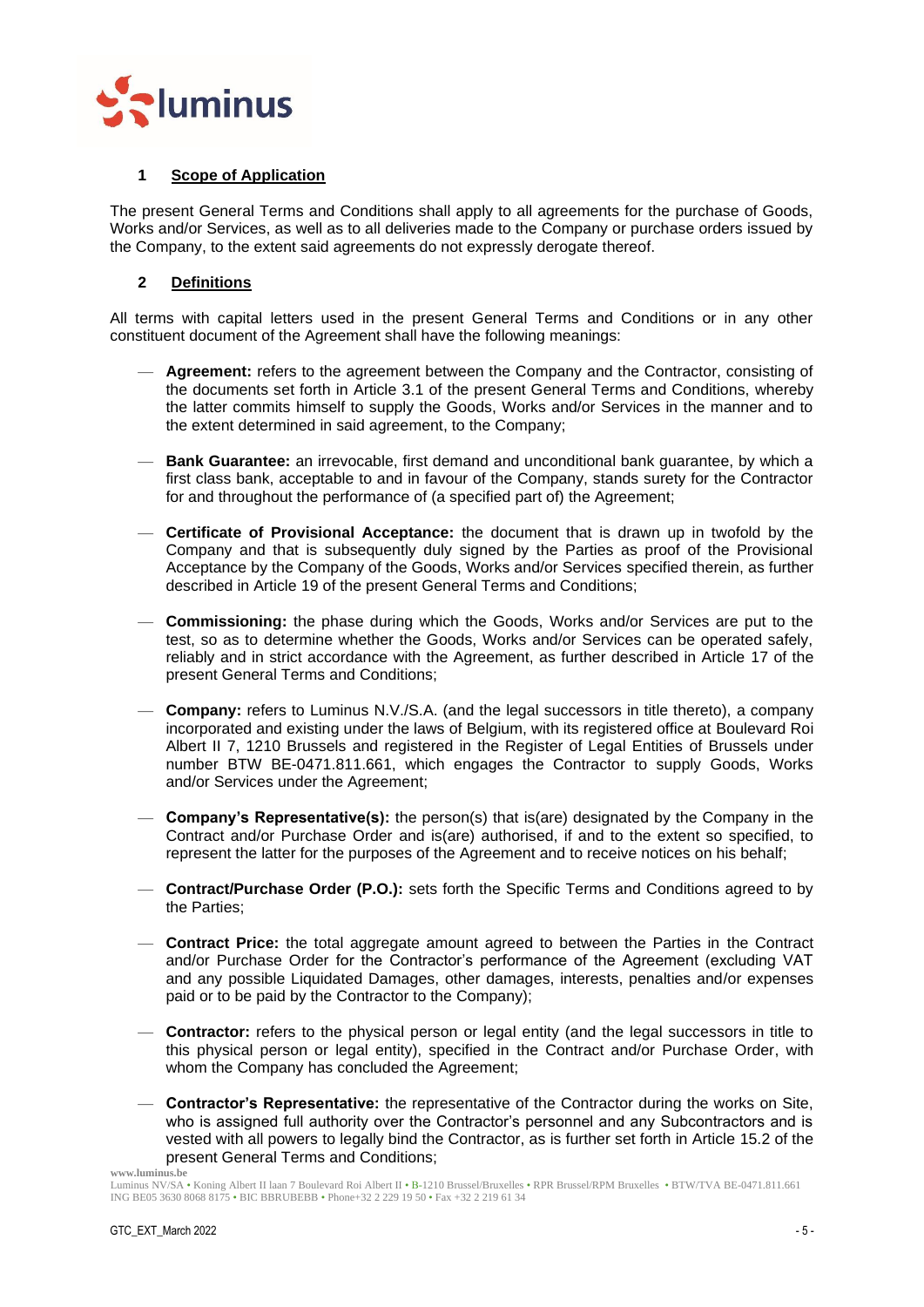

- **Day(s) – Week(s) – Month(s):** refers to the number of official business days, weeks or months in Belgium, and not the number of calendar days, weeks or months;
- **Decennial Liability:** the Contractor's liability for the Goods, Works and/or Services during the Decennial Liability Period, as described in Article [28.2](#page-33-0) of the present General Terms and Conditions;
- **Decennial Liability Period:** the ten-year period following Final Acceptance of the Goods, Works and/or Services, during which the Contractor *inter alia* remains liable for certain hidden defects, inaccuracies in the design of any foundations, structures and/or buildings and the appropriateness of any materials supplied by the Contractor under the Agreement, as further defined in Article [28.2](#page-33-0) of the present General Terms and Conditions;
- **Luminus Affiliate:** any entity, whether incorporated or not, that is controlled by, is under common control with, or controls Luminus, where "control" means the ability, whether directly or indirectly, to direct the affairs of another by means of majority ownership, contract, or otherwise.
- **Luminus Supplier Portal** or **LSP**: a cloud-based platform to which the Contractor is granted access as part of the Luminus contractor onboarding process;
- **Effective Date:** the specific date at which the Agreement becomes binding upon the Parties to it, as defined in the Contract and/or Purchase Order or, failing that, in Article [3.2](#page-8-0) of the present General Terms and Conditions;
- **Final Acceptance:** the moment of unconditional acceptance by the Company of the Goods, Works and/or Services as provided by the Contractor under and according to the Agreement, as further described in Article [22](#page-28-2) of the present General Terms and Conditions;
- **Force Majeure:** shall mean any event beyond the control of the affected Party, the occurrence of which could not reasonably have been foreseen and the consequences of which could not be overcome, and which prevents the affected Party from performing some or all of the obligations incumbent on it pursuant to the Agreement. The procedure to be followed by a Party that presumes it has been affected by a Force Majeure event is set forth in Article [25](#page-30-0) of the present General Terms and Conditions. Force majeure may include, without limitation, the following elements: terrorism, strikes or serious interruption of business operations at national level or within the Company's business sector, and natural disasters such as earthquakes, hurricanes or typhoons;
- **General Terms and Conditions:** the Company's present general terms and conditions of purchase with reference: GTC\_EXT\_APRIL 2021;
- **Goods Receipt:** refers to the form that is drawn up by the Company and, when duly signed and issued by the Company, constitutes sole proof of the Contractor's successful delivery of a certain batch of Goods in case the Agreement merely covers the supply of certain Goods by the Contractor and it was furthermore explicitly agreed between the Parties that there was no obligation to conduct Commissioning tests on those Goods;
- **www.luminus.be** — **Goods, Works and/or Services:** designate, depending on the case, all or part of the drawings or documents, substances, materials, equipment, tools, machinery, structures, plant, civil works, industrial buildings etc. to be studied, designed, manufactured, supplied, erected, built, assembled, modified, arranged, tested or put into service by the Contractor under the Agreement, including all the studies, tasks, works and services related thereto and, as the case may be, specified in the Contract and/or Purchase Order. In a specific context, the definition 'Goods, Works and/or Services' may be broken down into either Goods, Works or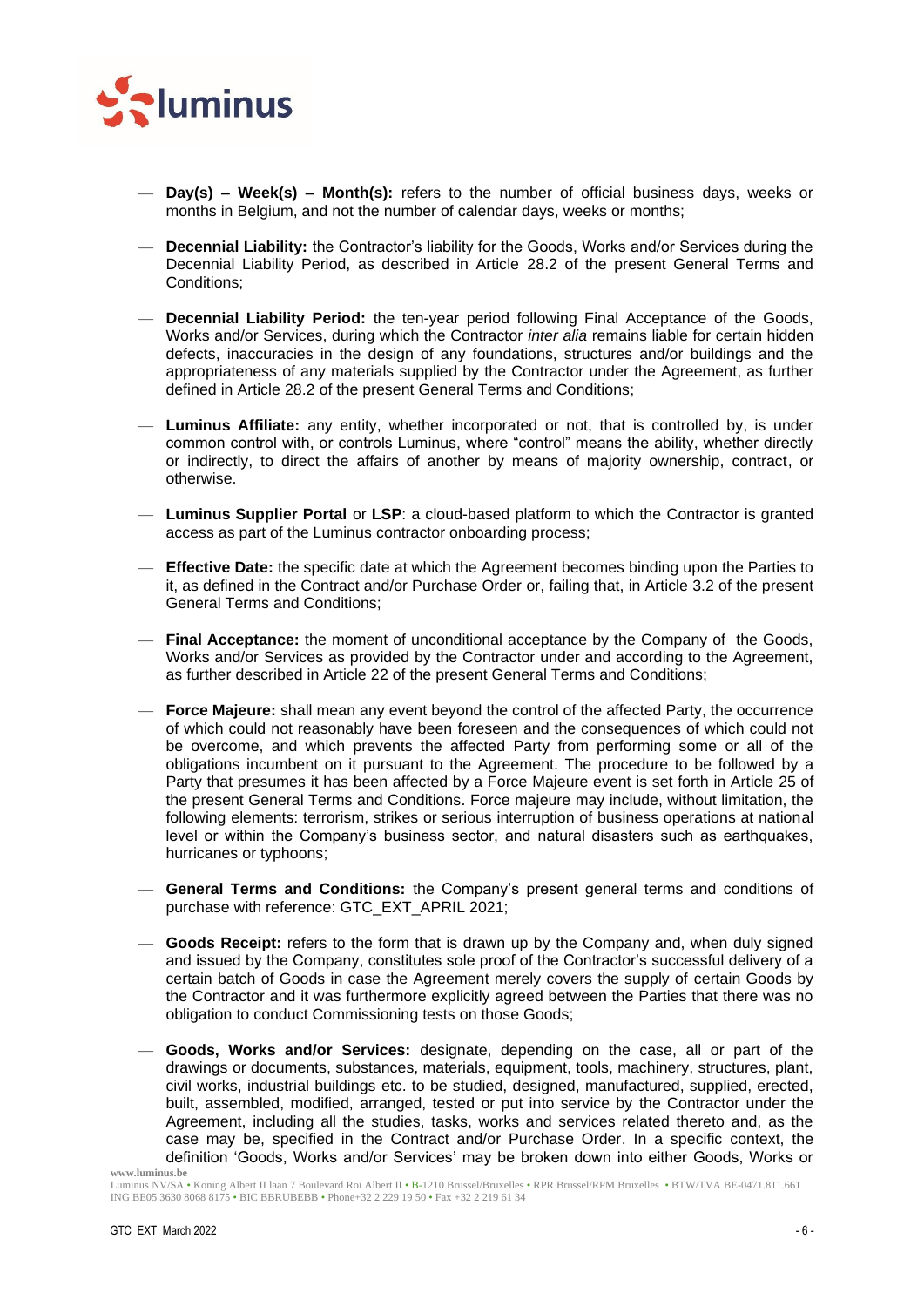

Services individually, or any combination thereof, such use of individual or combined terms however always referring back to the full scope of the definition for 'Goods, Works and/or Services' set forth here above;

- **Instructions**: refer to any indication, decision, explanation, clarification provided by the Company during the implementation of this Contract/Purchase Order.
- **Liquidated Damages:** designate the pre-ascertained liquidated damages that shall be paid by the Contractor to the Company in case the circumstances set forth in Article [18](#page-25-0) of the present General Terms and Conditions are materialized;
- **Losses:** shall mean any and all claims, judgments, demands, damages, fines, losses, liabilities, interest, awards, penalties, causes of action, litigation, lawsuits, administrative proceedings, administrative investigations, costs and expenses, including, reasonable attorneys' fees, court costs, and other reasonable costs of suit, arbitration, dispute resolution or other similar proceedings;
- **Milestone(s):** refers to one or more significant project milestones set forth in the Project Schedule, which all individually embody an important step in the project, as further defined in Article [11.1](#page-16-2) of the General Terms and Conditions;
- **Parent Company Guarantee:** a guarantee of Contractor's parent company or main undertaking, by which the latter stands surety towards the Company for and throughout the performance of the Agreement by the Contractor;
- **Party or Parties:** refers to either the Company or the Contractor, or both, as the context requires;
- **Payment Schedule:** refers to the schedule of payments linked to the Milestones set forth in the Project Schedule, as further defined in Article [8.4](#page-13-0) of the present General Terms and Conditions;
- **Project Schedule:** sets forth the specific Milestones in the performance of the Agreement by the Contractor, as further defined in Article [11](#page-16-1) of these General Terms and Conditions;
- **Provisional Acceptance:** refers to the moment when the Goods, Works and/or Services have successfully passed all relevant and applicable Commissioning tests, all other conditions for Provisional Acceptance set forth in the Agreement have been fulfilled in relation to those Goods, Works and/or Services and (a specified part of) the order is overall (largely) completed, as a result of which the Company decides to provisionally accept (a specific part of) the Goods, Works and/or Services, as is further defined in Article [19](#page-25-3) of the present General Terms and Conditions;
- **Punch List:** refers to the list of minor works, if any, that forms an integral part of the Certificate of Provisional Acceptance and that sets forth all minor works that are still outstanding at the moment of Provisional Acceptance but that must, in any case, be completed or remedied by the Contractor prior to Final Acceptance, as described in Article [22.](#page-28-2) It shall be left to the Company's sole discretion to decide whether or not the existence of a Punch List and/or any item on that list in specific precludes Provisional Acceptance and, more generally, whether or not any works can be deemed minor works and as such fit for inclusion on the Punch List;
- **Site:** refers to all or part of the location(s) affected by the activities carried out under the Agreement;

Luminus NV/SA • Koning Albert II laan 7 Boulevard Roi Albert II • B-1210 Brussel/Bruxelles • RPR Brussel/RPM Bruxelles • BTW/TVA BE-0471.811.661 ING BE05 3630 8068 8175 • BIC BBRUBEBB • Phone+32 2 229 19 50 • Fax +32 2 219 61 34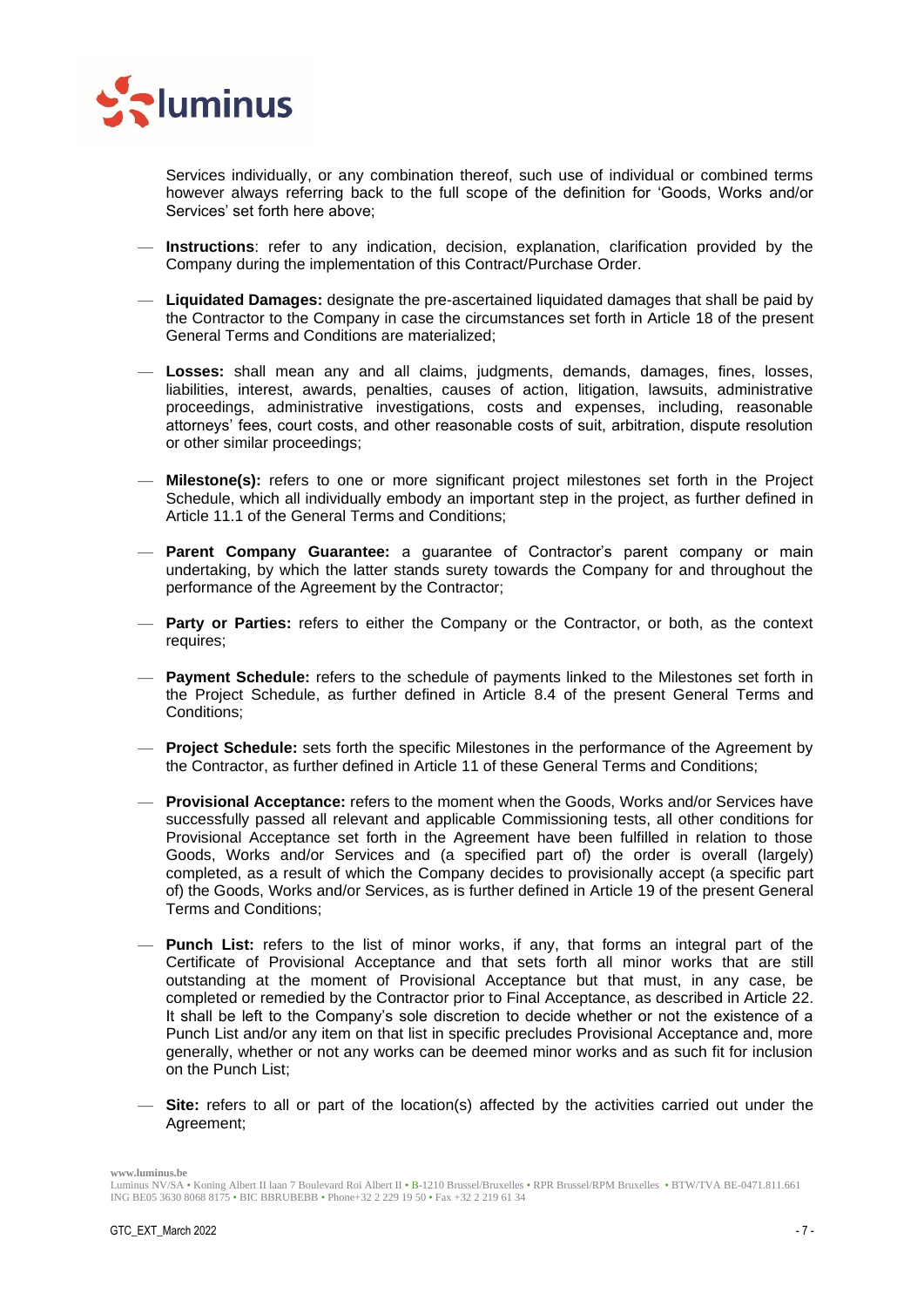

- **Site Language:** the official language of the country, or, when applicable, the region where the Site is located;
- **Specific Terms and Conditions:** contained in the Contract/Purchase Order, these set forth the specific provisions agreed to by the Parties for the purposes of the Agreement;
- **Subcontractor(s):** the legal person(s), entity or combination of entities, to which parts of the Contractor's obligations under the Agreement are subcontracted by the Contractor, directly or indirectly, and in accordance with Article [5](#page-10-4) of the present General Terms and Conditions;
- **Technical Documentation:** means, *inter alia*, all such technical documentation, specifications, samples, patterns, models, calculations, computer programs (software), operation and maintenance manuals and other documents or information of a similar nature, to be submitted by the Contractor to the Company in strict accordance with the Agreement;
- **Technical Specifications:** refers to the section of the tender documents consisting of all technical documents that are applicable to the order, which is specific set forth the Company's minimum technical requirements for the Goods, Works and/or Services;
- **Variations**: refer to any Instruction given by the Company that represents a change in the initial Contract/Purchase Order (the Contract/Purchase Order being interpreted as a whole), including any Instruction involving:
	- a quantity increase or decrease of part of the Goods, Works and/or Services; or
	- an addition to the Goods, Works and/or Services or a reduction at that level; or
	- a change in specification, quality or nature of any part of the Goods, Works and/or Services.
- **Warranty Period:** refers to the period of warranty on the Goods, Works and or Services, including any extensions thereof, as specified in Article [21.1](#page-27-4) of the present General Terms and Conditions.

## <span id="page-7-0"></span>**3 The Agreement**

#### <span id="page-7-1"></span>3.1 Constituent Documents

The Agreement shall be comprised in part or in whole of the following documents:

- the Contract and/or Purchase Order and, if applicable, all of its(their) supplements, setting out the Specific Terms and Conditions agreed to between the Parties;
- the present General Terms and Conditions;
- the Company's Technical Specifications;
- the Company's construction and/or Site regulations;
- if applicable, the Company's rules and requirements concerning access, safety, well-being and the environment; and
- if applicable, any other relevant documents issued by the Company.

In case of interpretation difficulties, ambiguities, contradictions or other divergences between the constituent documents, each document prevails over the one which follows it in the order in which they are listed in the Contract and/or Purchase Order, or, failing such specification, in the order as listed here above.

In case of interpretation difficulties, ambiguities, contradictions or other divergences between the provisions of a constituent document of the Agreement and those of its supplements or annexes, the provisions contained in the main document shall prevail.

Luminus NV/SA • Koning Albert II laan 7 Boulevard Roi Albert II • B-1210 Brussel/Bruxelles • RPR Brussel/RPM Bruxelles • BTW/TVA BE-0471.811.661 ING BE05 3630 8068 8175 • BIC BBRUBEBB • Phone+32 2 229 19 50 • Fax +32 2 219 61 34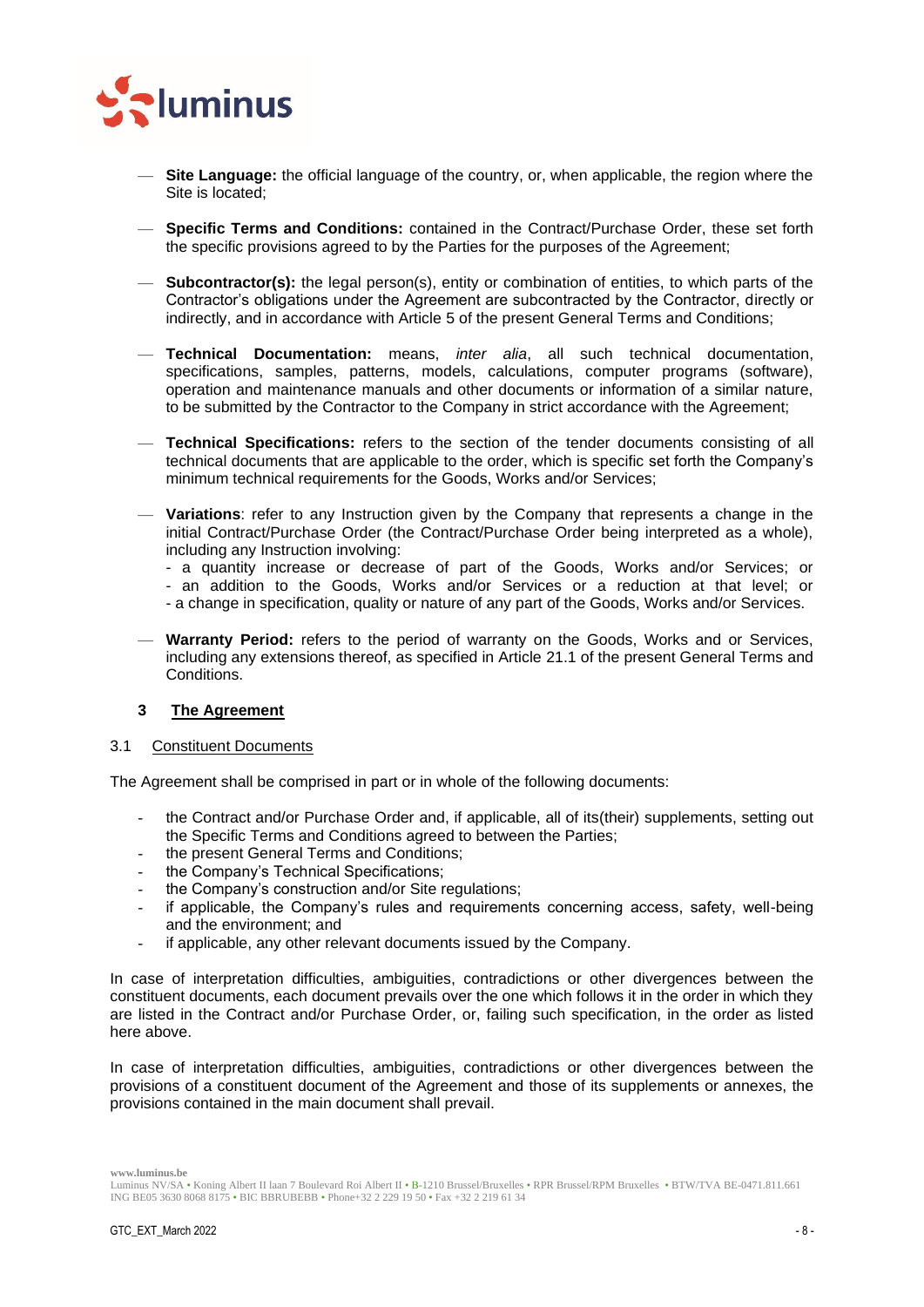

## <span id="page-8-0"></span>3.2 Conclusion

The Agreement shall be considered concluded:

- for a Contract, upon its signature by both Parties;
- for a Purchase Order, after the Company has dispatched or delivered it to the Contractor via the Luminus Supplier Portal and the latter has either failed to make any reservations within the time-limit set forth therein or has returned an acknowledgement of receipt via the Luminus Supplier Portal, containing no reservations, regarding the Purchase Order to the Company or has returned the Purchase Order duly dated and signed without any reservations to its content.

If no Effective Date is explicitly mentioned in the Contract or in the Purchase Order, the latter shall be:

- for a Contract, the date it is signed by the Company;
- for a Purchase Order, the date it is postmarked or given directly to the Contractor's representative or, if applicable, the date of commencement of execution of the Agreement by the Contractor.

In case of a Contract, it is drawn up in as many originals as there are Parties. If the Parties can meet, they sign the Contract simultaneously and initial all the constituent documents; if they cannot meet, they sign and initial following the exchange of mail, though no more than 15 (fifteen) Days shall elapse between the signing by one and the other of the Parties. Should this time limit be exceeded, the Company reserves the right to forgo the conclusion of the Agreement.

In case of a Purchase Order, the Contractor confirms, via the Luminus Supplier Portal, his acknowledgment of the Purchase Order within the time-period specified therein, or within 5 (five) calendar days if no such period is specified. If the Contractor's acknowledgment of receipt is not received within the respective time-limit specified in the Purchase Order, the Purchase Order will be deemed unconditionally accepted by the Contractor. In case the Contractor returns the Purchase Order with any reservations whatsoever or upon a conditional basis, the Company reserves the exclusive right to annul such Purchase Order, without any justification or compensation being due.

By accepting the Agreement, the Contractor waives all his own general or specific terms and conditions, whenever and in whatever form these are communicated.

#### <span id="page-8-1"></span>3.3 Language

The Agreement shall be executed in the English language and any translation shall be for convenience only.

Wherever provision is made for the giving or issue of a notice, instruction or other communication by any Party or person pursuant or with regard to the Agreement, such communication shall be written in the English language.

In case of interpretation difficulties, ambiguities, contradictions or other divergences between different documents or different versions of the same document, the (version of a) document that is drawn up in the language of the Agreement shall prevail.

#### <span id="page-8-2"></span>3.4 Headings

The headings used for the different Articles of the present Terms and Conditions are for indicative purposes only, and shall in no instance affect the interpretation thereof.

Luminus NV/SA • Koning Albert II laan 7 Boulevard Roi Albert II • B-1210 Brussel/Bruxelles • RPR Brussel/RPM Bruxelles • BTW/TVA BE-0471.811.661 ING BE05 3630 8068 8175 • BIC BBRUBEBB • Phone+32 2 229 19 50 • Fax +32 2 219 61 34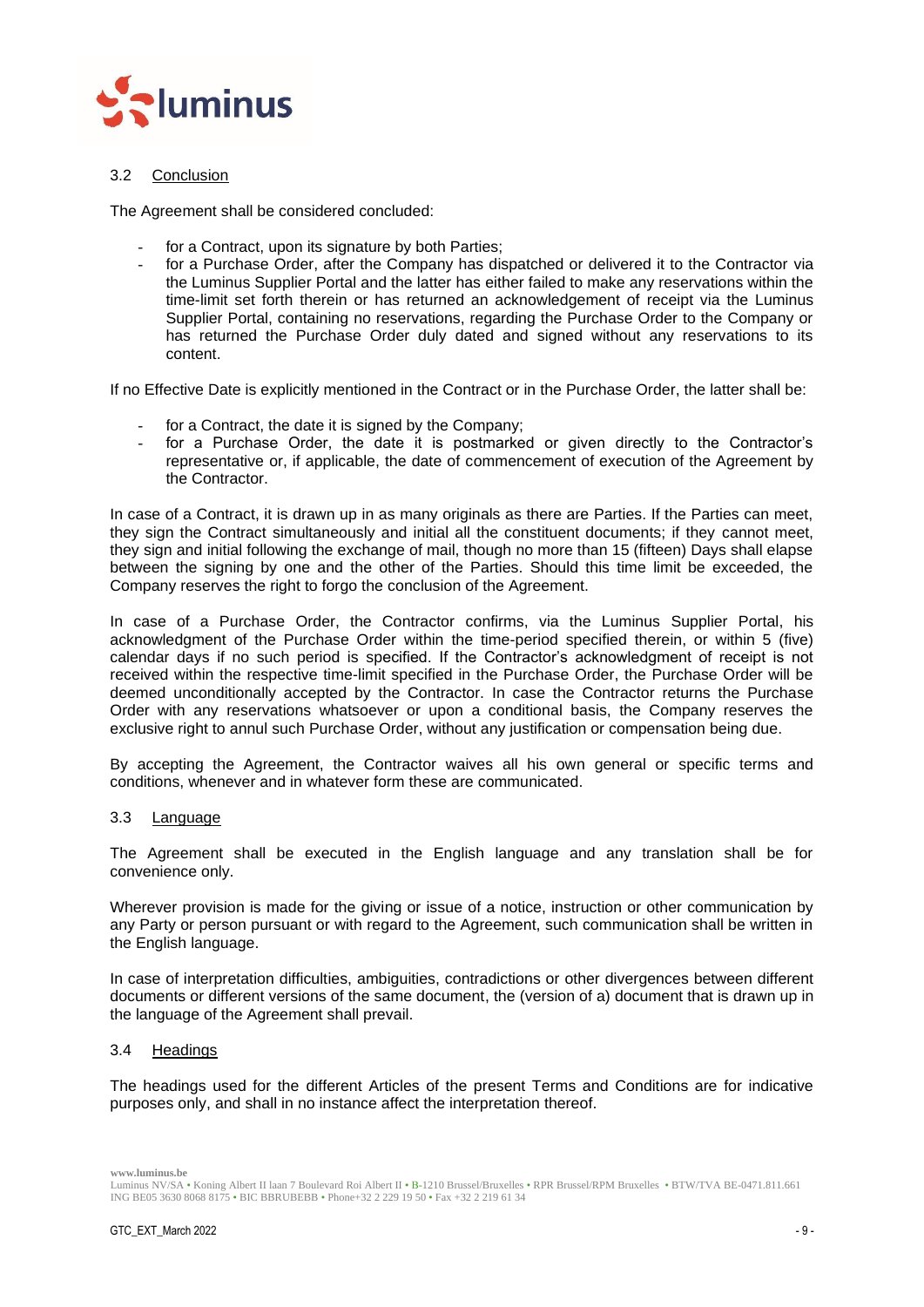

## <span id="page-9-0"></span>3.5 Delegation of Powers

The Agreement may specify the persons authorised to represent the Company. In any case, the Company cannot be bound by nor be held liable for any statement, whether verbal or in writing, by a person not authorized to make such statement according to the Company's Delegation of Authorities, published in the Belgian Official Gazette (latest applicable version).

#### <span id="page-9-1"></span>3.6 Notices

Except as set out in Article 8.3, any notice, instruction, consent, approval, comment, certificate or determination required or desired to be given in connection with the Agreement shall be in writing and shall be validly delivered if delivered either by hand, by fax, by registered mail, by e-mail or by an internationally recognized courier service to the addressee, fax number and/or address stipulated in the Contract and/or Purchase Order to that end, as changed from time to time in accordance with this Article [3.6.](#page-9-1)

Such validly delivered notice shall be deemed received by the other Party:

- in the case of delivery in-hand, when delivered;
- in the case of successfully completed facsimile transmission, on the date shown on the facsimile transmission report or confirmation; and
- in case of delivery by courier service, on the date indicated on the acknowledgement of receipt.

Contrary to the foregoing, day-to-day communications between the Parties (with the explicit exclusion of amendments to the Agreement and acceptance documents, such as the Certificate of Provisional Acceptance) may also be transferred via e-mail, addressed to the e-mail address(es) stipulated in the Contract and/or Purchase Order to that end or notified by a Party to the other Party from time to time.

Either Party may modify the representative(s) that is(are) competent to receive notices on its behalf, its address and/or its fax number for the receipt of notices, by simple notice to the other Party given in accordance with this Article [3.6.](#page-9-1)

#### <span id="page-9-2"></span>3.7 Applicable Law

The Agreement shall be governed by Belgian law, to the explicit exclusion of (i) any conflict of law rules or provisions and (ii) the "United Nations Convention on Contracts for the International Sale of Goods" dated April 11, 1980.

#### <span id="page-9-3"></span>3.8 Jurisdiction

Any dispute arising out of or in relation with the Agreement shall be finally settled by the courts of Brussels.

In no event shall any dispute between the Parties result in the suspension of the Contractor's contractual obligations.

#### <span id="page-9-4"></span>3.9 Waiver

Neither Party, by any act, delay, omission or otherwise shall be deemed to have expressly or impliedly waived any of its rights, powers or remedies, or any one or more of them, unless such waiver is in writing and signed by an authorized representative of such Party. Any such waiver shall be enforceable only to the extent specifically set forth in the waiver. A waiver by a Party of any right, power or remedy, or any one or more of them, on any one occasion shall not be construed as a bar to or waiver of any right, power or remedy, or any one or more of them, such Party should have on any future occasion, whether similar in kind or otherwise.

**www.luminus.be**

Luminus NV/SA • Koning Albert II laan 7 Boulevard Roi Albert II • B-1210 Brussel/Bruxelles • RPR Brussel/RPM Bruxelles • BTW/TVA BE-0471.811.661 ING BE05 3630 8068 8175 • BIC BBRUBEBB • Phone+32 2 229 19 50 • Fax +32 2 219 61 34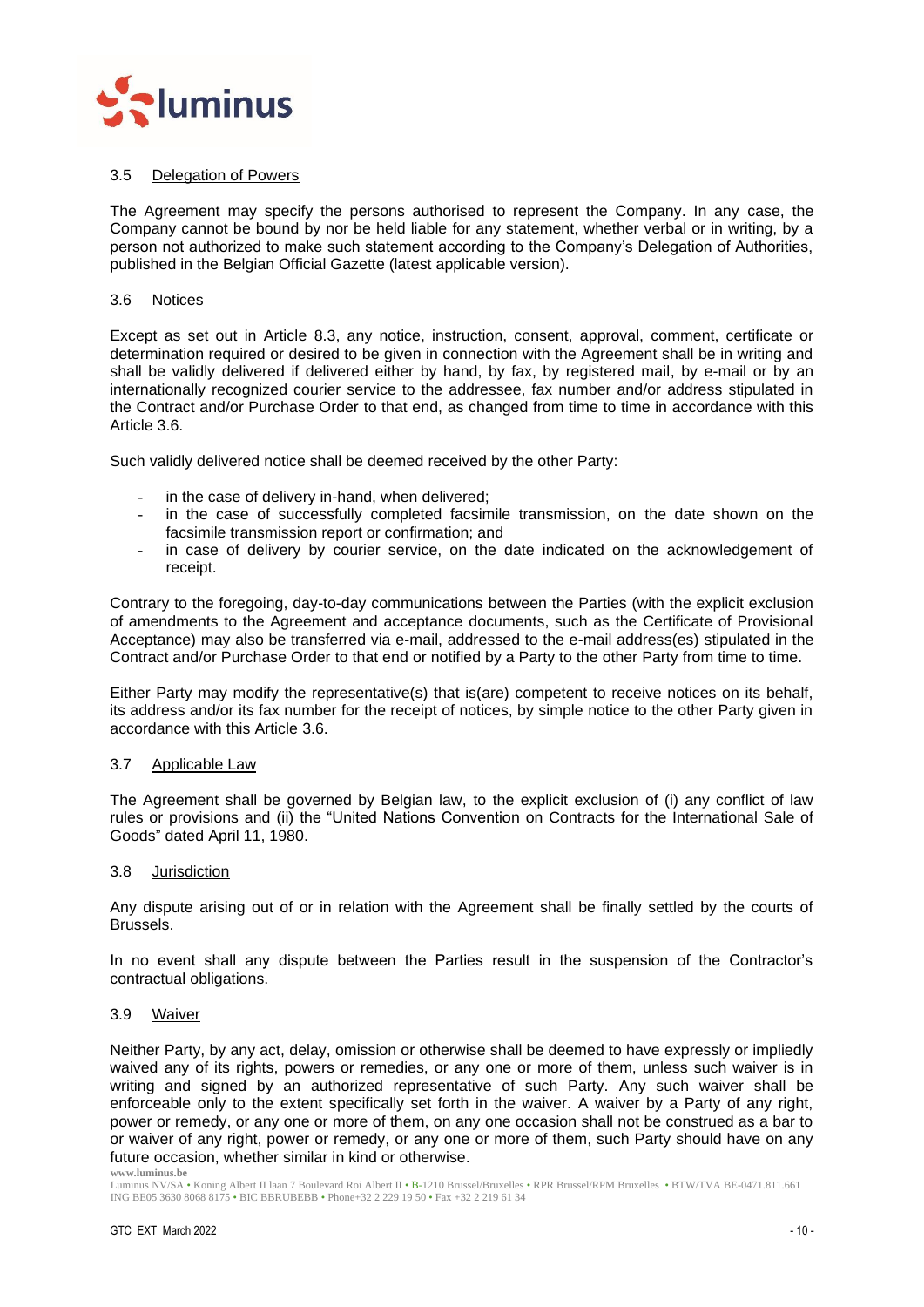

## <span id="page-10-0"></span>3.10 Severability

If any provision of the Agreement is held to be invalid, illegal or non-enforceable by a court of competent jurisdiction in whole or in part, such (part of the) provision shall be deemed to be excluded from the Agreement, without affecting the validity, legality or enforceability of the remaining provisions. If the invalidity, illegality or non-enforceability of a (part of a) provision could have an impact on the rest of the Agreement, the Parties will promptly convene to negotiate in good faith with the aim of agreeing, as soon as possible, on a new, valid provision (or part of such provision) that reflects as close as possible the economic impact that the Parties intended with the illegal, invalid or unenforceable provision (or the illegal, invalid or unenforceable part thereof).

## <span id="page-10-1"></span>3.11 Surviving Provisions

The provisions of the Agreement that by their nature are intended to survive the termination, suspension, cancellation, completion or expiry of the Agreement (in specific but not limited to the provisions with regard to confidentiality, warranty and liability) shall continue as valid and enforceable provisions notwithstanding any such termination, suspension, cancellation, completion and expiry.

## <span id="page-10-2"></span>3.12 Entire Agreement

This Agreement represents the entire agreement between the Parties hereto relating to the subject matter hereof and may only be amended in writing, signed by the duly authorised representatives of both Parties. The Parties expressly waive all provisions contained in any past, written or verbal, agreements or correspondence between them which negate, limit, extend or conflict with the provisions set forth in this Agreement. Such past agreements or correspondence may only be invoked for the purpose of clarifying ambiguous provisions of the Agreement, which allow for more than one interpretation.

## <span id="page-10-3"></span>**4 Follow-up agreements and Luminus Affiliates**

Follow-up agreements – Supplier commits, at Luminus' request, to negotiate in good faith with Luminus to enter into follow-up agreements that are in relation to the Agreement and to propose conditions that are at least at arm's length with the conditions in the related Agreement.

Luminus Affiliates – Supplier expressly authorizes Luminus Affiliates to make reference to and use this Agreement without having to negotiate new conditions. For this purpose any reference to Luminus will be interpreted as a reference to the Luminus Affiliate.

## <span id="page-10-4"></span>**5 Subcontracting**

The Contractor shall not delegate all or part of the execution of the Agreement without the Company's prior written consent.

In case of subcontracting beyond one level or more (i.e. sub-subcontracting), the Contractor's Subcontractor shall not delegate all or part of the execution of the Agreement without the Company's prior written consent. The Contractor shall see to it that this restriction is imposed on Contractor's Subcontractor as well as on the Subcontractor's subcontractors.

The Contractor shall defend and hold harmless the Company from and against any and all Losses it may suffer as a result of any possible present or future claims a Contractor's Subcontractor may have against the Company pursuant to Article 1798 of the Belgian Civil Code.

Subcontracting risks shall be assumed in their entirety by the Contractor, and shall in no way discharge the latter from his contractual obligations. In addition, the Contractor shall ensure that any of

Luminus NV/SA • Koning Albert II laan 7 Boulevard Roi Albert II • B-1210 Brussel/Bruxelles • RPR Brussel/RPM Bruxelles • BTW/TVA BE-0471.811.661 ING BE05 3630 8068 8175 • BIC BBRUBEBB • Phone+32 2 229 19 50 • Fax +32 2 219 61 34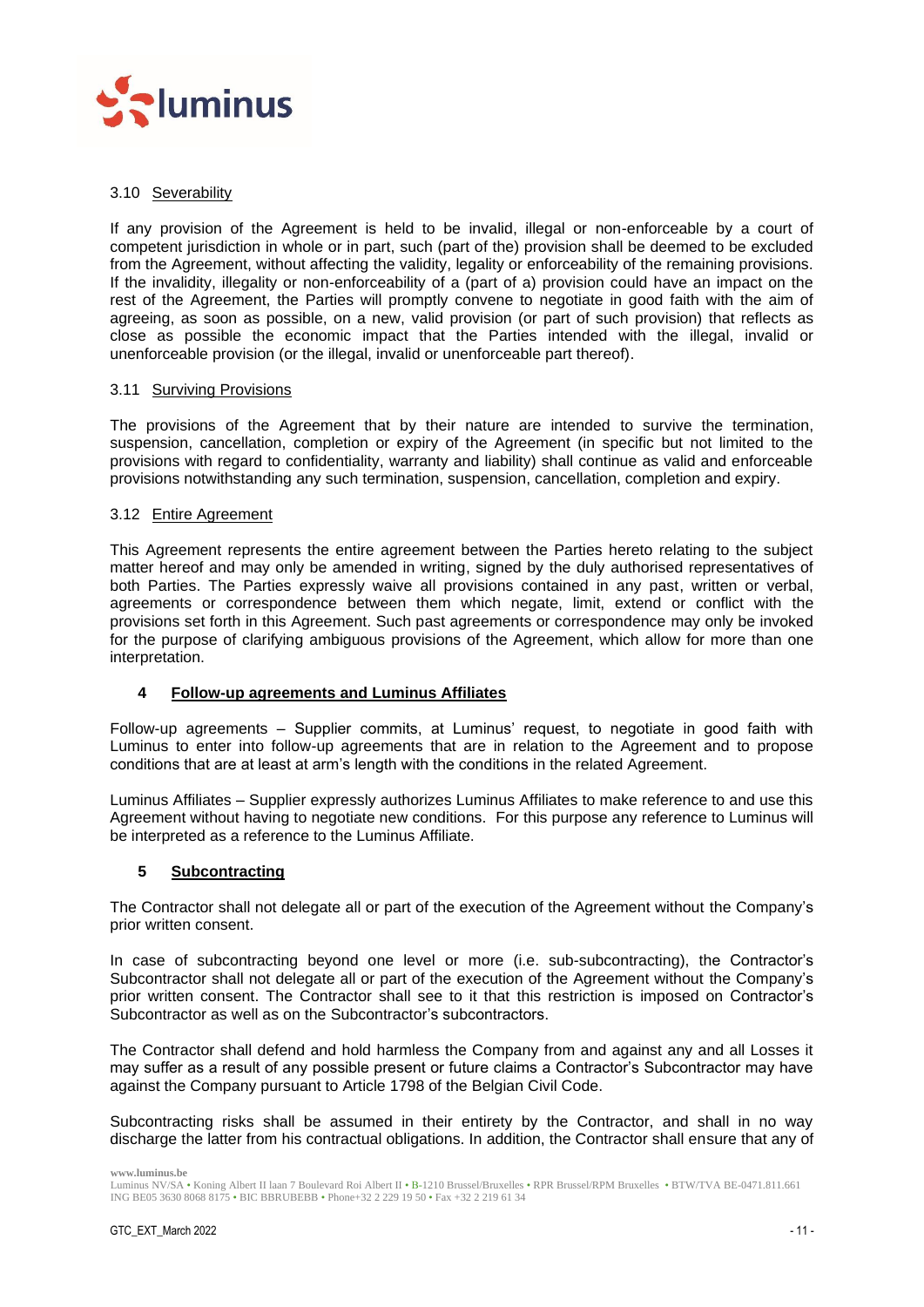

the rights the Company may have under the Agreement vis-à-vis the Contractor, it shall also have visà-vis any and all of the Contractor's Subcontractors.

## <span id="page-11-0"></span>**6 Partnerships**

Once the Agreement has been concluded, the Contractor shall be prohibited from entering into a partnership with a third party for its execution without the Company's prior written consent.

When the Agreement has been concluded with a joint venture, consortium, temporary partnership (*société momentanée/tijdelijke handelsvennootschap*) as defined in article 47 of the Belgian Corporate Code or another unincorporated grouping of two or more partners, said partners shall be jointly and severally liable in respect of the Company for any and all obligations resulting from the Agreement for the Contractor, unless specifically agreed otherwise in the Agreement. The partners shall designate one of them to represent the partnership with full rights and powers and to ensure that the performance of the Agreement is coordinated optimally. Such designation shall be subject to the Company's prior written consent.

## <span id="page-11-1"></span>**7 Assignment**

## <span id="page-11-2"></span>7.1 By the Contractor

The Contractor shall be prohibited from assigning all or part of his rights and obligations resulting from the Agreement to a third party without the Company's prior written consent.

#### <span id="page-11-3"></span>7.2 By the Company

The Company shall have the ability to assign all or part of its rights and obligations resulting from the Agreement to a third party of its choice and shall inform the Contractor of said assignment as soon as possible thereafter.

## <span id="page-11-4"></span>**8 Invoicing and Payment**

#### <span id="page-11-5"></span>8.1 Contract Price

The Contract Price shall include all costs, taxes and expenses from any origin whatsoever, but shall exclude value-added tax (VAT).

Furthermore the Contract Price shall be Delivery Duty Paid (DDP), unloaded on Site, in accordance with Incoterm provisions (latest applicable edition).

The Contract or Purchase Order shall specify whether the Contract Price may be revised as well as the remuneration mode to be used, failing which no revision of the Contract Price of any kind whatsoever shall be applicable.

In case the Contractor is not remunerated by means of a lump sum, the abovementioned shall equally apply to any and all time and material prices and rates agreed upon in the Agreement.

#### <span id="page-11-6"></span>8.2 Sufficiency of the Contract Price

In case the Contractor is remunerated by means of a lump sum, he shall be deemed to have satisfied himself as to the correctness and sufficiency of the Contract Price.

**www.luminus.be** In specific, the Contractor shall be deemed to have obtained all necessary information as to risks, contingencies and other circumstances which may influence or affect the proper provision of the Goods, Works and/or Services on time. Therefore, it is expressly agreed that by signing the Agreement, the Contractor accepts full responsibility for having foreseen all difficulties and costs of

Luminus NV/SA • Koning Albert II laan 7 Boulevard Roi Albert II • B-1210 Brussel/Bruxelles • RPR Brussel/RPM Bruxelles • BTW/TVA BE-0471.811.661 ING BE05 3630 8068 8175 • BIC BBRUBEBB • Phone+32 2 229 19 50 • Fax +32 2 219 61 34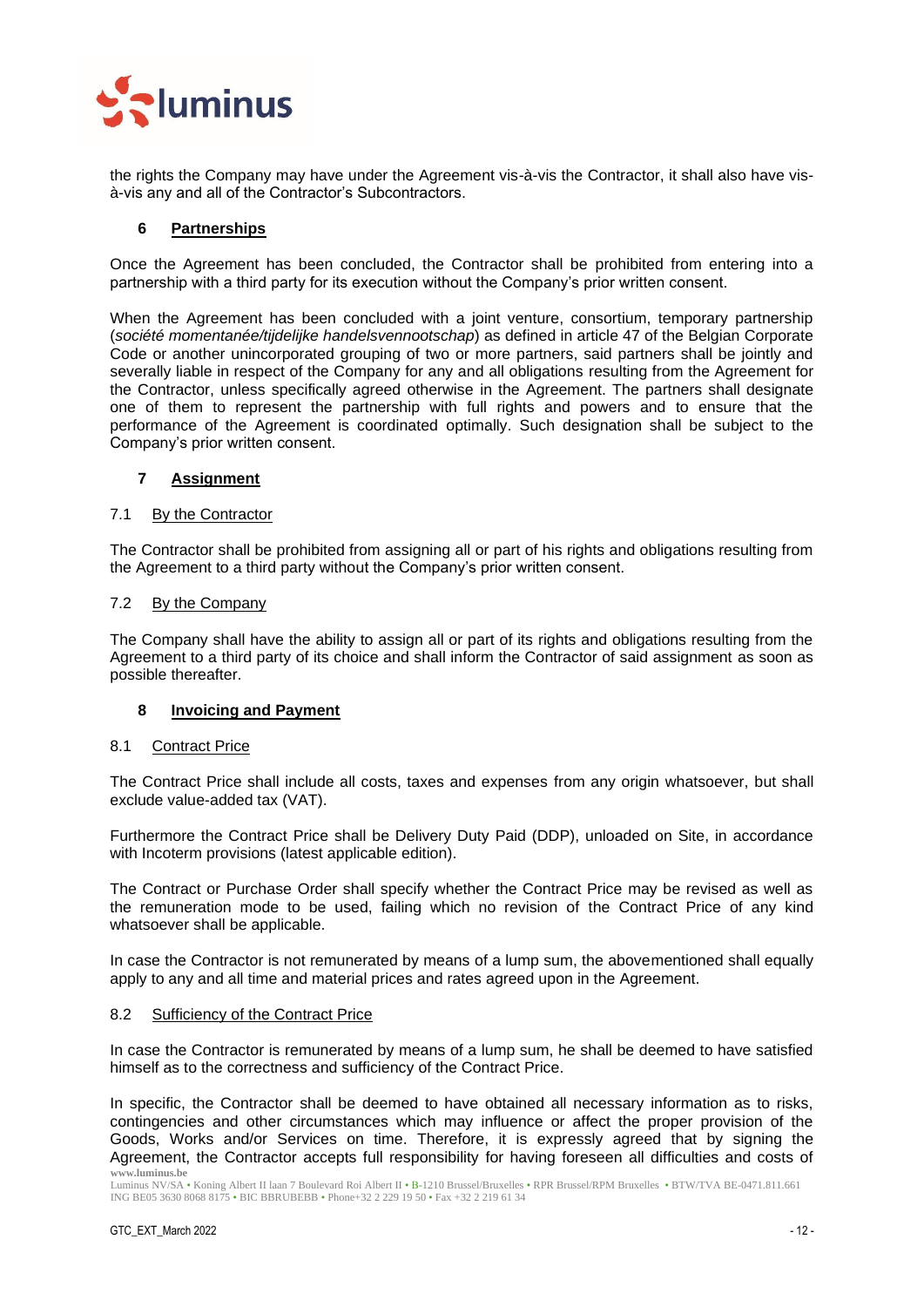

successfully providing the Goods, Works and/or Services, in particular with regard to any and all contingencies relating to the conditions, period and Site during and at which the Goods, Works and/or Services are to be supplied. With regard to the contingencies relating to the Site, the Contractor expressly agrees to have taken the following, non-exhaustive list of particulars into account:

- any possible natural phenomena;
- normal use of public premises or use of public services;
- the presence of existing structures, machinery, ducts, piping and cables of all kinds at the Site;
- if applicable, the presence at Site of construction sites necessary for the relocation or modification of the aforementioned installations;
- the simultaneous execution of other works at the Site:
- the presence of other contractors at the Site; and
- the simultaneous operation of installations or structures at the Site.

Furthermore, the Contractor shall be deemed to have taken into account any possible increase in costs or expenses resulting from any change in laws, (Royal, Ministerial or regional) decrees, ordinances, local government laws, municipal codes, regulations, directives, rules, statutes or other binding prescriptions of any kind whatsoever that apply to the provision of the Goods, Works and/or Services in strict accordance with the Agreement, whether occurring prior to or after the Effective Date.

Consequently, unless explicitly stated otherwise in the Contract and/or Purchase Order, the Contract Price covers all the Contractor's obligations under the Agreement and all things necessary for the proper design and provision of the Goods, Works and/or Services and the remedying of any defects. The Contract Price shall not be adjusted to take account of any unforeseen difficulties or costs.

## <span id="page-12-0"></span>8.3 Invoicing Procedure

All exchanges and communication between Luminus and the Contractor with respect to invoicing and related documentation under the Agreement shall take place via the Luminus Supplier Portal (LSP). The Contractor will submit via the LSP the amounts to be invoiced for the performance of its obligations under the Agreement, as well as, each as applicable, time reports, a description of the performed tasks and other documentation, to Luminus for approval prior to actual invoicing. After approval by Luminus via the LSP, the Contractor will send the invoice to Luminus via the LSP.

All invoices issued by the Contractor under this Agreement shall contain:

- the full references of the Contract/Purchase Order to which such invoice relates (title of the Agreement, description of the subject, complete reference number);
- for Goods, Works and/or Services, the time sheets approved by the Company or its representatives;
- the Contract Price or, as the case may be, the partial amounts of the Contract/Purchase Order in case a remuneration by means of a fixed lump sum is foreseen in the Contract/Purchase Order, or the amount consistent with the progress statement in case a remuneration based on fixed unit prices is foreseen in the Contract/Purchase Order;
- the indication of the due term and the Milestones as provided for in the Contract/Purchase Order;
- in the case of partial or complete delivery, the detail of the Goods, Works and/or Services for which payment is requested; and
- the supporting documents (progress statements, work orders, delivery notes, etc).

In addition, invoices shall meet all the requirements regarding VAT, failing which they will also be considered not sent.

**www.luminus.be** The absence of any of the statements or references mentioned above and/or the non-observation of any of the Company's invoicing instructions shall automatically render the invoice null and void. In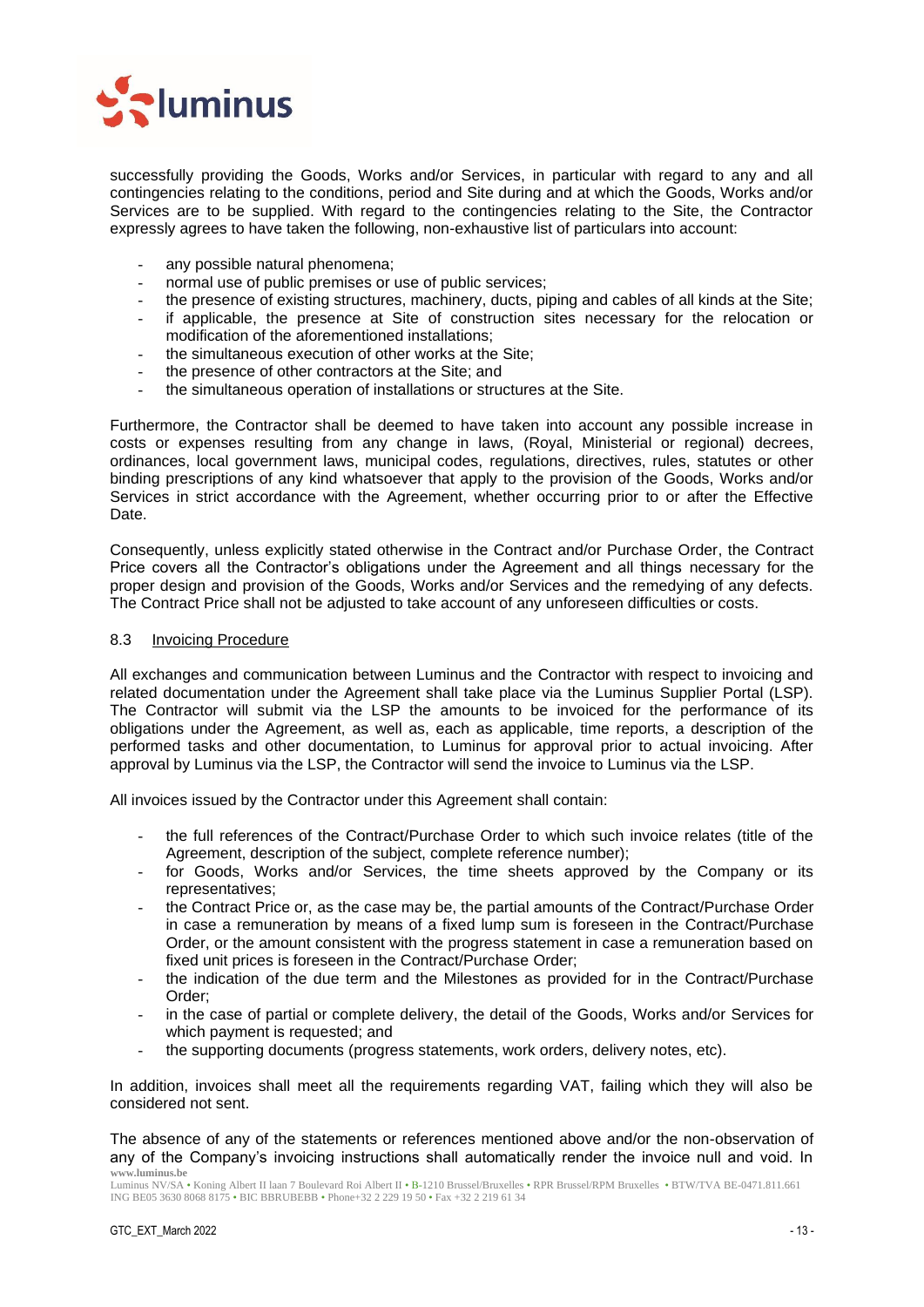

such case, although not being strictly required to do so, the Company reserves the right to return the invoice to the Contractor at any time prior to the invoice due date. This shall be equivalent to the Company contesting the invoice without it being required to take any other action to this end. Additionally, in such case the Company shall have the right to demand the issuance of a credit note to the Company's account upon first request.

Invoices shall strictly respect the structure of the Contract/Purchase Order to which they relate (e.g. if a Purchase Order includes 2 items lines, the invoice will be issued accordingly).

Invoices containing amounts exceeding those agreed in the Contract/Purchase Order shall automatically be considered erroneous and accordingly null and void, without the Company being required to take further action to that effect.

Any invoices sent by the Contractor to the Company pursuant to the Agreement shall be addressed to the billing address set forth in the Contract/Purchase Order.

#### <span id="page-13-0"></span>8.4 Payment Schedule

Unless specifically agreed otherwise, the Agreement shall specify the Payment Schedule agreed upon by the Parties. The payment due-dates set forth in the Payment Schedule shall correspond to the Milestones set forth in the Project Schedule. In no case whatsoever, payment of a certain amount can become due if the Milestone to which it is linked has not yet been attained.

The Payment Schedule shall be approved by the Company simultaneously with the Project Schedule. As long as either the Payment Schedule or the Project Schedule has not been approved, no payment may be demanded from the Company pursuant to the Agreement.

In case the Agreement does not contain a Payment Schedule, the Contractor shall, within the timelimit specified in the Contract and/or Purchase Order, or if none has been specified therein, at the latest 30 (thirty) Days from the Effective Date, suggest a Payment Schedule to the Company, which shall not unreasonably withhold its approval thereof. If, however, the Parties fail to reach agreement on the Payment Schedule, the Company shall have the right to terminate the Agreement with immediate effect, without court intervention or any legal formality being required, and without prejudice to the Company's right to claim damages in accordance with Article [28](#page-32-3) of these General Terms and Conditions.

In case a detailed Project Schedule is put forward by the Contractor after the Effective Date of the Agreement, in accordance with Article [11.1](#page-16-2) of these General Terms and Conditions, and if as a result thereof the Payment Schedule set forth in the Agreement no longer corresponds to such proposed Project Schedule, the Contractor shall, simultaneously with his proposal for a Project Schedule, suggest a Payment Schedule to the Company, which shall not unreasonably withhold its approval thereof. If, however, the Parties fail to reach agreement on the Payment Schedule, the Company shall have the right to terminate the Agreement with immediate effect, without court intervention or any legal formality being required, and without prejudice to the Company's right to claim damages in accordance with Article [28](#page-32-3) of these General Terms and Conditions.

## <span id="page-13-1"></span>8.5 Payment Terms

Uncontested invoices relating to amounts that have become due are payable 60 (sixty) Days from the date of the invoice. The invoices shall indicate the amounts due in as much detail as possible, must be accompanied by the contractually required documents, and shall furthermore be drawn up in accordance with the Company's stipulations.

**www.luminus.be** Payments shall not be made unless the Contractor has fulfilled all contractual obligations or, in case of a Payment Schedule, has at least attained the respective Milestone to which the payment is linked on the date listed on the invoice itself. No invoice shall become due so long as one or more invoices

Luminus NV/SA • Koning Albert II laan 7 Boulevard Roi Albert II • B-1210 Brussel/Bruxelles • RPR Brussel/RPM Bruxelles • BTW/TVA BE-0471.811.661 ING BE05 3630 8068 8175 • BIC BBRUBEBB • Phone+32 2 229 19 50 • Fax +32 2 219 61 34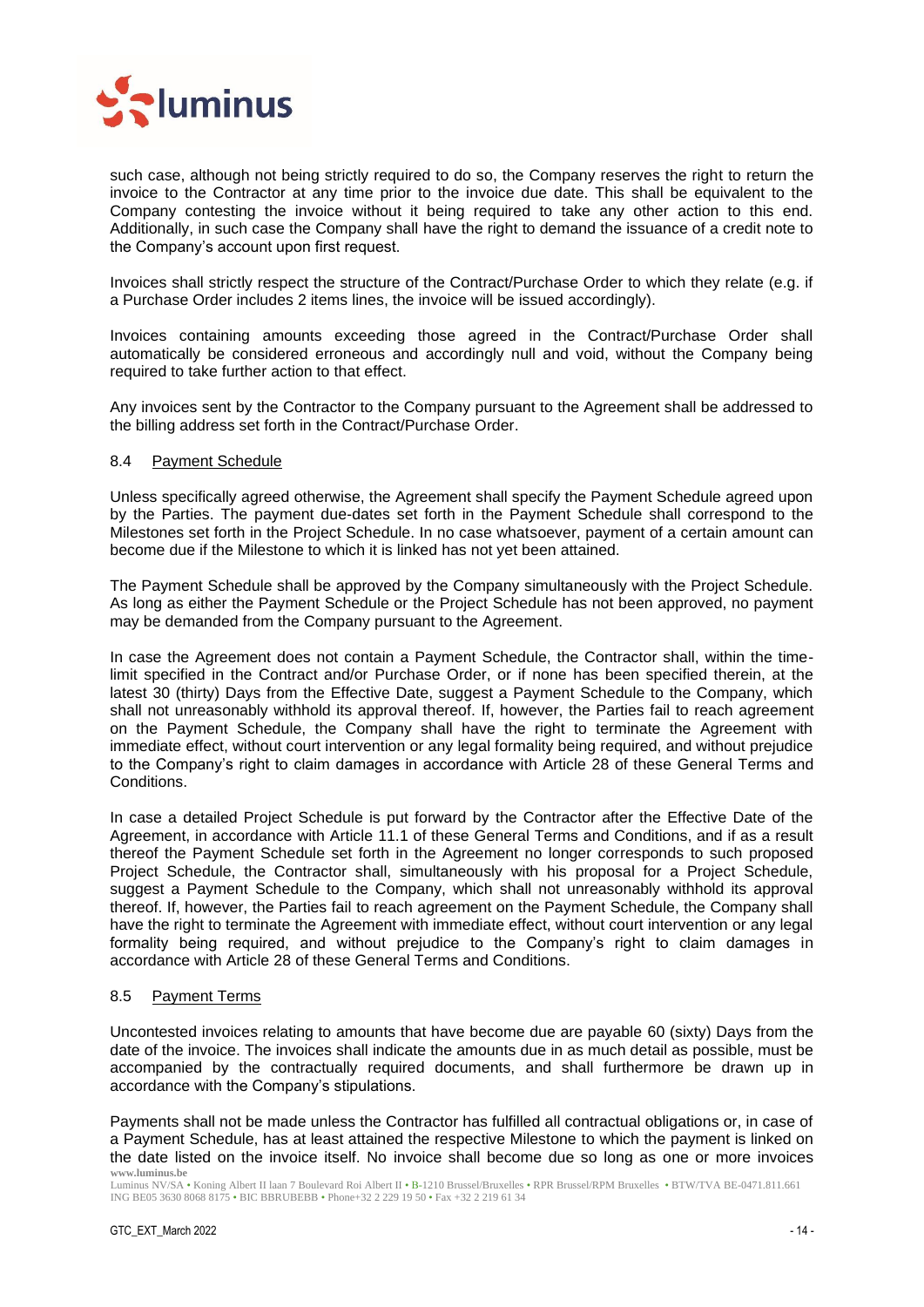

relating to a previous period or Milestone remain outstanding as a result of a defect or other failure on the part of the Contractor.

Payments shall be made exclusively via bank transfer into the account specified by the Contractor on his invoice.

## <span id="page-14-0"></span>8.6 Late Payment

The Contractor may verify the payment status of its invoices via the Luminus Supplier Portal. Should the Company be late with the payment of an uncontested invoice, and the Contractor has sent a notice to that effect, either by registered mail or via the Luminus Supplier Portal, to the Company, which, however, remained without effect for 30 (thirty) days from receipt by the Company thereof, the Contractor shall be entitled to the payment of default interest applied to the outstanding amount, calculated from the date such interest became contractually due.

The amount of this default interest shall be equivalent to the number of Days the payment is late, multiplied by the one-month Euro Interbank Offered Rate (EURIBOR) as published on the last trading day of the month prior to the date the respective invoice was issued.

#### <span id="page-14-1"></span>8.7 Interdependence

If any claims or debts exist between the Parties to the Agreement, of any origin whatsoever, the Company shall reserve the exclusive right to offset the Contractor's debt to it against its own debt to the Contractor, or to exercise its right of deduction or to withhold payment, as if all such claims and debts were part of a single and exclusive contractual commitment.

## <span id="page-14-2"></span>**9 Guarantees**

#### <span id="page-14-3"></span>9.1 Bank Guarantee

Should the Company, at any given moment, deem it necessary, it shall be able to require that a first class bank, having at least an A+/A1-rating according to Standard and Poor's/ Moody's latest applicable surveys, stands surety for the Contractor by providing the Company with a Bank Guarantee.

#### <span id="page-14-4"></span>9.2 Parent Company Guarantee

Should the Company deem it necessary, the Contractor shall provide the Company with a Parent Company Guarantee, in case the latter forms a branch or is a subsidiary of a larger undertaking.

#### <span id="page-14-5"></span>9.3 Right to Audit

The Company shall, at all reasonable times during normal business hours and upon at least twentyfour (24) hours advance notice, have the right to audit, examine, and make copies of or extracts from the Contractor's books of account and records (in whatever form they may be kept, whether written, electronic or other) relating or pertaining, directly or indirectly, to the Agreement (including *inter alia* any and all documents and other materials, in whatever form they may be kept, which support or underlie those books and records) and kept by or under the control of the Contractor (including, without limitation, by his employees, agents, assigns, successors and Subcontractors.

## **10 Provision of Goods, Works and/or Services**

<span id="page-14-6"></span>**www.luminus.be**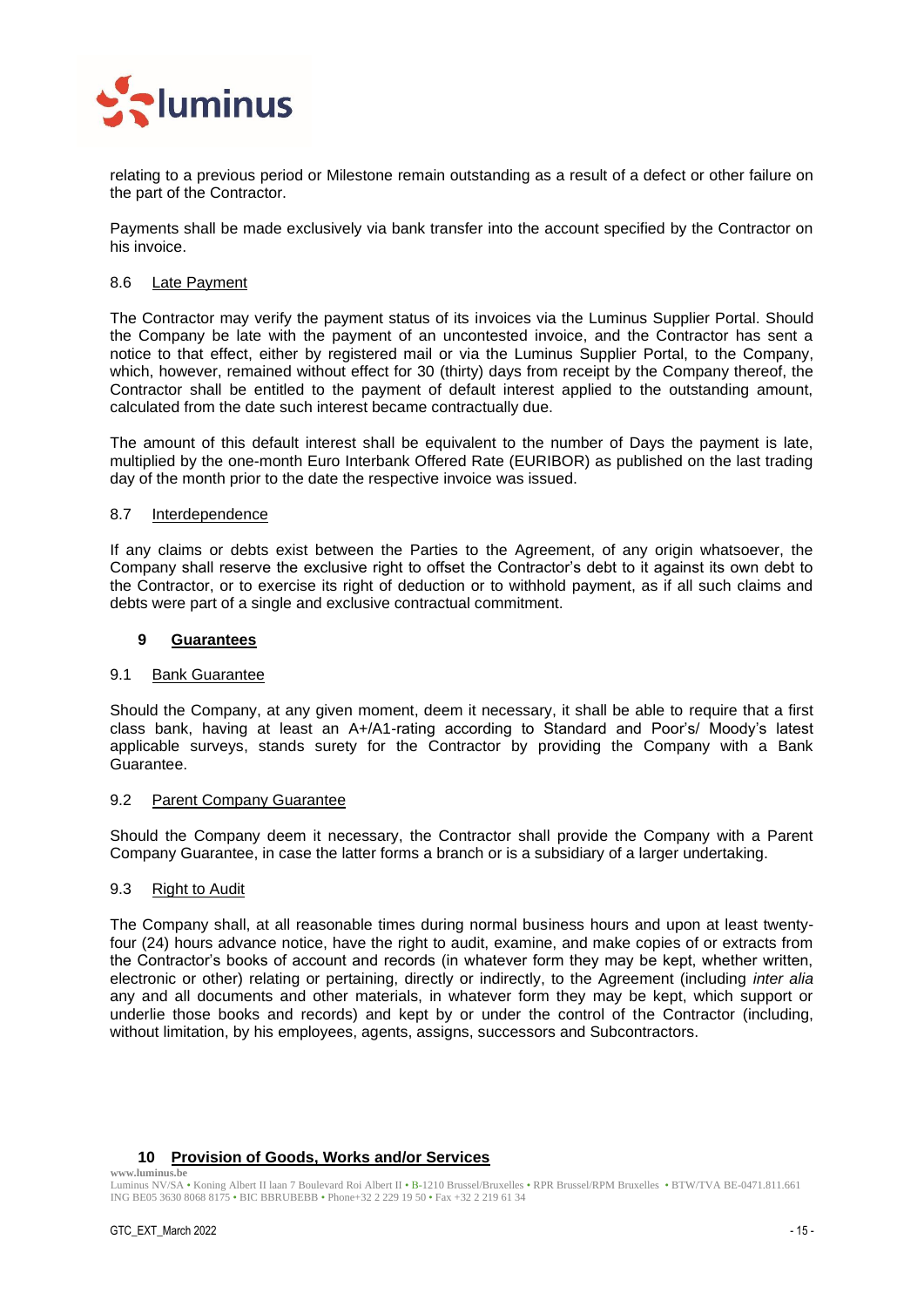

## <span id="page-15-0"></span>10.1 Contractor's Obligations

The Contractor shall supply any and all Goods, Works and/or Services in strict accordance with the Agreement, and in specific with the present Article and Articles [11,](#page-16-1) [14](#page-20-0) and [21](#page-27-3) of these General Terms and Conditions.

Where and when the Agreement foresees or implies the provision of Goods, including those Goods that are necessary for the performance of the Works and/or Services subject of the Agreement, such Goods shall be new, of first quality and free of any defect.

Furthermore, the Goods, Works and/or Services must be complete in every respect; they must comprise all the work, substances, materials, plant, equipment, systems and accessories as are needed to fully meet their purpose and destination and for their safe and proper operation, even if not expressly mentioned in the Agreement, of which the specifications in this regard are accepted as a non-exhaustive indication.

If the Agreement requests construction, erection, installation, repair or replacement work by the Contractor, this shall be read as including the supply of all the goods, materials, plant equipment and accessories, the construction of temporary structures and any other work and services that may be necessary in that respect to complete such Works and/or Services.

## <span id="page-15-1"></span>10.2 Compliance with Laws

The Contractor shall, in executing his obligations pursuant to the Agreement, strictly comply with any and all laws, (Royal, Ministerial or regional) decrees, ordinances, local government laws, municipal codes, regulations, directives, rules, statutes or other binding prescriptions of any kind whatsoever that are or become applicable to the provision of the Goods, Works and/or Services in the country in which the Site is situated.

#### <span id="page-15-2"></span>10.3 Administrative Authorizations

Unless explicitly agreed otherwise in the Contract and/or Purchase Order, the Contractor is responsible for obtaining all permits, licences or approvals required for the supply of the Goods, Works and/or Services pursuant to any and all of the applicable laws, (Royal, Ministerial or regional) decrees, ordinances, local government laws, municipal codes, regulations, directives, rules, statutes or other binding prescriptions of any kind whatsoever. The previous shall be equally pertinent for permits, licences or approvals known to be required for the provision of the Goods, Works and/or Services at the time of signature of the Agreement, as to any future permits, licences or approvals that may become applicable for the provision of the Goods, Works and/or Services after signature of the Agreement. It is expressly agreed that any and all costs and expenses for obtaining such permits, licences or approvals are included in the Contract Price.

#### <span id="page-15-3"></span>10.4 Safety, Well-being and the Environment

When providing Goods, Works and/or Services on Site, the Contractor shall strictly observe the Company's Site rules and requirements concerning access, safety, well-being and the environment.

Furthermore, the Contractor shall:

- strictly comply with all applicable laws, (Royal, Ministerial or regional) decrees, ordinances, local government laws, municipal codes, regulations, directives, rules, statutes or other binding prescriptions of any kind whatsoever concerning safety, well-being and the environment;
- take care for the safety and well-being of all persons entitled to be on Site;

**www.luminus.be**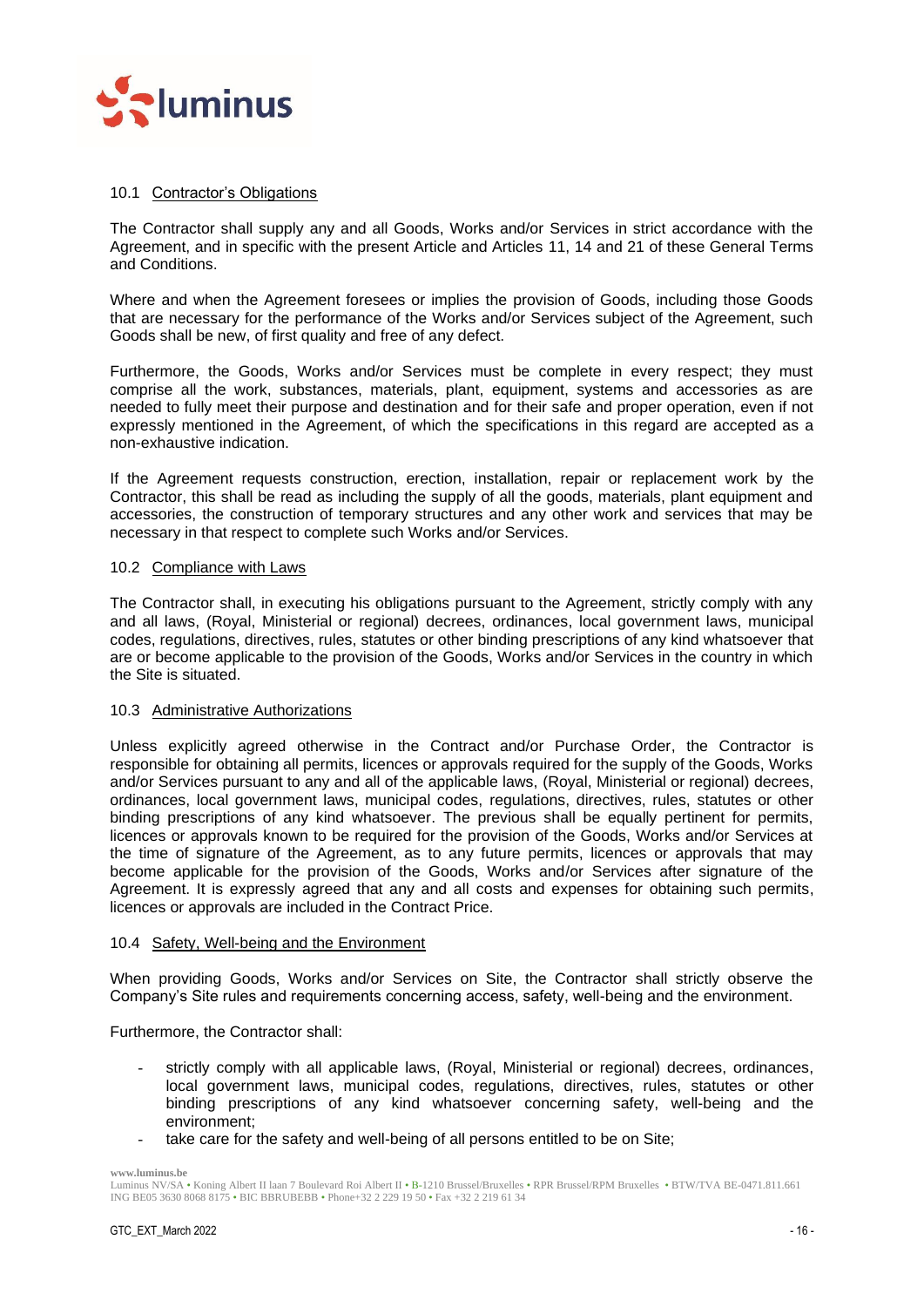

- use reasonable efforts to keep the Site and the Goods, Works and/or Services clear of unnecessary obstruction so as to avoid any danger to the aforementioned persons;
- if necessary for the provision of the Goods, Works and/or Services, provide fencing, lighting, guarding and watching of the Goods, Works and/or Services until Provisional Acceptance thereof; and
- if necessary for the provision of the Goods, Works and/or Services, provide any temporary facilities (*inter alia* roadways, footways, guards and fences) for the use and protection of the authorized persons on Site, as well as for the public and the owners or occupiers of adjacent land.

In specific, the Contractor undertakes to strictly comply with all the obligations applicable to him pursuant to the Belgian employment, social and tax legislation, including in specific his obligations regarding employees' well-being when performing their work (including but not limited to the Act on employees' well-being at work, adopted on the 4<sup>th</sup> of August 1996, and its implementing decrees) and those stemming from the legislation on prior registration of employees and self-employed individuals temporarily working in Belgium (including but not limited to Chapter 8 of Title IV of the Program Act (I), adopted on the 27th of December 2006, and its implementing decrees; cf. [www.limosa.be\)](http://www.limosa.be/). The Contractor shall save free and hold the Company harmless against and from any and all Losses resulting from any failure to do so. If the Contractor does not comply with the obligations incumbent on him regarding his personnel's well-being, the Company can perform such obligations on behalf of the Contractor, and claim compensation from the Contractor for any expenses made in respect of obeying to such obligations.

Finally, the Contractor shall assume full responsibility for making his personnel obey all applicable laws, (Royal, Ministerial or regional) decrees, ordinances, local government laws, municipal codes, regulations, directives, rules, statutes or other binding prescriptions of any kind whatsoever, including those concerning safety at work, as well as the Company's Site rules and requirements concerning access, safety, well-being and the environment.

## <span id="page-16-0"></span>10.5 Contractor's Duty to Report

In case the Contractor's personnel or any other persons engaged by Contractor to perform works at the Site (such as, *inter alia*, his Subcontractors and their personnel) should be involved in an accident, the Contractor shall promptly (and in any case before evacuating the respective injured person from the Site) inform the Company thereof and shall allow the Company and/or its health and safety coordinator ample time to investigate the matter in detail immediately after its occurrence, in specific with the aim to inspect the work conditions of the person involved as well as the general circumstances that allowed for the accident to occur, insofar as the personal injuries sustained by the person involved do not impede or hinder such examination.

Similarly, in case any other incident with potentially significant consequences (i.e. any personal injuries or damages to property) occurs during or as a result of the Contractor's provision of the Goods, Works and/or Services on Site, the Contractor shall promptly (and, as the case may be, in any case before evacuating the respective injured person or debris from the Site) inform the Company thereof and shall allow the Company and/or its health and safety coordinator ample time to investigate the matter in detail immediately after its occurrence.

## <span id="page-16-1"></span>**11 Project Schedule**

## <span id="page-16-2"></span>11.1 Project Schedule

The Agreement shall specify the Project Schedule agreed between the Parties.

**www.luminus.be** In case the Agreement does not contain the Project Schedule, or in case the Project Schedule set forth in the Agreement is not sufficiently detailed, the Contractor shall, within the time-limit specified in the Contract and/or Purchase Order, or if none has been specified therein, at the latest 30 (thirty)

Luminus NV/SA • Koning Albert II laan 7 Boulevard Roi Albert II • B-1210 Brussel/Bruxelles • RPR Brussel/RPM Bruxelles • BTW/TVA BE-0471.811.661 ING BE05 3630 8068 8175 • BIC BBRUBEBB • Phone+32 2 229 19 50 • Fax +32 2 219 61 34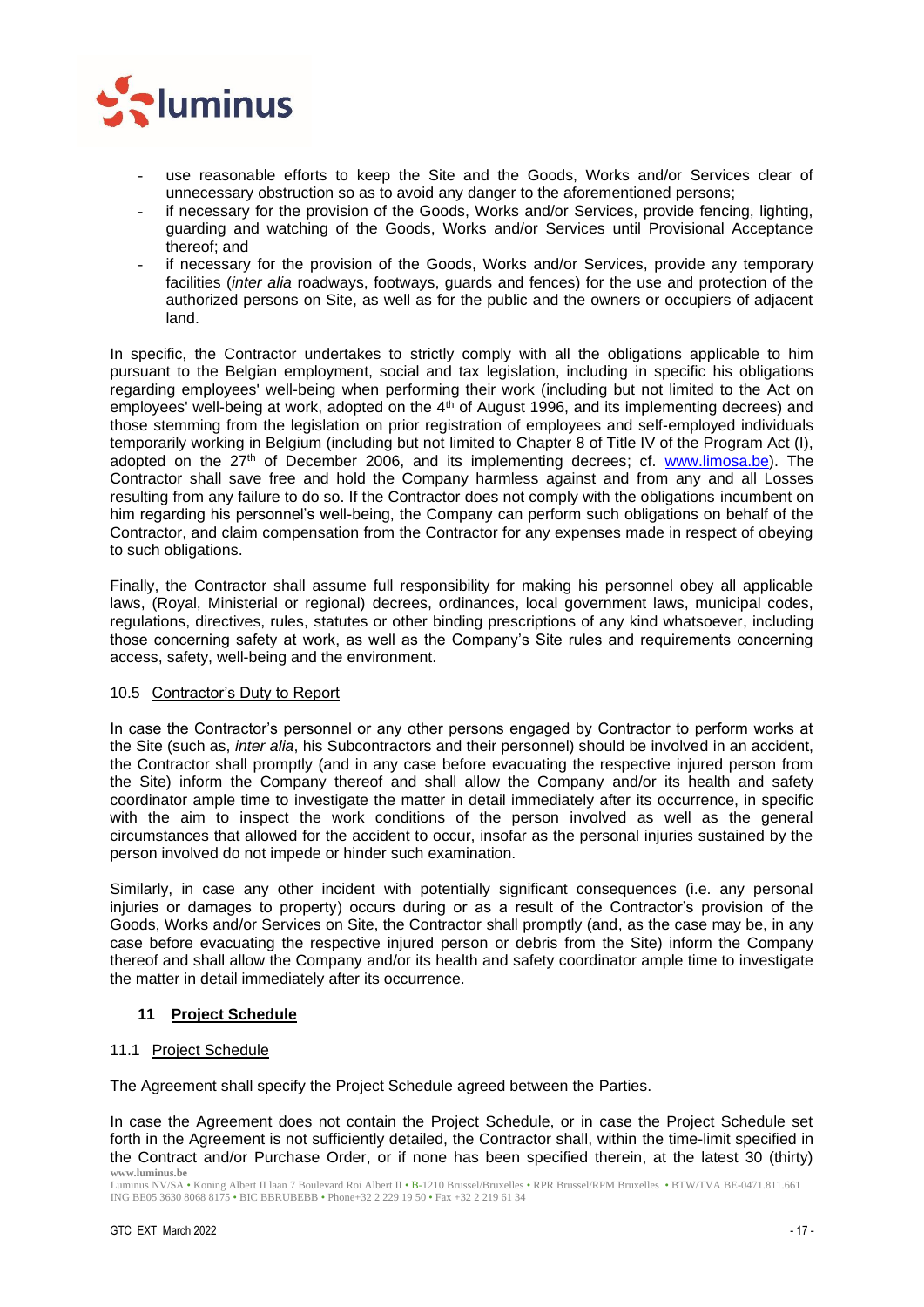

Days from the Effective Date, propose a detailed Project Schedule to the Company, which shall not unreasonably withhold its approval thereof, notwithstanding the fact that the Project Schedule is to be approved by the Company simultaneously with the Payment Schedule. If, however, the proposed Project Schedule does not correspond to previously made agreements between the Parties or the Parties fail to reach agreement on the Project Schedule for any other reason, the Company shall have the right to terminate the Agreement with immediate effect, without court intervention or any legal formality being required, and without prejudice to the Company's right to claim damages in accordance with Article [28](#page-32-3) of these General Terms and Conditions.

The Project Schedule shall set forth all Milestones in the performance of the Agreement by the Contractor, including as a minimum the following Milestones:

- the date for provision by the Contractor of all drawings, designs, plans, study and/or engineering documents, procedures and reports for the provision, construction, installation, assembly, erection, commissioning, performance-, acceptance- and/or any other tests of the Goods, Works and/or Services on Site;
- the date of arrival on Site of the Contractor with his equipment;
- the deadlines for delivery on Site, in accordance with Article [14](#page-20-0) of the present General Terms and Conditions, of the principal components of the Goods, Works and/or Services;
- the deadline for commencement of Commissioning; and
- the stringent deadline for the Contractor to fulfil all conditions for Provisional Acceptance of the Goods, Works and/or Services, as set forth in Article [19](#page-25-3) of these General Terms and Conditions.

The Project Schedule shall furthermore set forth the manner in which the Contractor shall attain to these Milestones, including the categories of personnel, their quantities as well as the number of working days per category of personnel the Contractor foresees during each stage of the Project Schedule.

The deadlines for achievement of the Milestones contained in the Project Schedule shall come into effect on the Effective Date and shall be considered strictly mandatory.

When the deadline or time-limit is determined in days, it expires at the end of the last Day of the allocated period. When the deadline or time-limit is determined in weeks, it is counted from Day to Day. When it is specified in months, the period is counted from Day of Month to Day of Month. If the respective Day of Month does not exist in the Month in which the deadline or time-limit expires, the latter shall expire at the end of the last Day of that Month.

If the last day of a time-limit is a public holiday in the country where the Site is located or if the specified date of a deadline falls together with a public holiday in the country where the Site is located, the deadline or time-limit is extended to the end of the first working day that follows.

#### <span id="page-17-0"></span>11.2 Changes to the Project Schedule

Extension of any of the deadlines for achievement of the Milestones contained in the Project Schedule shall not be permitted except upon the occurrence of a Force Majeure event within the meaning of Article [25](#page-30-0) of the present General Terms and Conditions or in case such extension would result from a prior written agreement with the Company.

The Contractor is not entitled to any extension of any of the deadlines for achievement of the Milestones if the delay is caused by the denial of access to the Site to a Subcontractor's or subsubcontractor's employee, in accordance with Article 15.3 of the present General Terms and **Conditions** 

**www.luminus.be** The expiry of a contractual deadline shall itself be deemed sufficient notice to the Contractor that it is outstanding, and a Contractor shall not be permitted to claim the absence of an explicit written notice

Luminus NV/SA • Koning Albert II laan 7 Boulevard Roi Albert II • B-1210 Brussel/Bruxelles • RPR Brussel/RPM Bruxelles • BTW/TVA BE-0471.811.661 ING BE05 3630 8068 8175 • BIC BBRUBEBB • Phone+32 2 229 19 50 • Fax +32 2 219 61 34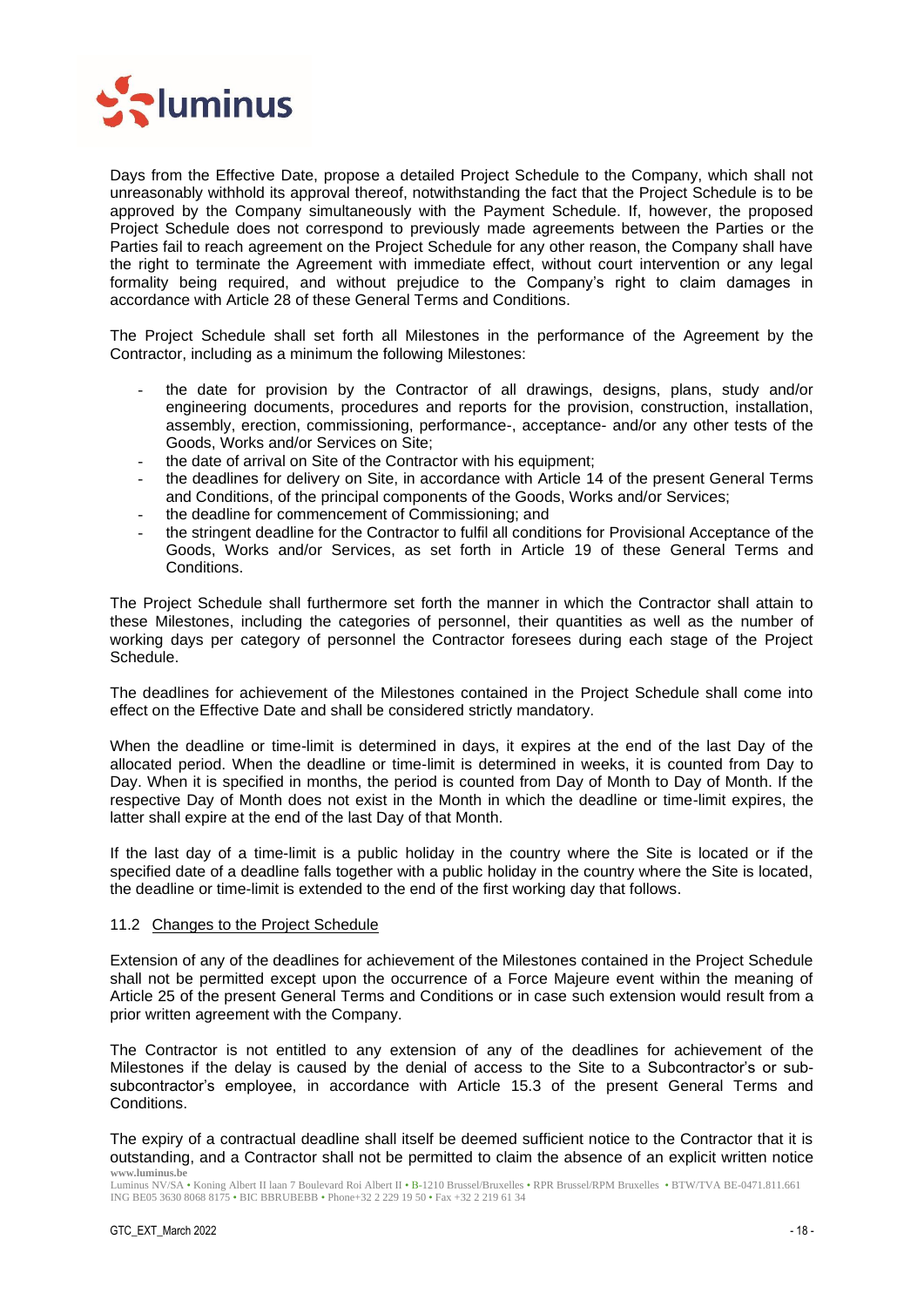

to that effect as grounds for not respecting the deadlines set forth in the Project Schedule or elsewhere in the Agreement.

In any case of expiry of a contractual deadline, the Liquidated Damages for delay relating thereto, as specified in the Contract and/or Purchase Order or, failing such specification, in Article [18.1](#page-25-1) of the present General Terms and Conditions, shall automatically become due.

## <span id="page-18-0"></span>**12 Technical Documentation**

## <span id="page-18-1"></span>12.1 Submission of Technical Documentation

The Contractor shall, at the times indicated in the Contract and/or Purchase Order and/or in the Technical Specifications, or, failing such specification, at regular intervals and at least as soon as these are available, submit to the Company all shop drawings, PFDs, PIDs, drawings of the mechanical parts and of the electrical power, control and instrumentation circuits, all documentation needed for the proper and safe operation and maintenance of the Goods, Works and/or Services, as well as the technical specifications needed for the procurement of spare parts on the market for such Goods, Works and/or Services. The Agreement may specify additional Technical Documentation to be submitted by the Contractor to the Company.

Unless a larger amount of copies is required pursuant to the terms of the Contract and/or Purchase Order, all documents whose submittal to the Company is compulsory shall be submitted in two copies and shall be drawn up in the Site Language.

The Contractor will not be allowed to commence Commissioning on the Goods, Works and/or Services before at least a provisional version of all such Technical Documentation is provided to the Company. Provisional Acceptance of the Goods, Works and/or Services shall in no event occur before a final version of all such Technical Documentation, approved by the Company, is made available to the Company in twofold and drawn up in the Site Language.

#### <span id="page-18-2"></span>12.2 Review of Technical Documentation by the Company

The Company shall have the right to make observations with regard to any Technical Documentation submitted to it, within thirty (30) Days following such submission.

Should the Company fail to provide its observations within such period, the Technical Documentation shall be deemed admissible for the purposes of filing the request set forth in Article [19.2](#page-26-0) of these General Terms and Conditions.

Should the Company nevertheless provide its observations to the Contractor within the aforementioned term for such submission, the latter shall give due consideration to the Company's observations and shall provide his findings and resolutions with regard to such observations within a further twenty (20) Days following receipt thereof. Should the Contractor fail to provide his findings or solutions or otherwise provide a reply to the Company's observations within such period, the Company's observations and the adjustments that would necessarily result from them shall be deemed accepted by the Contractor and shall be integrated in full in the final Technical Documentation and/or implemented on the Goods, Works and/or Services.

Any changes to the Technical Documentation after the Company has made its observations thereto or after the Technical Documentation was deemed admissible, shall require the Contractor to restart the above procedure all over.

**www.luminus.be** The provision of observations to the Technical Documentation by the Company shall not discharge the Contractor in any way from any of his responsibilities, obligations or liabilities pursuant to the Agreement, nor shall forbearance by the Company from exercising its right to provide such observations. Such provision of or forbearance to provide observations shall in no event be construed

Luminus NV/SA • Koning Albert II laan 7 Boulevard Roi Albert II • B-1210 Brussel/Bruxelles • RPR Brussel/RPM Bruxelles • BTW/TVA BE-0471.811.661 ING BE05 3630 8068 8175 • BIC BBRUBEBB • Phone+32 2 229 19 50 • Fax +32 2 219 61 34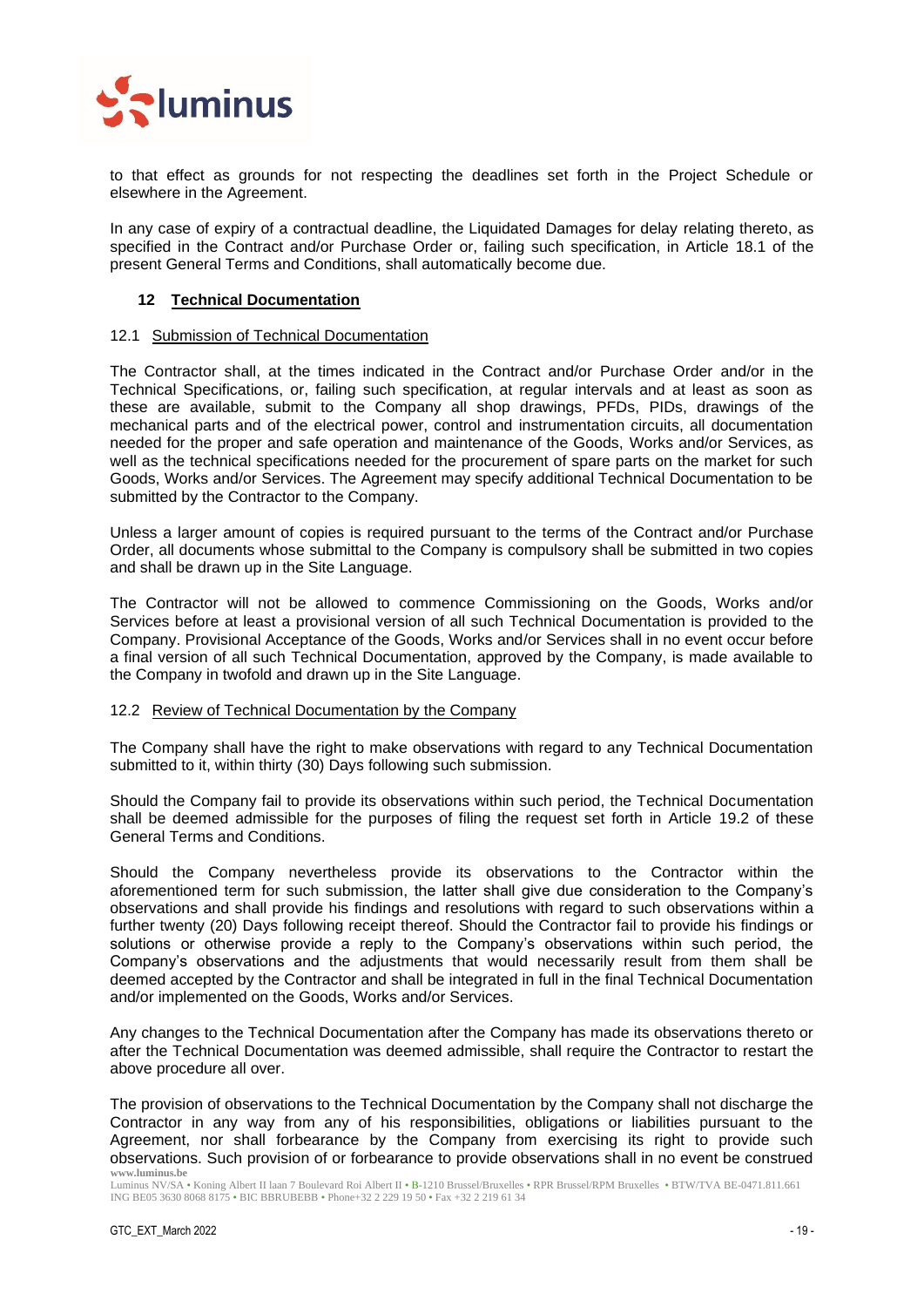

as a change order or request or as a modification of the terms of the Agreement, and shall consequently have no impact on the Contract Price.

## <span id="page-19-0"></span>12.3 Errors in Technical Documentation

The Contractor shall be liable for any Losses (i) incurred in correcting any discrepancies, errors or omissions in the Technical Documentation prepared by him or on his behalf, whether or not any such Technical Documentation has been commented upon by the Company, (ii) incurred in correcting any work carried out by the Contractor, his Subcontractors, the Company or any other contractors appointed by the Company in reliance upon such Technical Documentation and/or (iii) otherwise resulting from a delay in the submission of such Technical Documentation by the Contractor.

In addition, the Contractor shall bear unlimited liability for any Losses incurred by the Company as a result of one or more discrepancies, errors or omissions in the Technical Documentation.

#### <span id="page-19-1"></span>12.4 As-Built Documents

Once the Goods, Works and/or Services have been erected and constructed on Site, all Technical Documentation will promptly, and in any case prior to Provisional Acceptance of the Goods, Works and/or Services, be transmitted to the Company in an "as-built" status, showing the exact as-built locations, sizes and details of the work as executed.

## <span id="page-19-2"></span>**13 Shop Manufacture**

#### <span id="page-19-3"></span>13.1 Inspection

Where the Agreement concerns the design, manufacture, assembly and/or storage of any Goods or the performance of any Works and/or Services at the Contractor's or any of his Subcontractors' workshops, offices, warehouses and sites, the Company (and/or its representatives, such as, *inter alia*, its subcontractors or consultants) shall have full access rights during normal working hours to such facilities for the supervision and inspection of said labour, and shall furthermore be given all necessary information to the performance of that task. Additionally, the Contractor shall provide sufficient and convenient facilities for such supervision and inspection. Such supervision and/or inspection by the Company (and/or its representatives, such as, *inter alia*, its subcontractors or consultants) shall in no way affect or limit the Contractor's or any of his Subcontractors' responsibility for the timely and due provision of the Goods, Works and/or Services, in strict accordance with the Agreement.

## <span id="page-19-4"></span>13.2 Factory Acceptance Tests

If the Contractor is, according to the Contract and/or Purchase Order, to perform tests on any of the Goods, Works and/or Services at his facilities, the provisions of Article [15.5](#page-22-0) of these General Terms and Conditions shall apply *mutatis mutandis* to such tests (i.e. as if these tests were conducted on Site).

However, in case of tests at the Contractor's facilities, the Contractor shall give the Company at least 30 (thirty) Days' prior notice of his intent to conduct such tests, so as to allow the latter ample time to organise itself (and/or its representatives, such as, *inter alia*, its subcontractors or consultants) to attend the proposed tests. The attendance of any such tests by the Company and/or any of its representatives shall in no way affect or limit the Contractor's responsibilities or liability under the Agreement.

Luminus NV/SA • Koning Albert II laan 7 Boulevard Roi Albert II • B-1210 Brussel/Bruxelles • RPR Brussel/RPM Bruxelles • BTW/TVA BE-0471.811.661 ING BE05 3630 8068 8175 • BIC BBRUBEBB • Phone+32 2 229 19 50 • Fax +32 2 219 61 34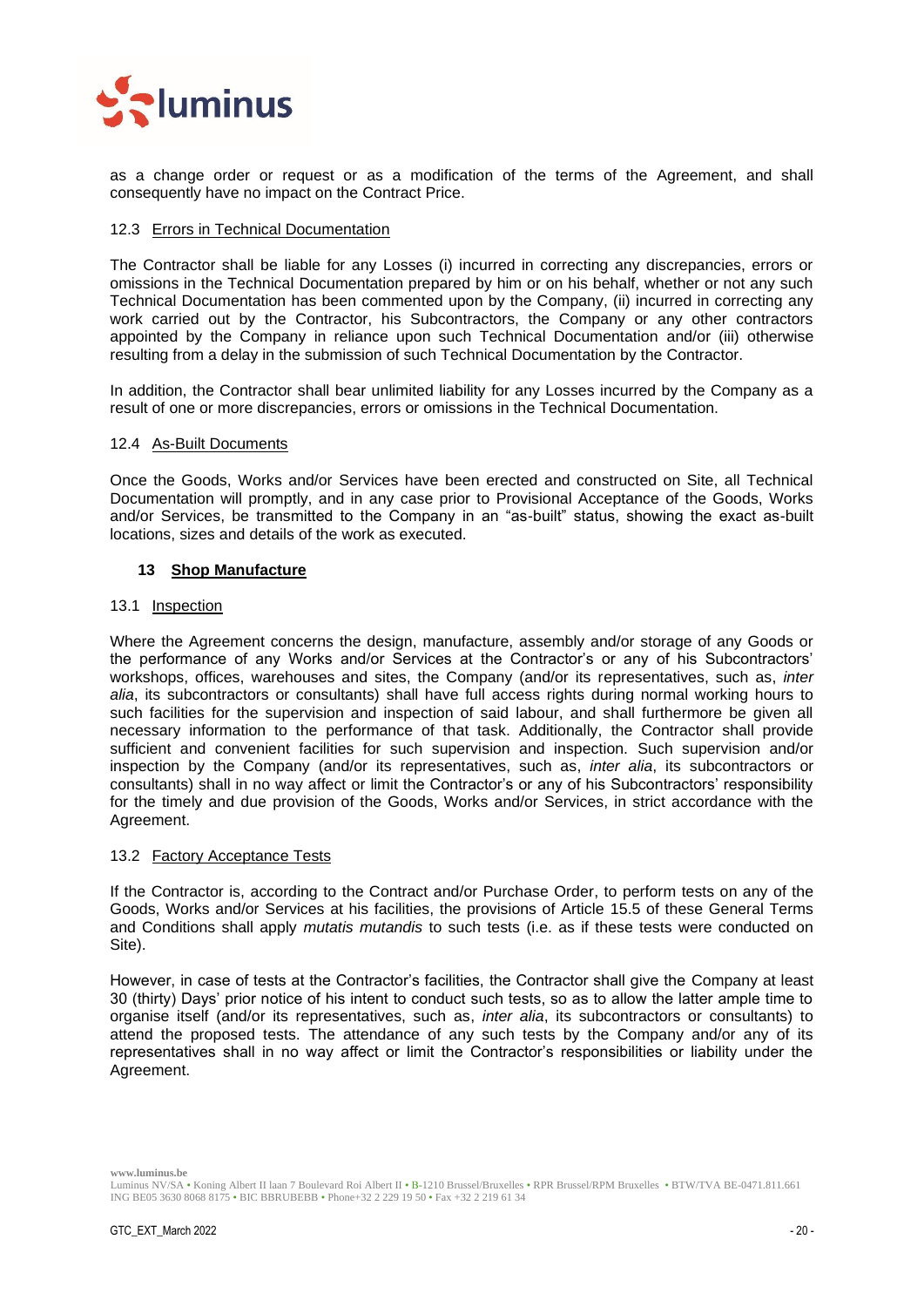

## <span id="page-20-0"></span>**14 Delivery**

## <span id="page-20-1"></span>14.1 General Specifications

Delivery of the Goods, Works and/or Services shall be Delivery Duty Paid (DDP), unloaded on Site, in accordance with Incoterm provisions (latest applicable edition).

The Contractor shall give the Company not less than 20 (twenty) Days' notice of such delivery on Site.

## <span id="page-20-2"></span>14.2 Transport

In accordance with Article [14.1](#page-20-1) of these General Terms and Conditions, the Contractor shall be responsible for the transportation of the Goods, Works and/or Services, including, but not limited to their packing, loading, actual transporting, receiving, unloading, storing and protecting, if and where applicable.

The Contractor shall indemnify and hold the Company harmless against and from any and all Losses resulting from said transport, and shall negotiate and pay all claims in relation to such transport.

## <span id="page-20-3"></span>**15 Work at the Site**

#### <span id="page-20-4"></span>15.1 General

The Contractor shall provide all the necessary equipment, tools and personnel on Site for the timely and proper execution of the Agreement.

Provision of the Goods, Works and/or Services by the Contractor on Site includes the unloading and checking of the supplies upon delivery, the storage and protection after delivery and, if applicable, the transportation from the place of storage to the place for building and/or erection, assembly, adjustment, finishing and setting up.

From the moment of delivery of any supplies, materials or equipment on Site up to the moment of Provisional Acceptance of the Goods, Works and/or Services, the Contractor shall be responsible for the overall surveillance of the Site, as well as of any other places used for storage or assembly of any supplies, materials, equipment or parts of the Goods, Works and/or Services.

#### <span id="page-20-5"></span>15.2 Contractor's Representative

The Contractor shall propose a Contractor's Representative, whose nomination must receive the Company's prior written consent, which shall, however, not be unreasonably withheld. The Contractor's Representative's qualifications and experience must be compatible with the type and importance of the Goods, Works and/or Services to be provided under the Agreement. He must have a very good knowledge of the Site Language. The Contractor's Representative shall be appointed prior to the start of any works on Site and shall remain in duty throughout the complete duration of the works on Site. The Company reserves the right to demand replacement of the Contractor's Representative at any time. The appointment of a new Contractor's Representative shall be subject to the Company's prior written approval, based upon his qualifications and experience. Approval of the Contractor's Representative by the Company shall in no way affect or limit the Contractor's responsibilities or liability under the Agreement.

The Contractor's Representative shall be the point of contact for the Company on Site in case of instructions pertaining to the works on Site. To that end, he shall be attributed full authority over the Contractor's personnel and any Subcontractors, and he shall be vested with all necessary powers to represent and legally bind the Contractor. Any notices given to the Contractor's Representative shall be deemed given to the Contractor.

Luminus NV/SA • Koning Albert II laan 7 Boulevard Roi Albert II • B-1210 Brussel/Bruxelles • RPR Brussel/RPM Bruxelles • BTW/TVA BE-0471.811.661 ING BE05 3630 8068 8175 • BIC BBRUBEBB • Phone+32 2 229 19 50 • Fax +32 2 219 61 34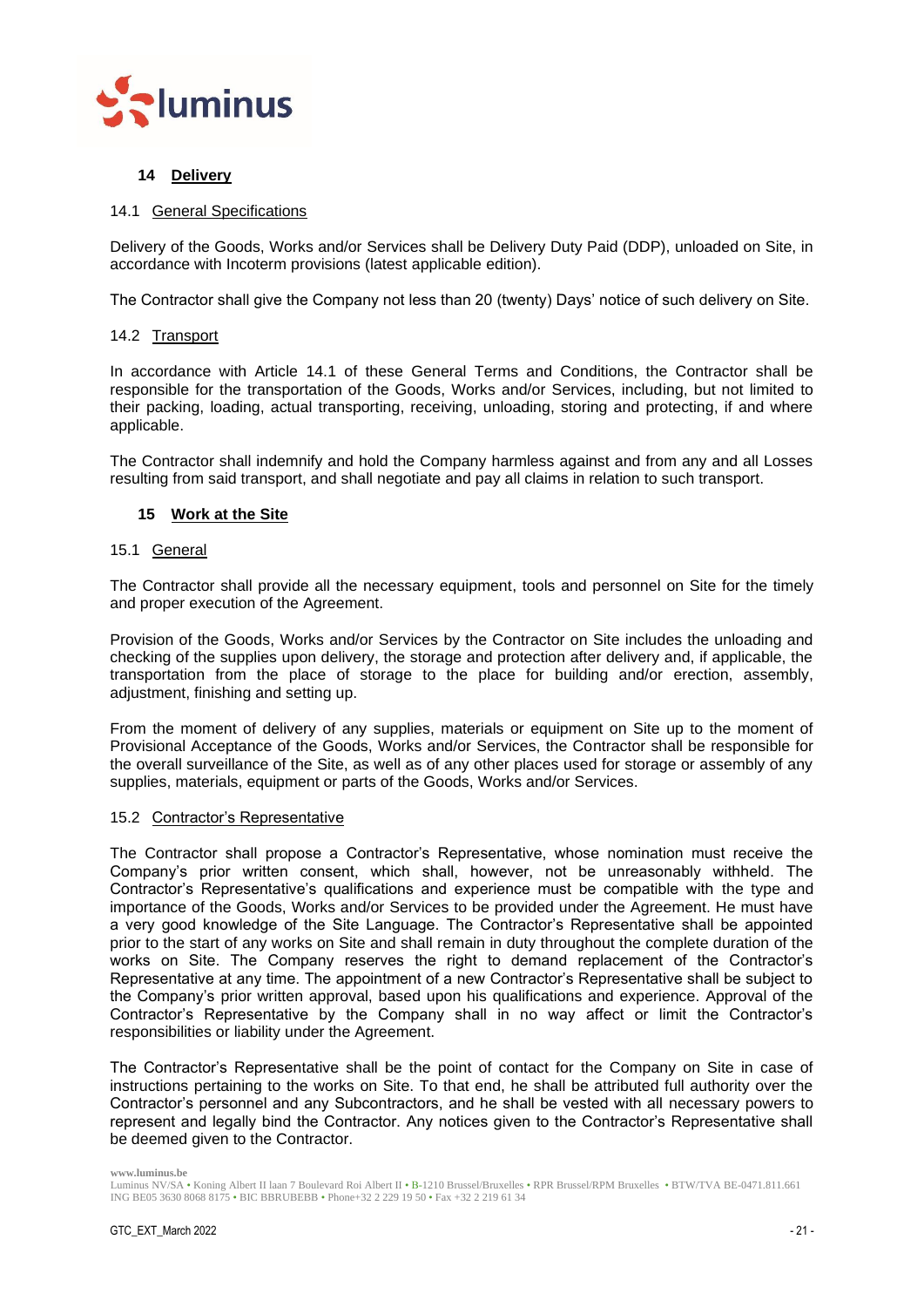

## <span id="page-21-0"></span>15.3 Personnel on Site

The Contractor shall comply with all relevant labour laws applicable to its employees, and shall duly pay them and afford them all their legal rights. The Contractor shall require all such employees to obey any and all applicable laws and regulations concerning safety at work.

The Contractor's staff shall comply with the Company's instructions in relation to working hours, as long as these instructions do not unreasonably affect the progress or increase the costs of the Contractor. In no case shall the Contractor apply working hours in excess of those permitted under the applicable laws and regulations.

The Contractor shall carry out the Works and/or Services on Site using staff having adequate knowledge of the operations to be carried out (including the methods and techniques required, the hazards likely to be encountered and methods of preventing accidents) for the safe performance of such Works and/or Services.

The Company may require the Contractor to remove (or cause to be removed) any employee, including the Contractor's Representative, who, in the reasonable opinion of the Company:

- a) persists in any material violation of any applicable law;
- b) is incompetent, negligent or unsuitable in the performance of his duties:
- c) fails to comply with any material provisions of the Agreement; or
- d) persists in any conduct violating reasonable rules aiming to protect safety, health or the environment at the Site.

If appropriate, the Contractor shall then appoint (or cause to be appointed) a suitable replacement for the employee removed in accordance with the abovementioned procedure. In case the Contractor's Representative is removed in accordance with the above procedure, the provisions of Article [15.2](#page-20-5) of these General Terms and Conditions shall apply in respect of his replacement.

In case of subcontracting in accordance with Article [5](#page-10-4) of the present General Terms and Conditions. the identity and the qualification of all the Subcontractor's and a sub-subcontractor's employees shall be communicated to the Company on reasonable time and at least one week before their arrival on Site. The Company is entitled to deny the access to the Site to any Subcontractor's or subsubcontractor's employee whose identity and qualification has not been communicated in due time or whose qualification is deemed insufficient.

#### <span id="page-21-1"></span>15.4 Site Communications

The main language for communications on Site (in specific with the Company and other contractors present at the Site) and communications with the competent authorities shall be the Site Language.

The Contractor's Representative as well as a reasonable proportion of the Contractor's superintending staff shall therefore have a good working knowledge of the Site Language, such that any safety instructions and Site regulations can at all times be properly explained by them to the remainder of the Contractor's personnel.

In general, the Contractor shall organise himself in such a way that any lack of knowledge of the Site Language by the Contractor's personnel does not hamper the performance of his obligations and does not impact safety on the Site.

Luminus NV/SA • Koning Albert II laan 7 Boulevard Roi Albert II • B-1210 Brussel/Bruxelles • RPR Brussel/RPM Bruxelles • BTW/TVA BE-0471.811.661 ING BE05 3630 8068 8175 • BIC BBRUBEBB • Phone+32 2 229 19 50 • Fax +32 2 219 61 34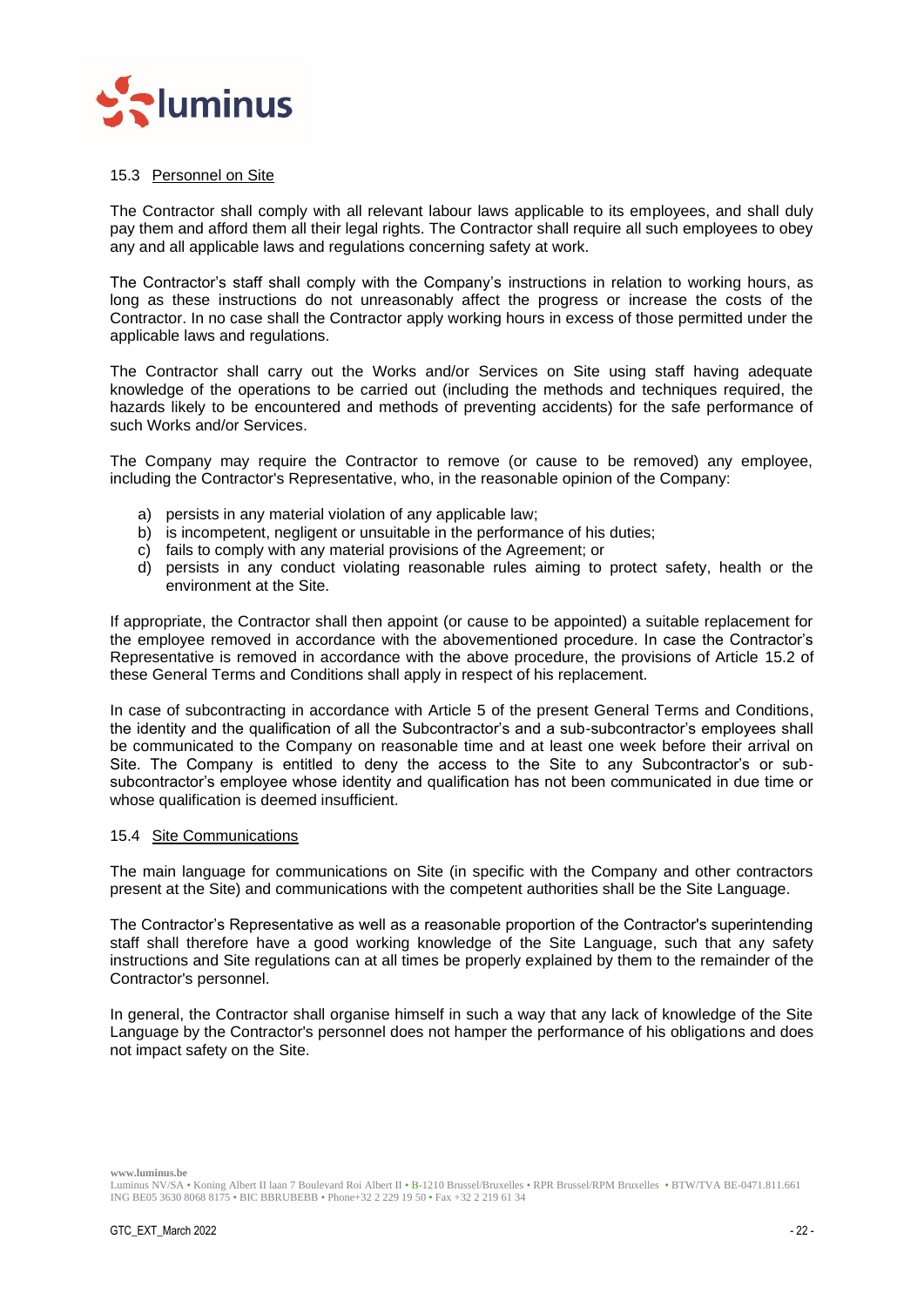

## <span id="page-22-0"></span>15.5 Site Tests

## <span id="page-22-1"></span>15.5.1 Procedure

Where the Agreement provides for intermediary tests of (parts of) the Goods, Works and/or Services by the Contractor on Site, such tests shall be conducted at the risk and expense of the Contractor. The Contractor shall give the Company at least 15 (fifteen) Days' prior notice of his intent to conduct such tests, so as to allow the Company (and/or any of its representatives, such as, *inter alia*, its subcontractors or consultants) to attend such tests, and shall propose a date and time for that purpose in such notification.

In case the Company (and/or any of its representatives, such as, *inter alia*, its subcontractors or consultants) would, contrary to its wishes, be unable to attend the tests at the date and time proposed by the Contractor, it shall so notify the Contractor within 5 (five) Days following receipt of the Contractor's first notice, failure of which shall be deemed approval by the Company of such date and time for performance of the proposed tests, whether or not in the presence of the Company (and/or its representatives, such as, *inter alia*, its subcontractors or consultants). In case the Company would in fact notify the Contractor of its inability to attend the tests at the date and time first proposed by the Contractor, it shall, in such notification, propose one or more alternative dates for carrying out said tests, all of which must fall within a 5 (five) Day period following the date initially proposed by the Contractor. Within a further 5 (five) Days from receipt of the Company's counterproposal, the Contractor shall either confirm to execute the tests on (either of) the date(s) and time(s) proposed by the Company or propose a further and last set of at least 3 (three) alternative dates, the earliest of which shall be at least 15 (fifteen) Days remote from the date at which such notice is given to the Company. In case the Company (and/or its representatives, such as, *inter alia*, its subcontractors or consultants) would prove unable to attend the tests at any of those dates and times, the Contractor shall be allowed to proceed with said tests in the absence of the Company (and/or its representatives, such as, *inter alia*, its subcontractors or consultants).

In any case, the Contractor shall provide the Company with a written report setting forth the results of such tests, within the shortest possible time, and at the latest 5 (five) Days after performance of the tests. Within a further 15 (fifteen) Days after receipt of the test report, the Company shall have the option to:

- require the Contractor to re-perform (part of) the tests in the presence of the Company (and, if applicable, any of its representatives, such as, *inter alia*, its subcontractors or consultants), at the Contractor's sole risk and expense, within the shortest possible time, but in any case at the latest 5 (five) Days after the Company's notice of such demand; and/or
- refuse or reject any of the Goods, Works and/or Services; and/or
- require the Contractor to conduct additional tests, in accordance with Article [15.5.2](#page-22-2) of these General Terms and Conditions.

Where the Company refrains from exercising any of the abovementioned options within the specified time limit, the Contractor shall be allowed to continue any further anticipated tests or Site works. Under no circumstances, however, shall forbearance by the Company from exercising any of the abovementioned options discharge the Contractor in any way from any of his responsibilities, obligations or liabilities under the Agreement, nor shall such forbearance be construed as acceptance by the Company of the Goods, Works and/or Services that were the subject of such tests.

## <span id="page-22-2"></span>15.5.2 Additional Tests

**www.luminus.be** Even when the Goods, Works and/or Services are presumed by the Contractor to have successfully passed any of the Site tests, the Company shall retain the right to require the performance of additional tests of the Goods, Works and/or Services. In such case, these additional tests shall be performed by the Contractor in the presence of the Company (and, if applicable, its representatives, such as, *inter alia*, its subcontractors or consultants) within the shortest possible time, but in any case

Luminus NV/SA • Koning Albert II laan 7 Boulevard Roi Albert II • B-1210 Brussel/Bruxelles • RPR Brussel/RPM Bruxelles • BTW/TVA BE-0471.811.661 ING BE05 3630 8068 8175 • BIC BBRUBEBB • Phone+32 2 229 19 50 • Fax +32 2 219 61 34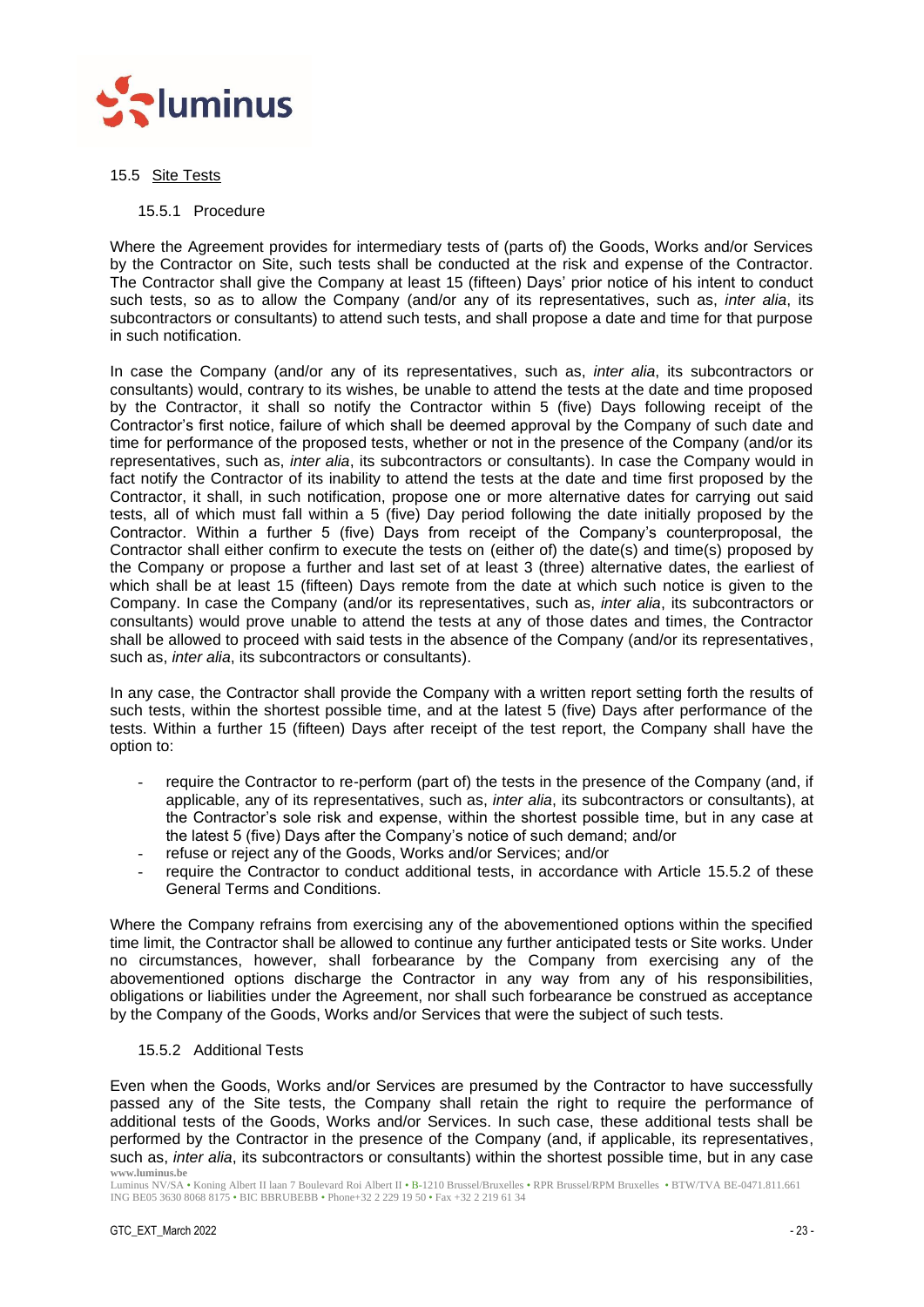

at the latest 10 (ten) Days after the Company's notice of such requirement. Where such additional tests show that the Goods, Works and/or Services are in accordance with the specifications of the Agreement, the costs for such additional tests shall be borne by the Company and the delay caused by such additional tests shall be attributable to the Company. However, where such additional tests demonstrate deficiencies in said Goods, Works and/or Services, the Contractor shall bear any expenses or costs relating to these additional tests and shall assume full responsibility for any delay resulting from their performance.

## <span id="page-23-0"></span>15.6 Suspension of Work

The Company reserves the right to suspend the provision of the Goods, Works and/or Services partially or completely and in the way it deems necessary at any time, by simple notice to the Contractor. For the duration of the suspension, the Contractor shall be responsible for the maintaining and/or storage of the Goods, Works and/or Services.

The Losses arising as a result of such suspension shall be borne by the Contractor in case the interruption is required for safety reasons or shortcomings attributable to the Contractor, as well as in case of Force Majeure.

However, to the exception of costs relating to the maintaining and/or storage of the Goods, Works and/or Services during the period of suspension, all expenses incurred by the Contractor as a result of a suspension of the works that is attributable to the Company shall be reimbursed by the latter upon the Contractor's first written request, adjoined by documented proof of such costs.

## <span id="page-23-1"></span>**16 Operation and Maintenance**

## <span id="page-23-2"></span>16.1 Training

The Contractor shall carry out the training of the Company's personnel in the operation and maintenance of the Goods, Works and/or Services to the extent specified in the Contract and/or Purchase Order and/or in the Company's Technical Specifications. In case such provisions require certain training to be provided prior to Provisional Acceptance, no such Provisional Acceptance of the Goods, Works and/or Services shall occur before such training is effectively provided.

#### <span id="page-23-3"></span>16.2 Operation and Maintenance Manuals

Prior to commencement of any Commissioning tests, the Contractor shall supply to the Company the provisional operation and maintenance manuals, drawn up in the Site Language and in sufficient detail for the Company to operate, maintain, dismantle, reassemble, adjust and repair the Goods, Works and/or Services. Provisional Acceptance of the Goods, Works and/or Services shall in no event occur before such operation and maintenance manuals are provided to the Company in strict accordance with the provisions of Article [12](#page-18-0) of these General Terms and Conditions.

## <span id="page-23-4"></span>**17 Commissioning**

#### <span id="page-23-5"></span>17.1 Commissioning

Unless specified otherwise in the Contract and/or Purchase Order, the Contractor shall, as a minimum, successfully carry out the tests set forth in this Article on the Goods, Works and/or Services during Commissioning.

Commissioning shall as a minimum comprise:

pre-commissioning tests, which shall include the appropriate inspections and ("dry" or "cold") functional tests, to demonstrate that every part of the Goods, Works and/or Services can safely commence the commissioning tests;

**www.luminus.be**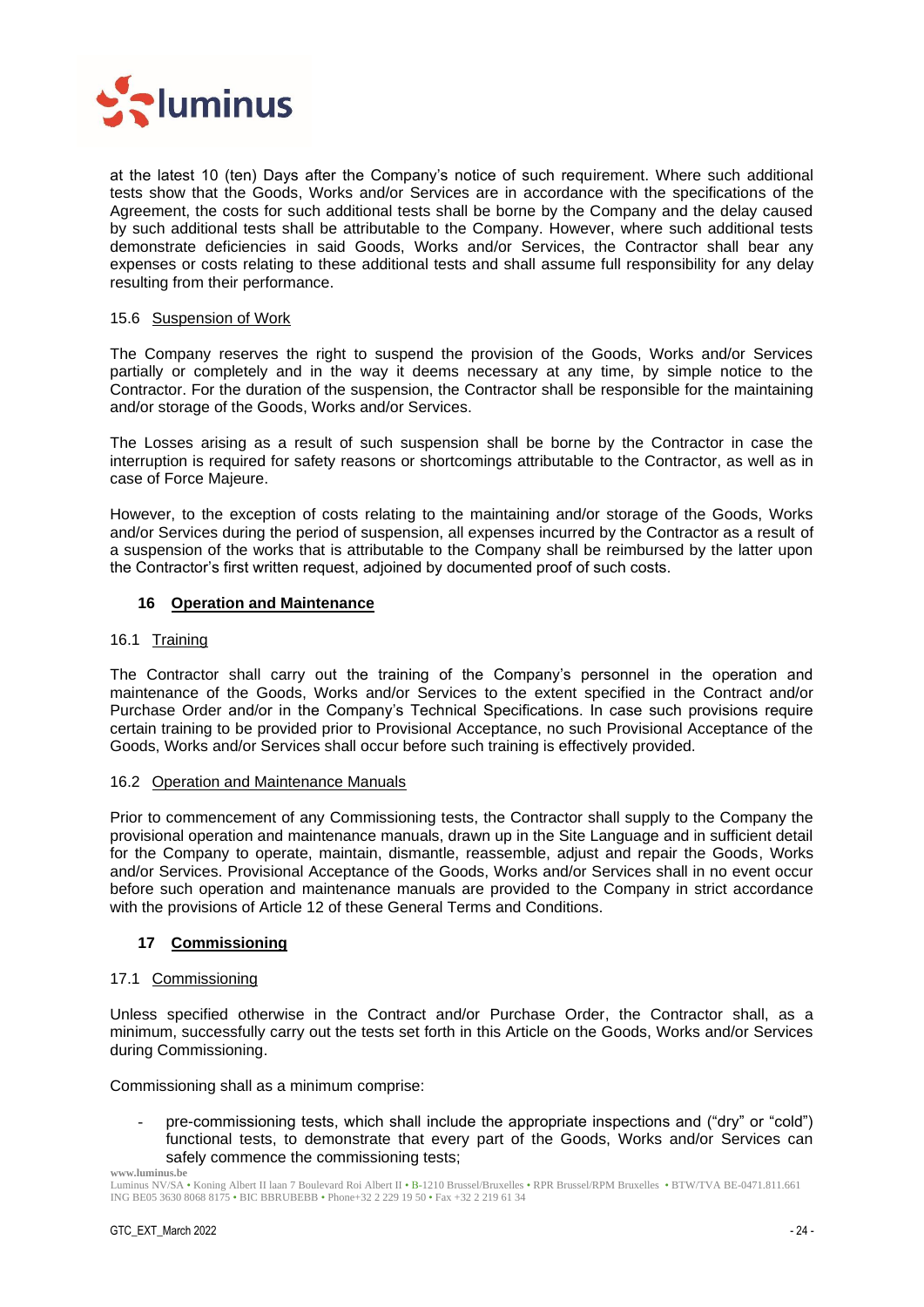

- commissioning tests, which shall include the operational tests, specified in the Contract and/or Purchase Order, to demonstrate that the Goods, Works and/or Services can be operated safely and as specified, under all available operating conditions;
- trial operation, which shall demonstrate that the Goods, Works and/or Services operate reliably and in strict accordance with the Agreement; and
- performance tests, which shall demonstrate that the Goods, Works and/or Services conform with the criteria specified in the Agreement and, as the case may be, with the Performance Guarantees.

The Contractor will give the Company not less than 20 (twenty) Days written notice of the date on which he will be ready to commence Commissioning of the Goods, Works and/or Services. The tests to be carried out during Commissioning shall be initiated within 10 (ten) Days of that date, on the day or Day to be specified by the Company, unless agreed otherwise between the Parties.

The Contractor shall furthermore give the Company written notice of his intent, including a proposed date, to commence trial operation and the performance tests, so as to allow the latter (and/or any of its representatives, such as, *inter alia*, its subcontractors or consultants) to be present during those tests. Should the Company (and/or any of its representatives, such as, *inter alia*, its subcontractors or consultants) be unable to attend the tests at the proposed date, it shall, without by doing so providing a reason for the Contractor to review the Project Schedule, have the right to propose a new date, which shall not exceed 5 (five) Days from the date initially proposed by the Contractor. The Contractor shall subsequently perform the respective tests on the date proposed by the Company.

In any case, the Contractor shall provide the Company with a written report containing the results of such tests, within the shortest possible time, and at latest 5 (five) Days after conducting the tests.

Any product produced by the Goods, Works and/or Services during trial operation shall become the Company's property upon production.

## <span id="page-24-0"></span>17.2 Retesting

Should any of the Goods, Works and/or Services fail to successfully pass any of the tests during Commissioning, as set forth in Article [17.1](#page-23-5) of the present General Terms and Conditions, the Company may require the failed tests to be re-performed once under the same conditions and without any additional costs to the Company. In case any of the Goods, Works and/or Services would fail to successfully pass these subsequent tests, Article [17.3](#page-24-1) of the General Terms and Conditions shall apply.

Prior to retesting, the Contractor shall be allowed to perform additional labour on the Goods, Works and/or Services. Any costs or delays resulting thereof, shall be the Contractor's sole responsibility. Notwithstanding the foregoing, the Contractor shall promptly, and in any case as soon as reasonably possible, perform the required retesting.

#### <span id="page-24-1"></span>17.3 Failure to Pass Tests

Should any of the Goods, Works and/or Services fail to successfully pass any of the tests during Commissioning and even after retesting of the Goods, Works and/or Services, as provided for in Article [17.2](#page-24-0) of these General Terms and Conditions, the Company shall, at its sole discretion, be entitled to:

- require further retesting of the Goods, Works and/or Services, in accordance with Article [17.2](#page-24-0) of these General Terms and Conditions, without prejudice to the Company's right to reject (any part of) the Goods, Works and/or Services if these fail to pass these consecutive tests;
- reject any of the Goods, Works and/or Services, without prejudice to any other rights the Company may have, such as, *inter alia*, its right to terminate the Agreement pursuant to Article [23.2](#page-29-2) of these General Terms and Conditions and its right to claim damages; or

**www.luminus.be**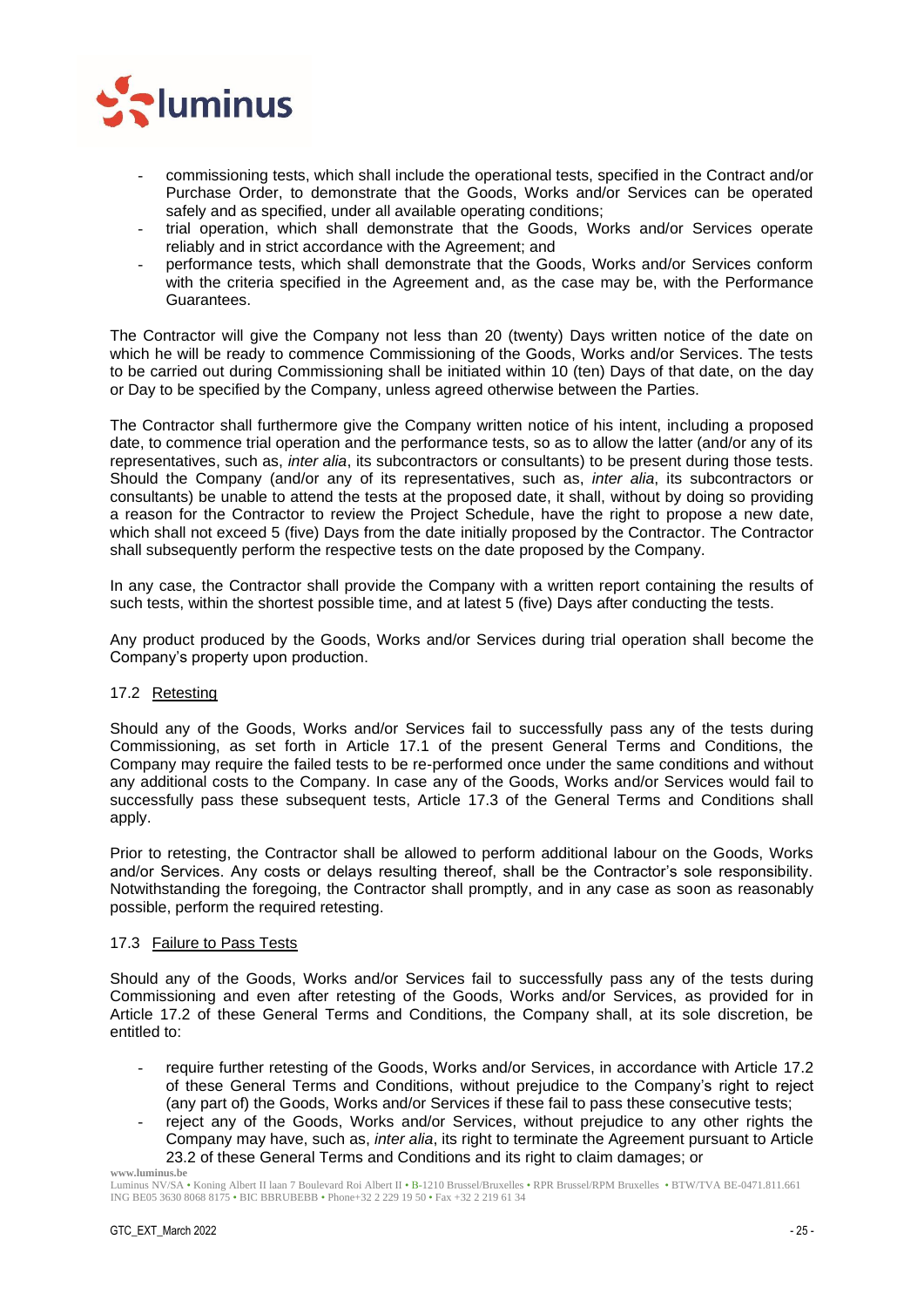

- proceed to Provisional Acceptance of the Goods, Works and/or Services, without prejudice to any other right the Company may have, such as, if applicable, its right to claim Liquidated Damages further to Article [18.2](#page-25-2) of these General Terms and Conditions.

## <span id="page-25-0"></span>**18 Liquidated Damages**

## <span id="page-25-1"></span>18.1 For Delay

In case of expiry of any of the deadlines for achievement of the Milestones set forth in the Project Schedule or, if no Project Schedule is used, in the Contract and/or Purchase Order, the Contractor shall pay the Company Liquidated Damages for delay. Unless stated otherwise in the Contract and/or Purchase Order, the Liquidated Damages for delay shall be calculated as follows:

- during the first week of delay: 0,25% of the Contract Price per commenced day of delay;
- during the second week of delay: 0,5% of the Contract Price per commenced day of delay; and
- from the third week of delay onwards: 0,75% of the Contract Price per commenced day of delay.

Unless specified otherwise in the Contract and/or Purchase Order, the total amount of Liquidated Damages for exceeding a specific deadline for the achievement of a Milestone contained in the Project Schedule shall not exceed 15% of the Contract Price.

The various Liquidated Damages for delay, as described above, are cumulative and do not discharge the Contractor in any way from his contractual obligations.

Without prejudice to any other rights or recourse it may have, the Company shall have full rights to deduct any Liquidated Damages that have become due without notice from any amounts that are or become payable to the Contractor.

## <span id="page-25-2"></span>18.2 For Failure to Achieve Performance Guarantees

If agreed to between the Parties, the Contract and/or Purchase Order shall set forth the Liquidated Damages owed by the Contractor to the Company for failure by the former to make the Goods, Works and/or Services meet the technical requirements set forth in the Company's Technical Specifications, in specific where the Contractor has guaranteed specific performance levels.

## <span id="page-25-3"></span>**19 Provisional Acceptance**

## <span id="page-25-4"></span>19.1 Provisional Acceptance

Provisional Acceptance of the Goods, Works and/or Services shall only take place after:

- all Goods, Works and/or Services have successfully passed any and all Commissioning tests determined in or pursuant to Article [17.1](#page-23-5) of the present General Terms and Conditions and can therefore be deemed successfully completed in strict accordance with the Agreement;
- the Contractor has provided to the Company the final versions of all required Technical Documentation, in strict accordance with the requirements set forth in Article [12](#page-18-0) of these General Terms and Conditions;
- the Contractor has, in accordance with Article [16](#page-23-1) of these General Terms and Conditions, provided the necessary training and the final operation and maintenance manuals to the Company's personnel so as to allow it to properly operate and maintain the Goods, Works and/or Services;
- the Contractor has fulfilled all other obligations that he was required to perform pursuant to the Agreement prior to Provisional Acceptance; and
- a Certificate of Provisional Acceptance is duly signed by both Parties.

**www.luminus.be**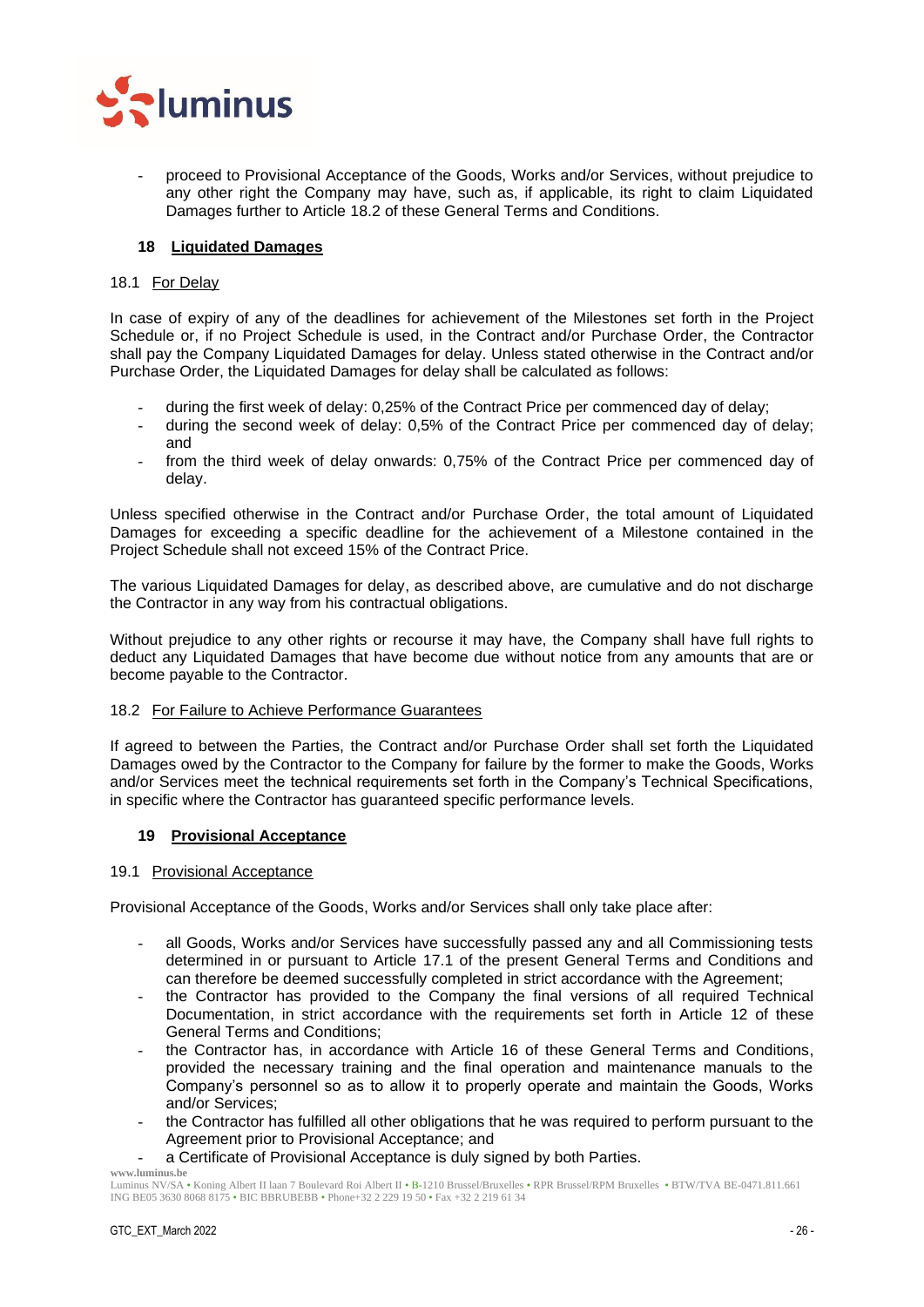

Provisional Acceptance, as well as all of its consequences, shall take effect at the date and time set forth in the Certificate of Provisional Acceptance.

In case the Agreement merely covers the supply of certain Goods by the Contractor and it is furthermore explicitly agreed between the Parties in the Contract and/or Purchase Order that there is no obligation for the Contractor to conduct Commissioning tests on those Goods, Provisional Acceptance of the Goods in question shall take place at the date and time indicated in the Goods Receipt relating to the respective Goods, duly signed by the Company and handed over to the Contractor. Such Goods Receipt shall in no case be issued prior to delivery of the Goods on Site, in strict conformity with Article [14](#page-20-0) of these General Terms and Conditions. Apart from the prohibition to include a Punch List in the Goods Receipt, the Goods Receipt shall state the same particulars as the Certificate of Provisional Acceptance, as determined in Article [19.2](#page-26-0) of the present General Terms and Conditions.

## <span id="page-26-0"></span>19.2 Certificate of Provisional Acceptance

The Milestone of Provisional Acceptance shall not be considered to have been achieved by the Contractor until the Company has issued a Certificate of Provisional Acceptance relating to all of the Goods, Works and/or Services to be provided by the Contractor to the Company pursuant to the Agreement. The Contractor may only apply for a Certificate of Provisional Acceptance relating to a specified part of the Goods, Works and/or Services if and insofar as such partial Provisional Acceptance was provided for in the Contract and/or Purchase Order. In any case, a Certificate of Provisional Acceptance may only be applied for once any and all requirements for Provisional Acceptance, as set forth in Article [19.1](#page-25-4) of these General Terms and Conditions, have been satisfied.

In case the Company deems such requirements have indeed been satisfied, and only in such case, a Certificate of Provisional Acceptance shall be drawn up by the Company in twofold and set forth:

- a brief description of the Goods, Works and/or Services that are the subject of the Certificate of Provisional Acceptance;
- a reference to the Agreement:
- the date of such Provisional Acceptance; and
- a Punch List of all the items that are to be remedied by the Contractor prior to Final Acceptance, if any.

The Certificate of Provisional Acceptance shall constitute sole proof of Provisional Acceptance by the Company of the Goods, Works and/or Services described therein.

#### <span id="page-26-1"></span>19.3 Unfulfilled Obligations

Even after a Certificate of Provisional Acceptance has been issued, each Party shall remain liable for the fulfilment of any obligation that remains unperformed at that time with respect to the Goods, Works and/or Services that are the subject of that Certificate of Provisional Acceptance, which shall particularly apply for the Contractor's obligation to remedy the items on the Punch List contained in the Certificate of Provisional Acceptance, if any.

#### <span id="page-26-2"></span>19.4 Clearance of Site

Once the Company has issued a Certificate of Provisional Acceptance for all of the Goods, Works and/or Services that the Contractor is to provide pursuant to the Agreement, the Contractor shall remove any remaining equipment, surplus material and/or parts, wreckage, rubbish and other temporary facilities for the provision of the Goods, Works and/or Services from the Site. The Contractor shall have the same obligation in case of early termination by the Company of the Agreement pursuant to Article [23](#page-29-0) of these General Terms and Conditions.

Luminus NV/SA • Koning Albert II laan 7 Boulevard Roi Albert II • B-1210 Brussel/Bruxelles • RPR Brussel/RPM Bruxelles • BTW/TVA BE-0471.811.661 ING BE05 3630 8068 8175 • BIC BBRUBEBB • Phone+32 2 229 19 50 • Fax +32 2 219 61 34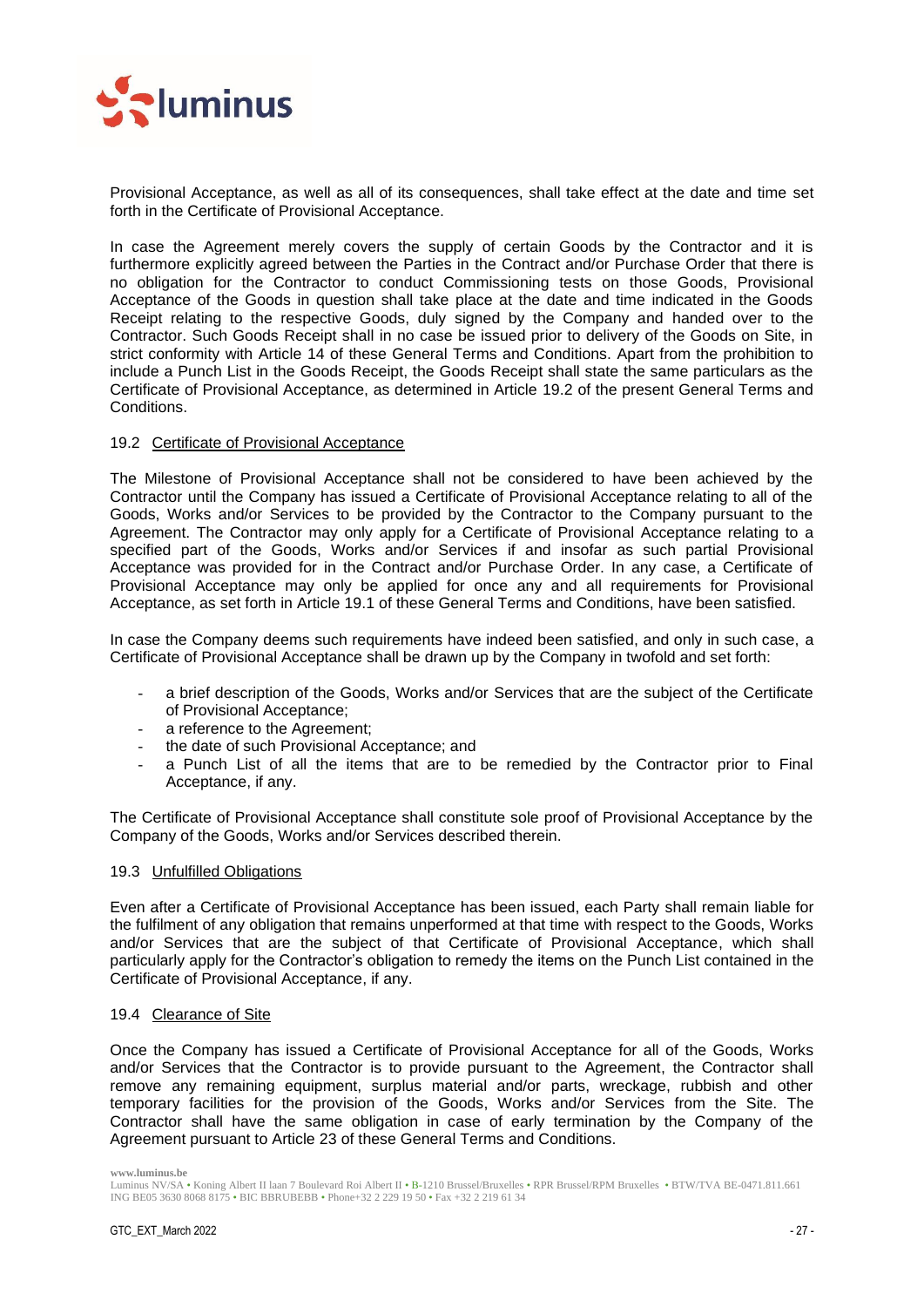

If, within 30 (thirty) Days from issuance of the Certificate of Provisional Acceptance by the Company, any of the abovementioned items remain on Site, the Company may sell or otherwise dispose of them and perform or have performed any other works that it deems necessary for restoring the Site, at the risk and cost of the Contractor. Any sums received by the Company for the sale of such items shall be to the Company's sole benefit.

## <span id="page-27-0"></span>**20 Transfer of Title and Risk**

## <span id="page-27-1"></span>20.1 Transfer of Title

The transfer of title shall have occurred:

- with respect to Goods, once said Goods have been produced or in any event once partial payment has been made; to that purpose, as from the moment of their production the Contractor shall individually mark the Goods as Company property or –in case the Goods are not manufactured by the Contractor– place separate orders for those Goods and, in doing so, require similar conditions for the transfer of title and similar protection of the Company's rights to those Goods; and
- with respect to Works and/or Services, once they have been provided or in any event once partial payment has been made.

Transfer of title to the Goods, Works and/or Services shall be without prejudice to any rights of refusal or rejection the Company may have.

#### <span id="page-27-2"></span>20.2 Transfer of Risk

Without prejudice to any provisions to the contrary contained in the Agreement and without prejudice to the Contractor's obligations and liabilities during the Warranty Period and/or the Decennial Liability Period, the risks of loss or damage to the Goods, Works and/or Services shall be transferred from the Contractor to the Company to the extent set forth in and at the date of signature by the Company of the Provisional Acceptance Certificate relating to those Goods, Works and/or Services and, in case the Agreement merely covers the supply of certain Goods by the Contractor and it was furthermore explicitly agreed between the Parties that there was no obligation to conduct Commissioning tests on those Goods, the risks of loss or damage to those Goods shall be transferred from the Contractor to the Company to the extent set forth in and at the date of signature by the Company of the Goods Receipt.

## <span id="page-27-3"></span>**21 Warranty**

#### <span id="page-27-4"></span>21.1 Warranty Period

The Contractor shall warrant the Goods, Works and/or Services as per Article [21.2](#page-27-5) of these General Terms and Conditions for a period of at least 24 Months following Provisional Acceptance of such Goods, Works and/or Services.

In the event any services, replacements or repairs are necessitated during the initial 24 Monthwarranty period, as determined in the preceding paragraph, or during any extension thereof, the Goods, Works and/or Services shall be covered by a new 24-Month warranty period starting on the date of re-implementation or provision of said services, replacements or repairs.

## <span id="page-27-5"></span>21.2 General Warranty

The Contractor warrants that all the Goods supplied for the purposes of the Agreement are new, unused, and the most recent model of those kind of Goods, and that they incorporate all recent improvements in design and materials, unless expressly agreed otherwise in writing by the Parties.

Luminus NV/SA • Koning Albert II laan 7 Boulevard Roi Albert II • B-1210 Brussel/Bruxelles • RPR Brussel/RPM Bruxelles • BTW/TVA BE-0471.811.661 ING BE05 3630 8068 8175 • BIC BBRUBEBB • Phone+32 2 229 19 50 • Fax +32 2 219 61 34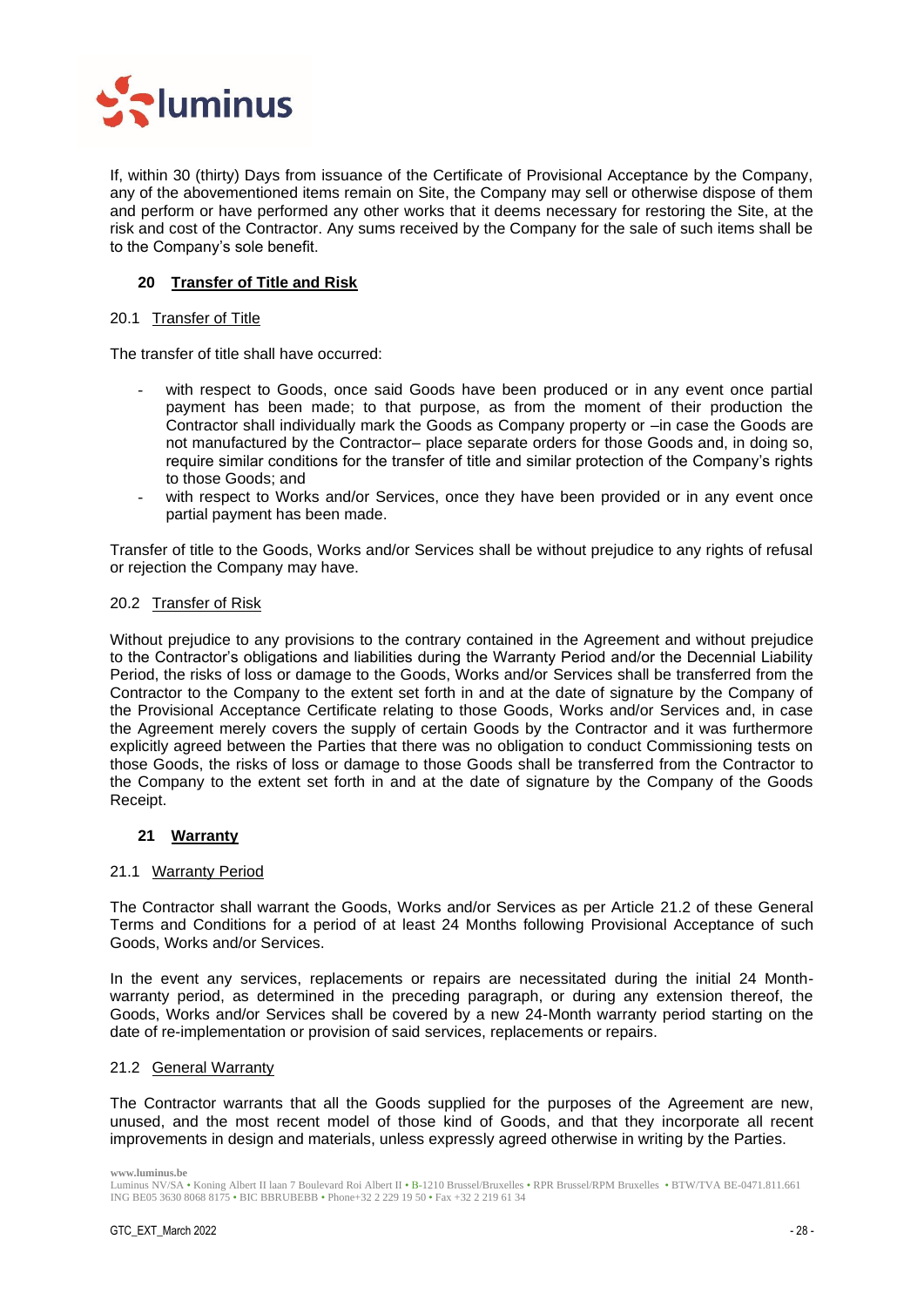

The Contractor shall exclusively provide Goods and Services that are free of any and all apparent or hidden defects and are moreover generally in strict conformity with the provisions of the Agreement, any and all laws, regulations, decrees, statutes or ordinances, the state of the art and all standard requirements relating to usage, reliability, product life and end usage that the Contractor is or should be aware of. With regard to these standard requirements in specific, the Contractor attests to having been sufficiently informed by the Company concerning the nature and scope of application of the Agreement.

## <span id="page-28-0"></span>21.3 Obligation to Correct Defects

Without prejudice to any more severe provisions of the Agreement or any mandatory requirements of law, the Contractor shall, at his own cost and risk, repair and/or replace, according to the Company's stated wish, any and all defects, defaults or non-compliance in the Goods, Works and/or Services observed during the Warranty Period, and moreover reimburse the Company for any and all Losses resulting there from.

Repair and replacement, as mentioned in the previous paragraph, shall include: dismantling, transport (from and to the Site), repairs, replacements, reinstallation, testing, implementation and all other costs related to the repair and/or replacement of the defect, defaulted or non-compliant Goods, Works and/or Services.

## <span id="page-28-1"></span>21.4 Failure to Correct Defects

Should the Contractor fail to fulfill any of his obligations under this Article [21](#page-27-3) and continue to do so for a fifteen (15) day period following a notice of default relating thereto, the Company may:

- a) carry out the work itself or have the respective work carried out by another qualified and experienced contractor at the Contractor's sole risk and expense. The Contractor explicitly declares that such work shall not void or otherwise affect Contractor's warranty on the Goods, Works and/or Services and agrees to reimburse the Company for any and all costs and expenses associated with such work; and
- b) without prejudice to any other rights the Company should have (including, but not limited to its right to claim damages pursuant to Article [28](#page-32-3) of these General Terms and Conditions), claim an additional compensation for inconvenience and delay (incl. loss of profit), fixed at 10 (ten) percent of the total cost of such work, without prejudice to the Company's right to claim compensation for its actual damages should these exceed the fixed amount.

## <span id="page-28-2"></span>**22 Final Acceptance**

Without prejudice to the Contractor's Decennial Liability pursuant to Article [28.2](#page-33-0) of the present General Terms and Conditions, Final Acceptance of the Goods, Works and/or Services shall take place automatically once the Warranty Period has passed and shall constitute the moment of unconditional acceptance by the Company of the Goods, Works and/or Services as provided by the Contractor under and according to the Agreement.

However, Final Acceptance cannot take place if, at the end of the Warranty Period, some or all of the items on the Punch List have not yet been remedied by the Contractor. In such case the Warranty Period (incl. all other guarantees that are valid during the Warranty Period, such as for example Bank Guarantees) shall automatically be extended until the Contractor has remedied all outstanding items of the Punch List. The Company shall, nevertheless, have the option not to await any remedial action by the Contractor and perform these outstanding works itself or have them performed by another competent contractor, in both cases at the Contractor's sole risk and expense.

Luminus NV/SA • Koning Albert II laan 7 Boulevard Roi Albert II • B-1210 Brussel/Bruxelles • RPR Brussel/RPM Bruxelles • BTW/TVA BE-0471.811.661 ING BE05 3630 8068 8175 • BIC BBRUBEBB • Phone+32 2 229 19 50 • Fax +32 2 219 61 34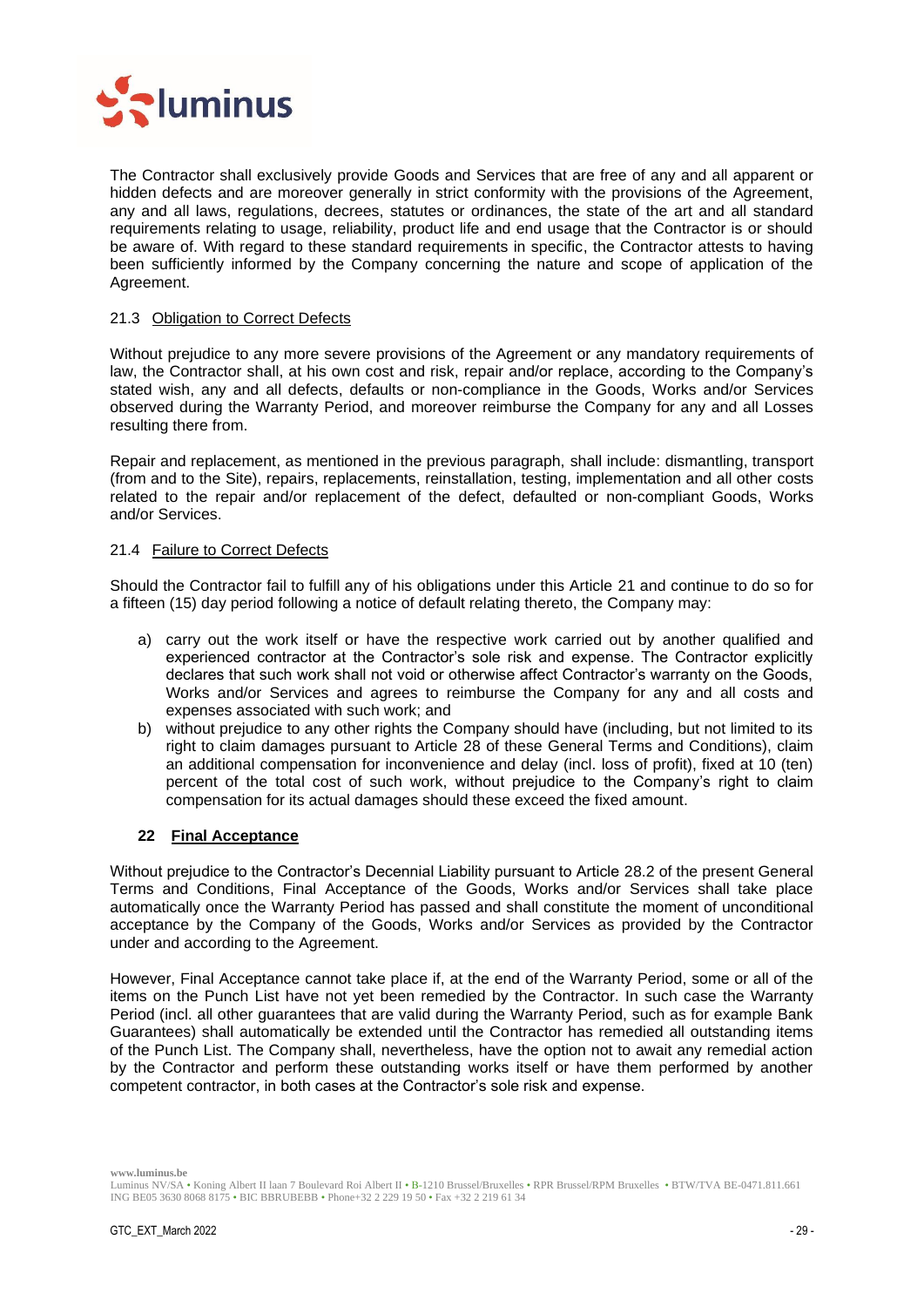

## <span id="page-29-0"></span>**23 Early Termination of the Agreement**

## <span id="page-29-1"></span>23.1 Convenience

The Company reserves the right to terminate the Agreement, in whole or in part, within 30 (thirty) Days, by simple notice of such intent by registered mail, and without any further formalities or justifications being required. The Contractor shall be reimbursed for any reasonable costs that result from such termination, upon documented proof of such costs. Only those costs that cannot be recovered by exerting the respective Goods, Works and/or Services to other projects in which the Contractor is or may be involved in the future shall be reimbursed further to termination in accordance with this Article [23.1.](#page-29-1)

## <span id="page-29-2"></span>23.2 Culpable Non-performance by the Contractor

If the Contractor fails to perform any or all of his obligations under the Agreement, the Company reserves the right to terminate the Agreement, in whole or in part, after having notified the Contractor of such culpable non-performance by registered mail, which remained without effect for 10 (ten) Days, without prejudice to any other rights or recourses the Company may have.

## <span id="page-29-3"></span>23.3 Insolvency

The Company may terminate the Agreement, in whole or in part, with immediate effect and without any court intervention or legal formality being required if the Contractor's situation, after the Agreement has been concluded, should become attenuated in such a way that serious concerns arise as to the Contractor's ability to fulfil his contractual obligations. This shall particularly be the case in the event the Contractor would file for bankruptcy protection, would be placed in receivership, would enter into negotiations with his creditors or would be subject to liquidation or any other equivalent procedure.

In any of the foregoing cases, the Contractor shall be required to reimburse the Company for any and all Losses it incurs as a result of such termination.

## <span id="page-29-4"></span>23.4 Serious Misconduct

The Company shall reserve the right to terminate the Agreement, in whole or in part, by registered mail with no prior notice and without any court intervention or other legal formality whatsoever being required, should the Contractor seriously default on his obligations. This option shall be without prejudice to any other rights or recourses the Company may have.

## <span id="page-29-5"></span>23.5 Obligations Prior to Termination

Termination or expiration of the Agreement shall not relieve the Contractor of any obligation arising out of work performed prior to termination or expiration of the Agreement.

## <span id="page-29-6"></span>**24 Penalties**

In the event the Contractor does not meet his contractual obligations or in the event of an early termination of the Agreement due to an error on the part of the Contractor, the latter shall be required to pay a penalty that shall be stipulated in the Contract and/or Purchase Order, although this amount shall not be less than the amount of any actual Losses.

Any penalties that apply, in addition to their amounts and methods of calculation, shall also be set forth in the Contract and/or Purchase Order. Penalties shall, in specific, be provided for in the following cases:

Luminus NV/SA • Koning Albert II laan 7 Boulevard Roi Albert II • B-1210 Brussel/Bruxelles • RPR Brussel/RPM Bruxelles • BTW/TVA BE-0471.811.661 ING BE05 3630 8068 8175 • BIC BBRUBEBB • Phone+32 2 229 19 50 • Fax +32 2 219 61 34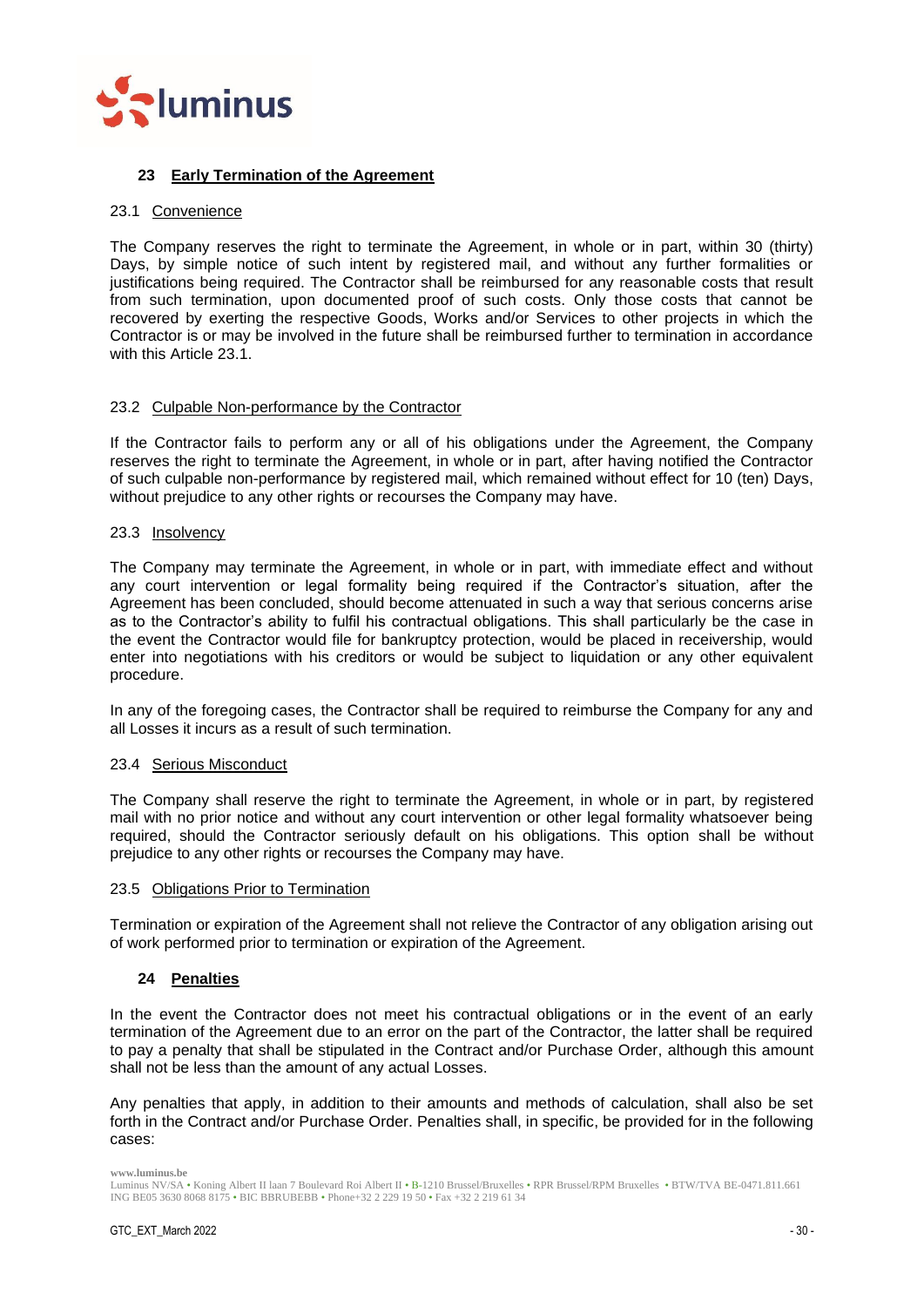

- early termination of the Agreement for serious misconduct, within the meaning of Article [23.4](#page-29-4) of these General Terms and Conditions;
- violation of the confidentiality requirements set forth in Article [26](#page-30-3) of these General Terms and Conditions; and
- failure to observe any other obligations that are made subject to penalty in the Agreement.

The various penalties referred to in the present Article are cumulative and do not discharge the Contractor in any way from his contractual obligations.

Without prejudice to any other rights or recourse it may have, the Company shall have full rights to deduct any penalties that have become due without notice from any amounts that are or become payable to the Contractor.

## <span id="page-30-0"></span>**25 Force Majeure**

#### <span id="page-30-1"></span>25.1 Force Majeure Procedure

In case of a presumed Force Majeure event, the affected Party must notify the other Party of the presumed occurrence of a Force Majeure event as soon as it has knowledge of such event, and no later than 5 (five) Days following such occurrence. The notification must specify the nature, the starting date, presumed end date, as well as the estimated effects of the event on the performance of the affected Party's obligations.

As soon as the presumed Force Majeure event comes to an end, the affected Party shall notify the other Party of the precise end date of the Force Majeure event. In its notification, the affected Party shall furthermore describe the precise causes of the presumed Force Majeure event and the actual impact it has had on its execution of the Agreement. If applicable, the affected Party must attach any attestations issued by official bodies to its notification.

Each Force Majeure event shall have the effect of suspending the obligation to fulfil the commitments affected by it. The affected Party will make every endeavour to limit the effects of the Force Majeure event. It shall in no way be exempted from its contractual obligations except during the minimal period of Force Majeure in question, whose duration shall not exceed the duration of the actual delay caused by the instance of Force Majeure itself.

#### <span id="page-30-2"></span>25.2 Termination for Force Majeure

Both Parties shall have the right to terminate the Agreement when fulfilment thereof has become utterly impossible due to Force Majeure or when suspension of the Agreement owing to the Force Majeure event lasts more than six (6) consecutive Months.

## <span id="page-30-3"></span>**26 Confidentiality and Personal Data**

#### 26.1 Confidentiality

The Contractor undertakes to keep strictly confidential any and all information and data that is transmitted to him and/or his partners and associates by the Company for the purposes of the Agreement or otherwise and furthermore undertakes to refrain both from disclosing such confidential information to any third party, in any way, shape or form, as well as from using it in any way other than for the purposes of executing the Agreement.

**www.luminus.be** The Contractor shall take any and all measures necessary in order to ensure that this confidentiality requirement is observed in full by its employees, partners and associates, as well as by any other person who is not an employee of the Contractor but for whom the Contractor is responsible and who needs to be made aware of or given access to confidential information of the Company, even after that respective party's services to the Company or to the Contractor have been completely fulfilled.

Luminus NV/SA • Koning Albert II laan 7 Boulevard Roi Albert II • B-1210 Brussel/Bruxelles • RPR Brussel/RPM Bruxelles • BTW/TVA BE-0471.811.661 ING BE05 3630 8068 8175 • BIC BBRUBEBB • Phone+32 2 229 19 50 • Fax +32 2 219 61 34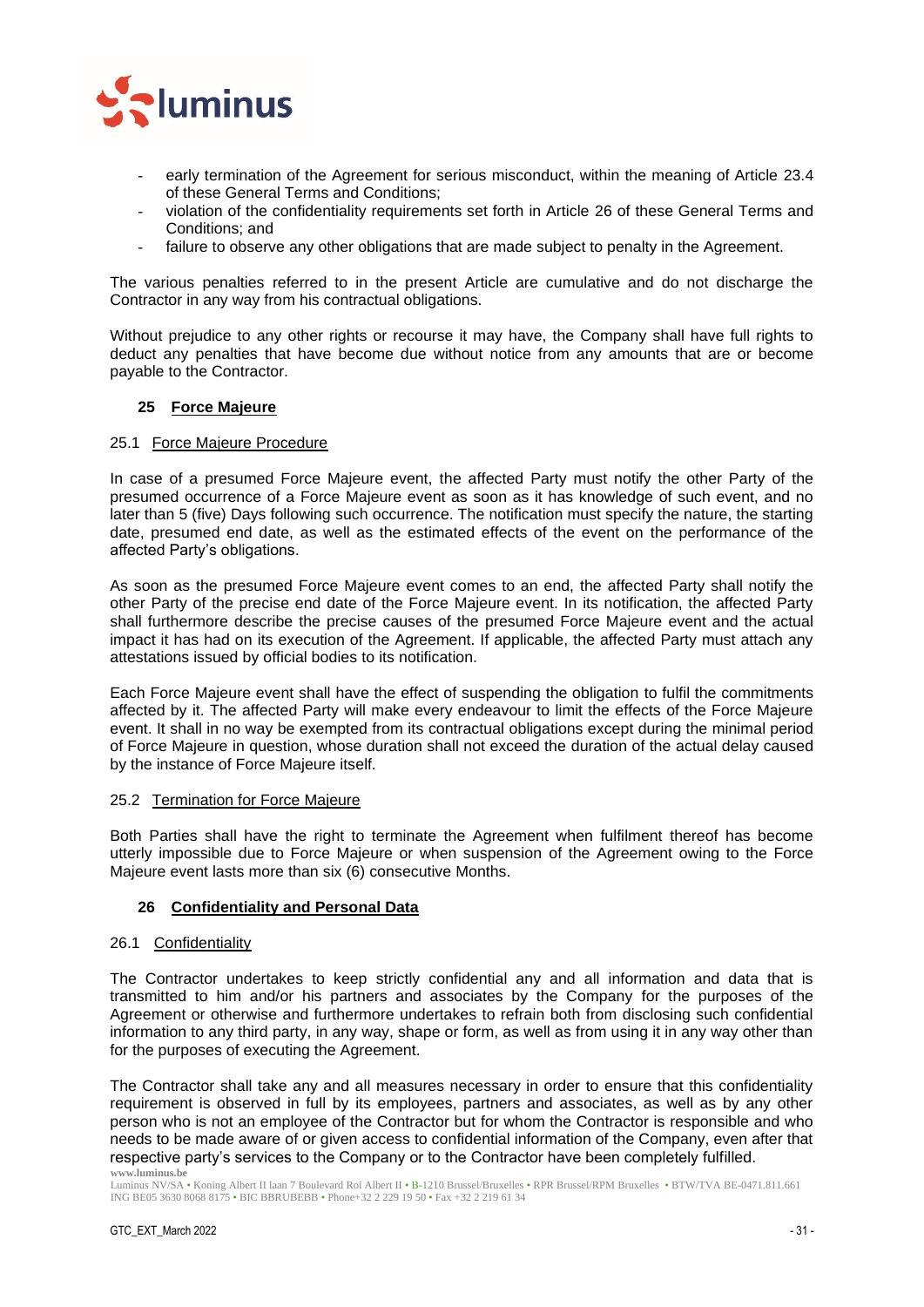

The confidentiality obligation described in this Article [26](#page-30-3) of the General Terms and Conditions shall apply during the full term of the Agreement and shall survive its termination or expiration for a period of 5 (five) years.

## 26.2 Personal Data

As part of the provision of the Professional Services and for the entire duration thereof, Contractor will be led to process (use, modify, store, …) personal data within the meaning of applicable data protection law and the Regulation (EU) 2016/679 of the European Parliament and of the Council of 27 April 2016 on the protection of natural persons with regard to the processing of personal data and on the free movement of such data, and repealing Directive 95/46/EC.

With respect to such processing, Contractor shall:

(a) process such personal data only for the specific fulfilment of its contractual obligations arising from the Agreement, and in accordance with Luminus' documented instructions;

(b) only process such personal data in a Member State of the European Union or European Economic Area, unless specifically authorised in writing by Luminus;

(c) ensure that persons authorised to process such personal data have committed themselves to confidentiality or are under an appropriate statutory obligation of confidentiality;

(d) implement appropriate technical and organisational measures to ensure a level of security appropriate to the risk, taking into account in particular the risks that are presented by processing, in particular from accidental or unlawful destruction, loss, alteration, unauthorised disclosure of, or access to personal data transmitted, stored or otherwise processed, and ensure that any natural person acting under the authority of the Contractor who has access to personal data does not process them except on instructions from Luminus, unless he or she is required to do so by Union or Member State law;

(e) respect the following conditions for engaging another processor:

• Contractor shall not engage another processor without prior specific or general written authorisation of Luminus. In the case of general written authorisation, Contractor shall inform Luminus of any intended changes concerning the addition or replacement of other processors, thereby giving Luminus the opportunity to object to such changes.

Where Contractor engages another processor for carrying out specific processing activities on behalf of Luminus, Contractor shall impose on that other processor the same data protection obligations as set out in this Article 26.2, by way of a contract or other legal act under Union or Member State law. Where that other processor fails to fulfil its data protection obligations, Contractor shall remain fully liable to Luminus for the performance of that other processor's obligations.

(f) taking into account the nature of the processing, assist Luminus by appropriate technical and organisational measures, insofar as this is possible, for the fulfilment of Luminus' obligation to respond to requests for exercising the data subject's rights under applicable data protection legislation;

(g) taking into account the nature of processing and the information available to Contractor, assist Luminus in ensuring compliance with the obligations under applicable data protection legislation in relation to security of processing, to the notification of any breach of personal data to supervisory authorities and data subjects where relevant, to the carrying out of data protection impact assessments where required and to prior consultation of the supervisory authority;

(h) at the choice of Luminus, delete or returns all such personal data to Luminus after the end of the provision of the Professional Services and delete existing copies unless European Union or Member State law requires storage of the personal data;

(i) make available to Luminus all information necessary to demonstrate compliance with these obligations and allow for and contribute to audits, including inspections, conducted by Luminus or another auditor mandated by Luminus.

The Contractor shall indemnify Luminus for claims of any third party that arise as a result of Contractor's breach of this Article 26.2 and the applicable European and Member State law and regulation regarding data protection and/or privacy.

Luminus NV/SA • Koning Albert II laan 7 Boulevard Roi Albert II • B-1210 Brussel/Bruxelles • RPR Brussel/RPM Bruxelles • BTW/TVA BE-0471.811.661 ING BE05 3630 8068 8175 • BIC BBRUBEBB • Phone+32 2 229 19 50 • Fax +32 2 219 61 34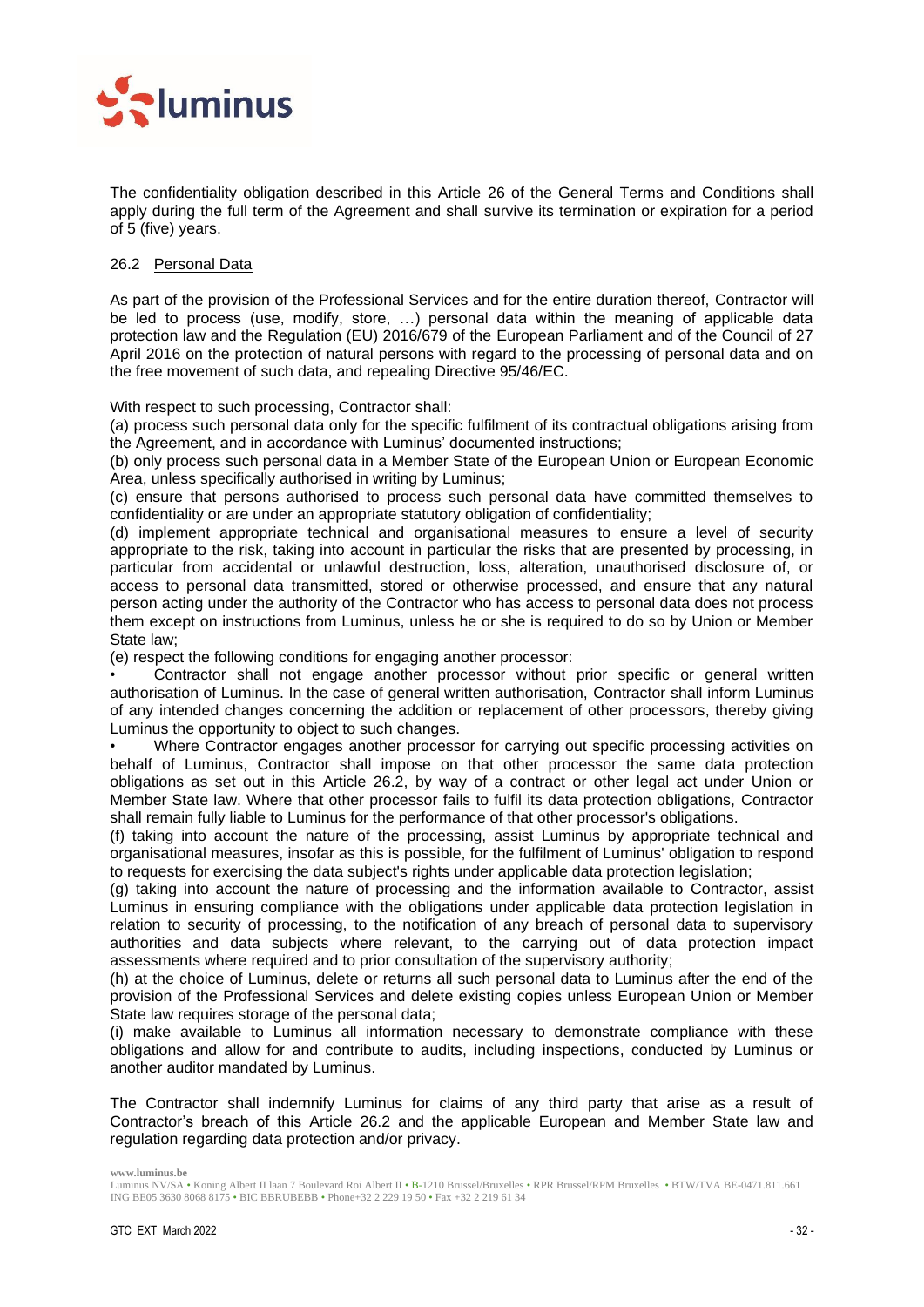

## <span id="page-32-0"></span>**27 Intellectual Property Rights**

## <span id="page-32-1"></span>27.1 Held by the Company

Any and all information, plans, diagrams, technical and commercial results, objects, devices, installations, machinery or other elements developed for the Company under the Agreement or resulting directly or indirectly from performance of the Agreement, shall become the Company's sole property as of when they are developed.

No reproduction or use of or reference to such elements, or reference to the Company or any associated company, to their names, brands, logos, photos, codes, drawings or specifications may be made by the Contractor in announcements, promotional activities, advertising, publications or presentations, of a technical, commercial or other nature, without the Company's prior written consent.

#### <span id="page-32-2"></span>27.2 Held by Third Parties

The Contractor shall bear and be solely responsible for any and all costs that arise in the performance of the Agreement as a result of or in connection with intellectual property rights, of any kind whatsoever. In any such case the Contractor will, at his expense, come to an arrangement with the holder of the respective intellectual property rights, pay the royalties due and obtain the assignments, licences and authorisations required or, if an agreement cannot be reached, modify the Goods, Works and/or Services so as to avoid any infringement of any intellectual property rights held by third parties.

In case there would be any legal action or proceedings against the Company for infringement of intellectual property rights, of any kind whatsoever, relating to the whole or part of the Goods, Works and/or Services performed by the Contractor, the latter will indemnify, safe free and hold harmless the Company form any resultant costs and expenses, including the fees of lawyers, experts, technical advisers, etc. If, as a result, any part of the Goods, Works and/or Services needs modification and/or replacement, the Contractor will, free of charge and without delay, perform such modification and/or replacement, bearing all risks and liabilities in the course thereof as well as those that may result there from. Any such modification to and/or replacement of the Goods, Works and/or Services will invoke a new Warranty Period, as defined in Article [21](#page-27-3) of the present General Terms and Conditions, for the entirety of said Goods, Works and/or Services.

## <span id="page-32-3"></span>**28 Liability**

#### <span id="page-32-4"></span>28.1 General Liability

Until the transfer of risk pursuant to Article [20.2](#page-27-2) of these General Terms and Conditions, the Contractor is fully and solely responsible towards the Company and towards third parties, for all financial consequences, accidents, damage and other prejudice that occurs while the Agreement is being carried out, regardless of their cause.

Any time the Contractor's liability is thus triggered, the Contractor shall indemnify, defend, save free and hold harmless the Company, the Company's Representative(s) and the Company's affiliates, officers, agents, shareholders, partners, members, employees, subcontractors, consultants and advisors from any and all Losses incurred or suffered by any of the foregoing.

In case the Contractor believes that certain damage to the personnel or goods of the Company was in fact caused by a third party, the Contractor shall himself file any claims against that third party, after having compensated the Company for the respective damage thus caused.

**www.luminus.be** Even after the transfer of risk pursuant to Article [20.2](#page-27-2) of these General Terms and Conditions and besides the Contractor's Decennial Liability, the Contractor remains liable for any financial consequences, accidents, damage and other prejudice inflicted to one or more of the parties enumerated in the second paragraph of this Article, insofar as it can be established that such financial

Luminus NV/SA • Koning Albert II laan 7 Boulevard Roi Albert II • B-1210 Brussel/Bruxelles • RPR Brussel/RPM Bruxelles • BTW/TVA BE-0471.811.661 ING BE05 3630 8068 8175 • BIC BBRUBEBB • Phone+32 2 229 19 50 • Fax +32 2 219 61 34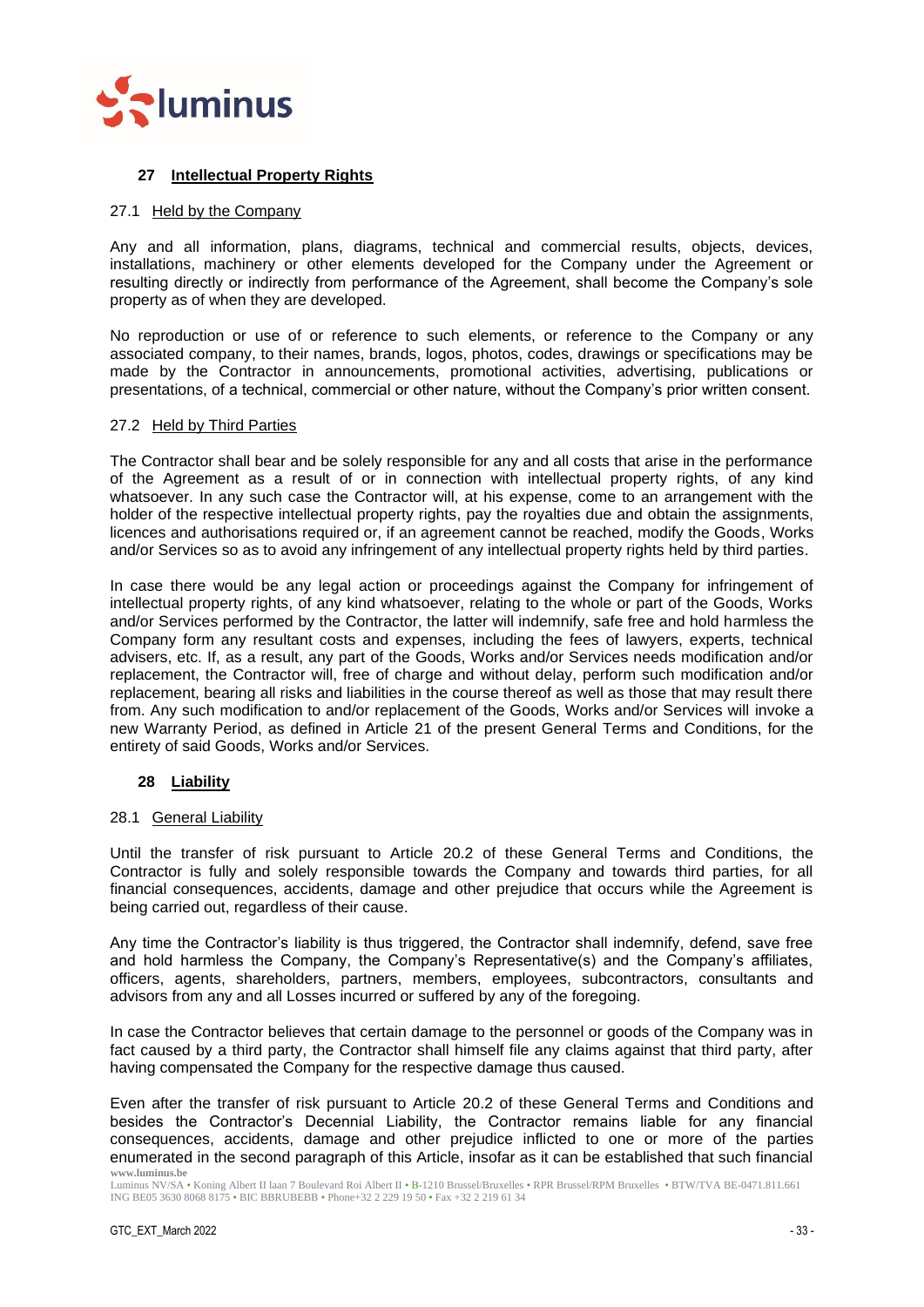

consequences, accidents, damage and other prejudice are ascribable to the Contractor or any of his Subcontractors.

The Contractor furthermore bears full responsibility for any nuisances to the neighbourhood (*troubles de voisinage/burenhinder*), unless he can show that such nuisances were inherent in and unavoidable during the provision of the Goods, Works and/or Services ordered by the Company.

During the Warranty Period, the Contractor assumes, both towards the Company as towards third parties, the responsibility for any damage that occurs during or due to his intervention and/or by his fault, by those of his personnel, or as a result of faults in his supplies which gave rise to an application of Article [21](#page-27-3) of these General Terms and Conditions.

#### <span id="page-33-0"></span>28.2 Decennial Liability

Without prejudice to the provisions of Article [28.1](#page-32-4) of these General Terms and Conditions, the Contractor shall remain liable for the Goods, Works and/or Services, to the extent set forth hereafter, for a period of ten (10) years following Final Acceptance of the Goods, Works and/or Services. During such Decennial Liability Period, the Contractor shall remain liable for (i) any and all, minor or serious hidden defects or other inaccuracies in the design of any foundations, structures and/or buildings, or any particular part thereof, that are provided by the Contractor as part of the Goods, Works and/or Services and (ii) the appropriateness of any materials and the professional abilities of craftsmen that are used or selected by the Contractor for the construction and/or design of those foundations, structures and/or buildings, or any particular part thereof, in specific where those defects and/or inaccuracies or where the materials and/or craftsman used or selected may prevent or materially impair the use of the Goods, Works and/or Services for the purpose they are intended to serve in accordance with the Agreement. The aforementioned Decennial Liability of the Contractor shall only apply in respect of claims notified to the Contractor in writing within a period of ten (10) years from Final Acceptance of all of the Goods, Works and/or Services. Should the Company at any time believe that the Contractor may be held liable further to this paragraph, it shall, in any case, without undue delay notify the Contractor thereof.

## <span id="page-33-1"></span>**29 Insurance**

#### <span id="page-33-2"></span>29.1 Contractor's Insurance

Prior to undertaking the supply of any Goods, Works and/or Services, the Contractor shall take out the following insurance policies, which he shall maintain in full effect for so long as necessary to cover his potential liability pursuant to the Agreement, and as a minimum throughout the entire duration of the Agreement:

- a) The insurance policies that are compulsory for the provision of goods, works and/or services in Belgium, such as, *inter alia*:
	- a "Legal" insurance policy, guaranteeing compensation for accidents at work and accidents on the way to/from work as may be incurred by members of the Contractor's personnel, even if they work under the authority, supervision and control of the Company; and
	- an "Automobile Public Liability" insurance covering the officially-registered vehicles which have access to the Site and the installations as well as any damage caused by them.
- b) A "Public Liability" insurance policy (including accidental damage to the environment and neighbourhood nuisances (*troubles de voisinage/burenhinder*)) for any type of damage sustained by third parties, the Company and/or its personnel, with an insured limit per claim up

Luminus NV/SA • Koning Albert II laan 7 Boulevard Roi Albert II • B-1210 Brussel/Bruxelles • RPR Brussel/RPM Bruxelles • BTW/TVA BE-0471.811.661 ING BE05 3630 8068 8175 • BIC BBRUBEBB • Phone+32 2 229 19 50 • Fax +32 2 219 61 34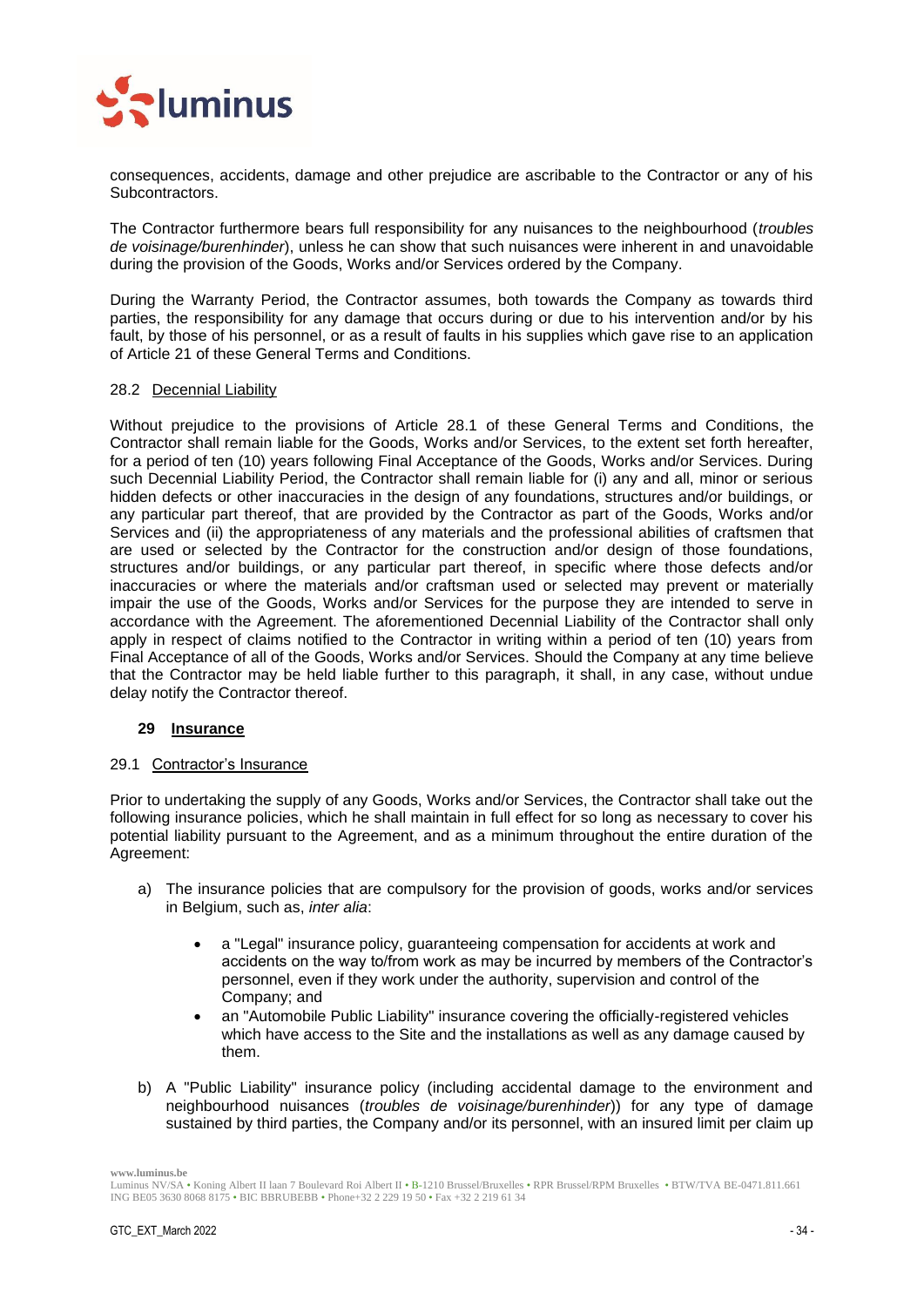

to the amounts stipulated in the Contract and/or Purchase Order or, failing such specification, up to an amount not lower than € 5.000.000,- (five million euros) per claim.

This policy must furthermore include the following clauses:

- the cover applies without restrictions nor reservations to the civil liability as may devolve upon the Contractor under any legal provisions or regulations, as a result of damage of any nature caused to third parties as well as to the goods of the Company, whether entrusted or not to the Contractor and resulting directly or indirectly from his provision of the Goods, Works and/or Services under the Agreement or otherwise caused by his personnel, machinery or equipment, during or outside the working hours, on or off the Site;
- the Company's employees are considered third parties in relation to the Contractor; and
- the policy also covers accidents or damage caused by the personnel, equipment and/or materials made available to the Contractor by the Company, insofar as such accidents are, directly or indirectly, attributable to the Contractor.
- c) A "Product Liability" and/or "Post Delivery Liability" and/or "Post Completion Liability" insurance policy and/or which guarantees third parties as well as the Company against any type of damage resulting from defects in the Goods, Works and/or Services manufactured for the purposes of and/or supplied pursuant to the Agreement by the Contractor, up to the amounts per claim specified in the Contract and/or Purchase Order or, failing such specification, up to a minimum amount of  $\epsilon$  5.000.000,- (five million euros) per claim and per insurance year.

The Contractor shall keep this policy into effect for a period that covers at least the entire Warranty Period (incl. any extensions thereof).

d) A "Professional Liability" insurance policy, which guarantees third parties as well as the Company against any type of damage resulting from any defaults in the intellectual works performed by the Contractor for the purposes of the Agreement, up to the amounts per claim specified in the Contract and/or Purchase Order or, failing such specification, up to a minimum amount of € 5.000.000,- (five million euros) per claim and per insurance year.

The Contractor shall keep this policy into effect for a period that covers at least the entire Warranty Period (incl. any extensions thereof).

- e) A "Decennial Liability Insurance" to cover the Contractor's liability pursuant to Article [28.2](#page-33-0) of these General Terms and Conditions for an amount that is at least equal to the new replacement value of the Goods, Works and/or Services provided by the Contractor pursuant to the Agreement. The Contractor shall maintain this insurance in full force and effect throughout the entire Decennial Liability Period. In order to set up this "Decennial Liability" Insurance the Contractor shall obtain the expert report that is needed for setting up this insurance.
- f) A "Transport" (or "Marine Cargo") insurance policy covering the damage caused to and/or loss of any of the Goods, Works and/or Services during transport anywhere in the world, including that incurred during loading, intermediate storage, unloading, including stowing and covering and this, up to the amount per means of transport as stipulated in the Contract and/or Purchase Order or, failing such specification, up to a minimum amount equal to the new replacement value of the transported Goods, Works, and/or Services.

Luminus NV/SA • Koning Albert II laan 7 Boulevard Roi Albert II • B-1210 Brussel/Bruxelles • RPR Brussel/RPM Bruxelles • BTW/TVA BE-0471.811.661 ING BE05 3630 8068 8175 • BIC BBRUBEBB • Phone+32 2 229 19 50 • Fax +32 2 219 61 34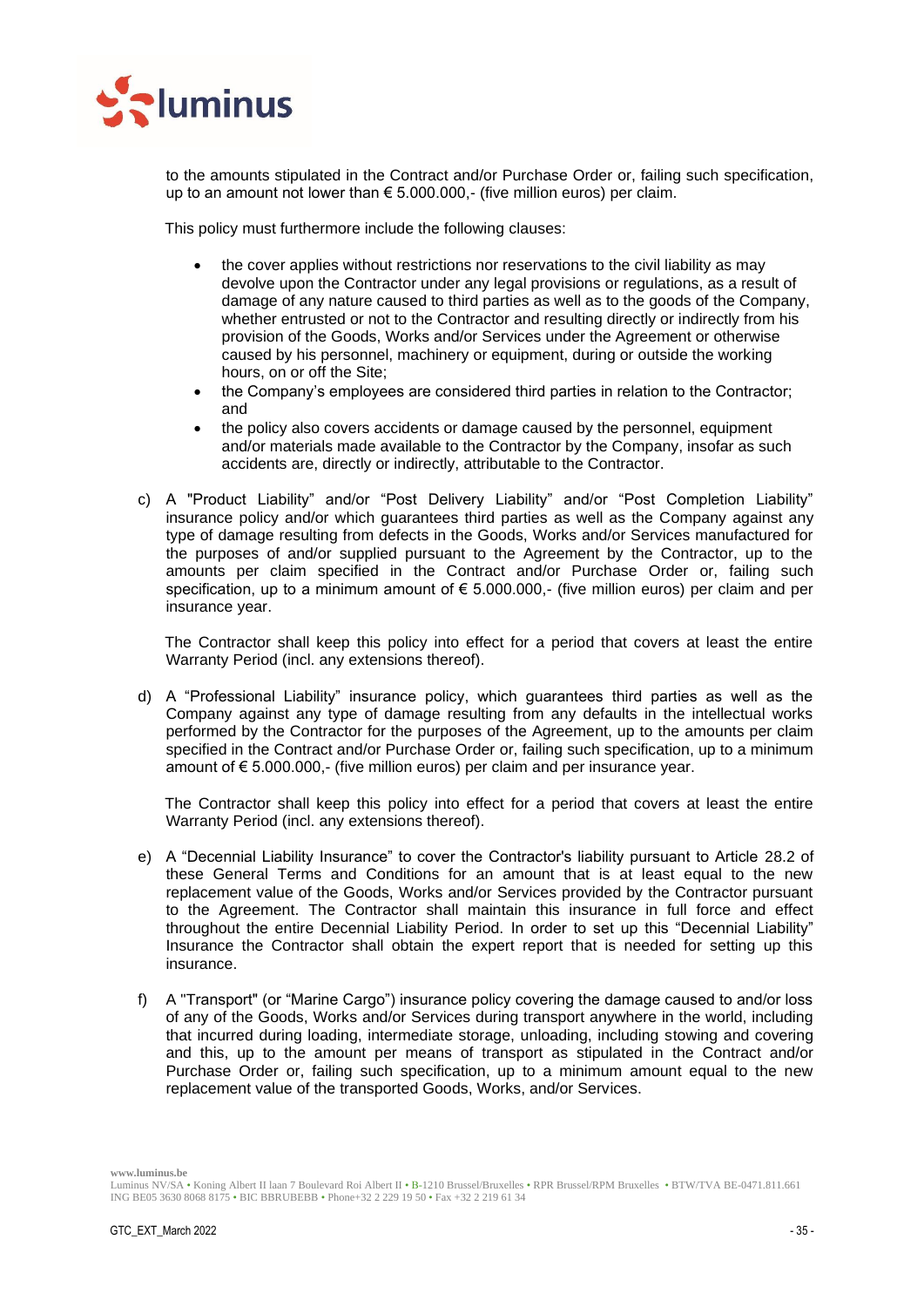

All the insurance policies taken out by the Contractor must contain a clause whereby his insurer(s) waive(s) any recourse against the Company, its personnel and any third party against which the Company has committed to waive any recourse.

## <span id="page-35-0"></span>29.2 Miscellaneous Provisions

The choice of the insurance companies and the clauses of the policies taken out by the Contractor in compliance with Article [29.1](#page-33-2) of these General Terms and Conditions must receive the approval of the Company, such approval not giving rise to responsibility of the Company nor limiting that of the Contractor.

Prior to carrying out the Agreement, the Contractor shall provide the Company with the applicable insurance certificates as well as with a copy of any and all receipts of the premiums paid. The Contractor shall obtain from the insurers that they commit themselves to giving 30 (thirty) Days notice by registered mail to the Company in the event of a change to or cancellation of those policies.

## <span id="page-35-1"></span>**30 Sustainable Development, Ethics and Integrity**

## <span id="page-35-2"></span>30.1 Environmental clause

To respond to sustainable development issues, the Company has set the target of controlling environmental impact and obtaining and maintaining NF EN ISO 14001 certification for all its activities (production, distribution, engineering, etc.).

Under its environmental policy, the Company has undertaken commitments, particularly for:

- saving non-renewable resources;
- preventing pollution and controlling greenhouse gas emissions;
- improving health and safety.

In particular, the Company is a stakeholder in this approach for continuous improvement by also seeking ISO 14001 certification for its main sites.

The Company has therefore undertaken, in the process of contracting and execution of its contracts, to identify the key points regarding respect for the environment and in particular those relating to waste control and the use of chemical products.

As a result, the Contractor shall be reminded, and shall pass this on to his Subcontractors and suppliers, that the execution of the Agreement must strictly comply with the applicable regulations in that respect.

As part of his duty as an advisor to the Company and to allow the Company to respect its commitments regarding ISO 14001 certification, the Contractor is also requested, in the context of execution of the Agreement, to send to the Company any relevant information regarding respect for the environment (existing commitments, planned action for progress, reduction or prevention of impacts obtained, etc.) and to warn it of any circumstance likely to have a significant impact on the environment.

The duty of advisor, like the obligations required of the Contractor pursuant to the present Article 30.1, shall be assessed with regard to and within the limits of the missions entrusted to him in accordance with his specific competences.

#### <span id="page-35-3"></span>30.2 Social clause

**www.luminus.be** According to its commitments on ethics, the Company has particularly obliged itself to respect the fundamental principles and rights stated in the United Nations Declaration of Human Rights, the European Union Charter of Fundamental Rights and the Conventions made under the International

Luminus NV/SA • Koning Albert II laan 7 Boulevard Roi Albert II • B-1210 Brussel/Bruxelles • RPR Brussel/RPM Bruxelles • BTW/TVA BE-0471.811.661 ING BE05 3630 8068 8175 • BIC BBRUBEBB • Phone+32 2 229 19 50 • Fax +32 2 219 61 34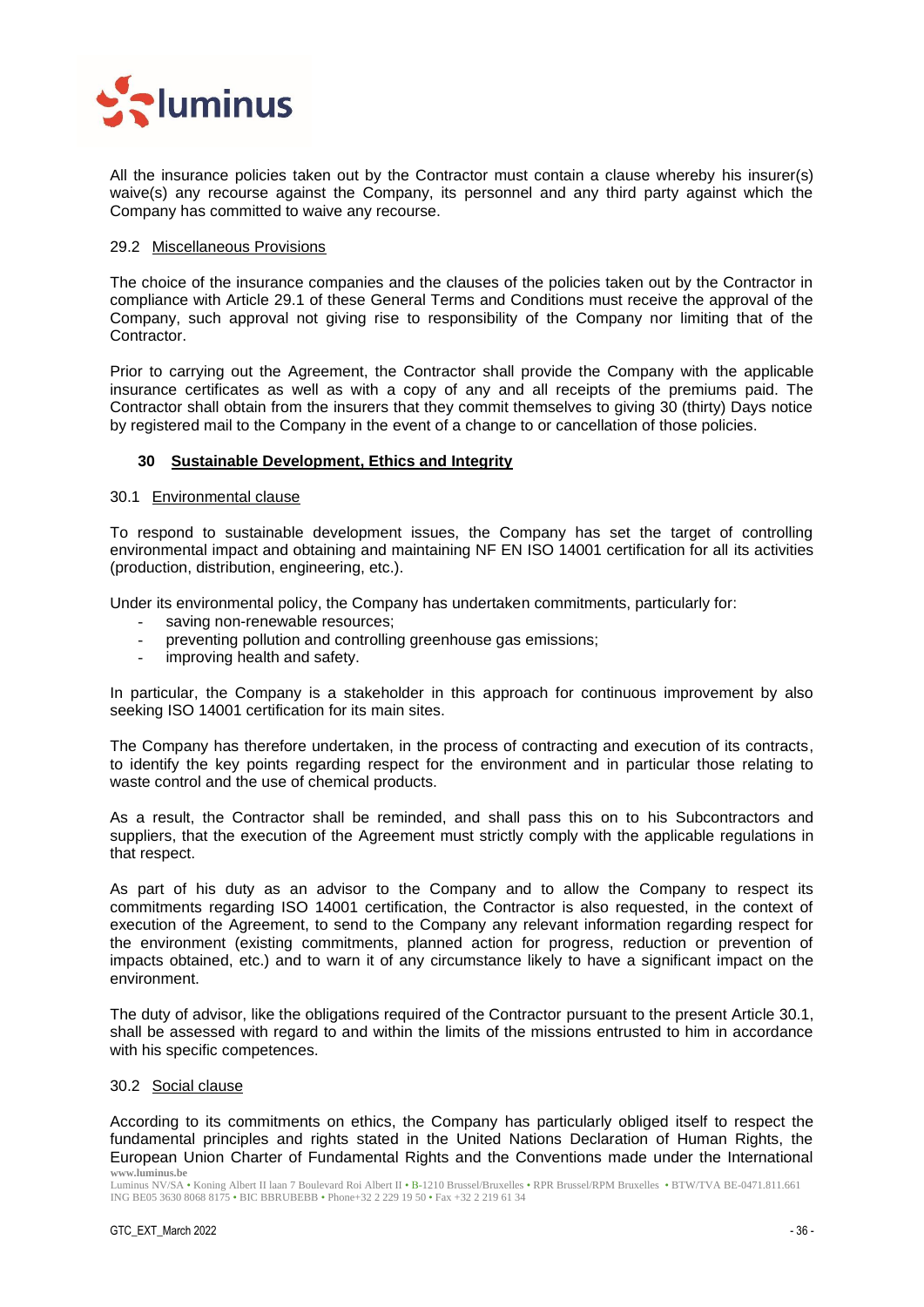

Labour Organization. In this context, the Company applies these principles –and, particularly, those relating to child labour and forced or obligatory labour– to its purchases.

The Contractor declares that he shall adhere to the fundamental principles and rights stated above. He shall respect and implement the industrial and human resources required to ensure their application, by his own personnel, his sub-contractors and his suppliers. He shall also undertake to provide proof of their layout to the Company at the latter's first request. The Company reserves the right to verify, through a competent and authorized organization, that the working conditions that are applied by the Contractor, his sub-contractors and his suppliers do not violate these principles.

#### <span id="page-36-0"></span>30.3 Integrity clause

Both Parties warrant to respect at all times all the applicable, national and international law relating to the combating of fraud and corruption in all of its forms, whether public or private, active or passive, by any person acting on their behalf, as well as any trade embargoes which may be applicable to their contractual relationship.

Both Parties warrants that they have given no commissions, payments, gifts of substantial value, kickbacks, extensive entertainment or other things of substantial value to any employee or agent of the other Party in connection with this present agreement or any other contract between the Parties.

Both Parties guarantee that their personnel, representatives, subcontractors and/or any other person for whom they are responsible, will respect this clause at all times.

Each proven non respect of the above is a substantial breach of this present agreement and may result in the immediate termination of this present agreement with no payment or compensation of any kind being due by the non-breaching Party.

## <span id="page-36-1"></span>30.4 Ethical Reporting

The confidential Luminus Ethical Reporting e-mail address is a method for reporting conduct that may be unethical, in violation of professional standards, relating to employment, labour, work environment, information management, environmental protection, possible conflicts of interest, unfair trade practices, thefts or for seeking guidance about possible violations of laws related to existing or expected contracts. The Contractor can contact Luminus by sending an e-mail to [ethics@luminus.be.](mailto:ethics@luminus.be)

## <span id="page-36-2"></span>**31 Renegotiation**

If, while the Agreement is in effect, Goods, Works and/or Services of similar or equal quality to those falling within the scope of the Agreement become available at substantially lower cost or under conditions which shall be clearly advantageous to those set forth in the Agreement, the Company shall have the right to renegotiate the Agreement.

Similarly, if any law, decree or regulation should be issued or amended in such a way as to have an impact on the Agreement, the Company may require its renegotiation.

The Company shall notify the Contractor by registered mail of its intent to renegotiate the Agreement. If the Contractor and the Company are unable to reach a new agreement that reflects the changes in market conditions and/or the law within a period of 3 (three) Weeks from the date of the above mentioned notification, the Company shall be able to terminate the Agreement with immediate effect and without any indemnification being due.

## <span id="page-36-3"></span>**32 Claims**

**www.luminus.be** If the Contractor considers himself entitled to any additional payment and/or Planning extension which he deems not covered by the Contract/Purchase Order, he shall notify the Company of the claim,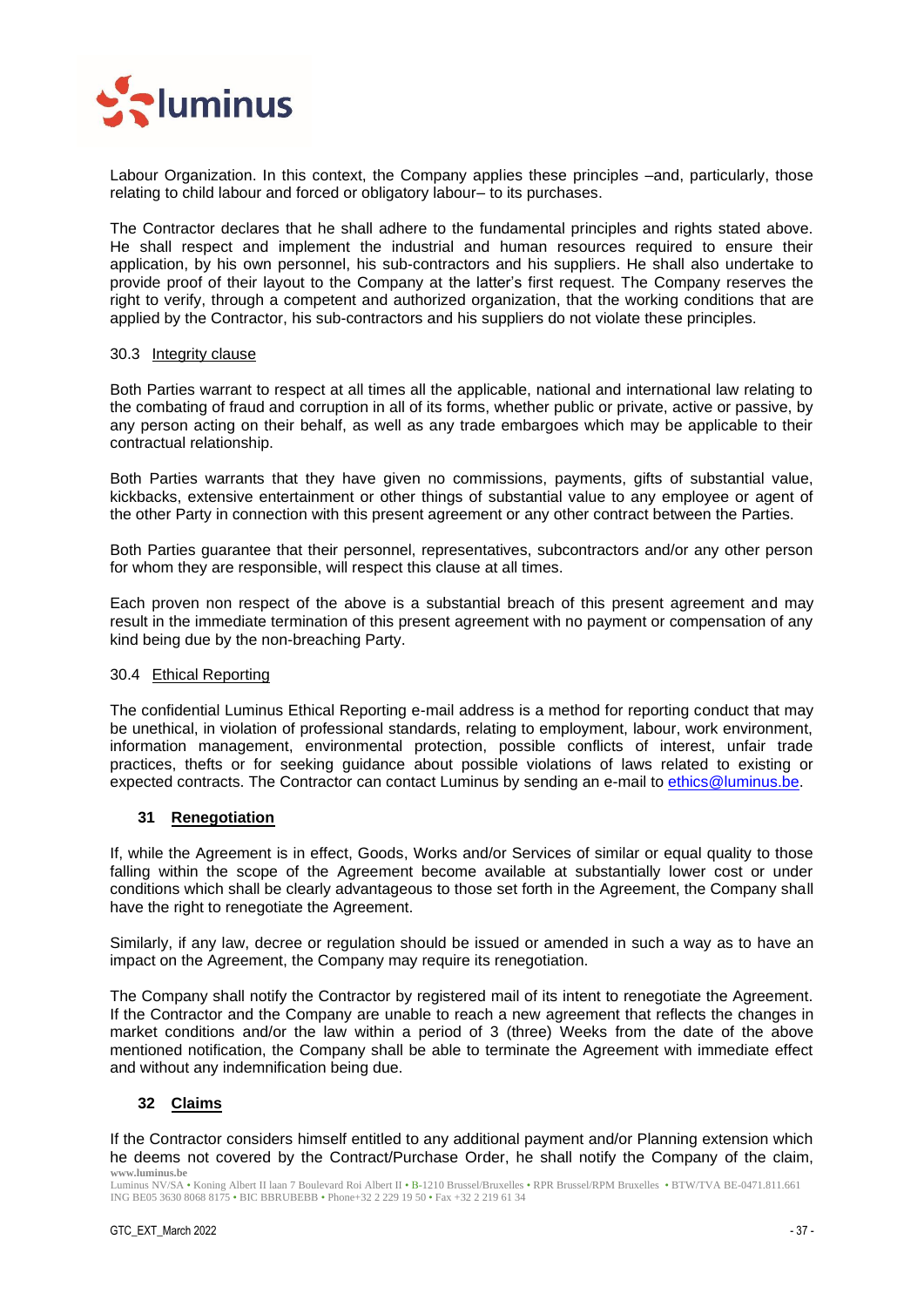

describing the event or circumstances underlying the claim. The notification shall be sent to Luminus' technical manager as soon as possible and no later than 28 days after the time when the Contractor should have been aware of the event or fact causing the claim.

Within 42 days after the time when the Contractor should have been aware of the event or fact causing the claim, the Contractor shall submit a detailed claim including all the details supporting the previously submitted claim and the claimed additional payment and/or Planning extension. If the event or fact underlying the claim continues, the Contractor shall inform the Company every month and shall send the detailed claim no later than 42 days after the end of the elements causing the event or the fact.

Failure on the part of the Contractor to comply with the deadlines set out above renders the Contractor unable to submit a claim later based on the aforementioned event or fact underlying the claim.

Within 56 days after the Contractor sent the detailed claim, the Company shall answer either by accepting or by requesting additional information or by refusing the claim.

## <span id="page-37-0"></span>**33 Instructions and Variations**

The Company has the right to issue Instructions at any time before the Final Acceptance. Instructions are not necessarily Variations. The Contractor is obliged to bring forward any possible adverse effect of the Instruction and subsequently to comply with those Instructions as soon as possible.

## Variation: process

If an Instruction is a Variation in the opinion of the Contractor, the latter shall notify that to the Company within 28 days after the notification of the Instruction by the Company, a reasonably detailed offer related to the effects of such a Variation, including the consequences on the Contract Price and/or Planning extensions. Within a reasonable period of time after receipt of the notification and the offer, the Company shall answer to approve or reject the classification of an Instruction as a Variation.

If a Variation is implemented, the Parties agree that the work performed shall be charged through open book (namely the Contractor shall submit all supporting documents related to the costs for the work performed under the Variation) and that the Contractor shall charge additional costs for overheads and any other costs, amounting to maximum 7.5% of the costs for the work performed.

The Variation shall only be implemented by the Contractor if the latter has received an offer, signed for approval, from the Company's Representatives.

## Variation: effects

If the Company's Representatives sign the offer for approval, the result of the Variation is that the Contractor is entitled to a Planning extension and/or an adjustment of the Contract Price depending on the aforementioned offer.

## <span id="page-37-1"></span>**34 Quality control by the Company**

The Company shall at any time have the right to inspect and check Goods, Works and/or Services on the Site, at the Contractor's premises or elsewhere.

The Company's approval or consent within the framework of the quality control for any part of the Goods, Works and/or Services does not relieve the Contractor from his obligations under the Agreement and does not limit the Contractor's liability with respect to the implementation of the Goods, Works and/or Services under the Agreement.

Luminus NV/SA • Koning Albert II laan 7 Boulevard Roi Albert II • B-1210 Brussel/Bruxelles • RPR Brussel/RPM Bruxelles • BTW/TVA BE-0471.811.661 ING BE05 3630 8068 8175 • BIC BBRUBEBB • Phone+32 2 229 19 50 • Fax +32 2 219 61 34